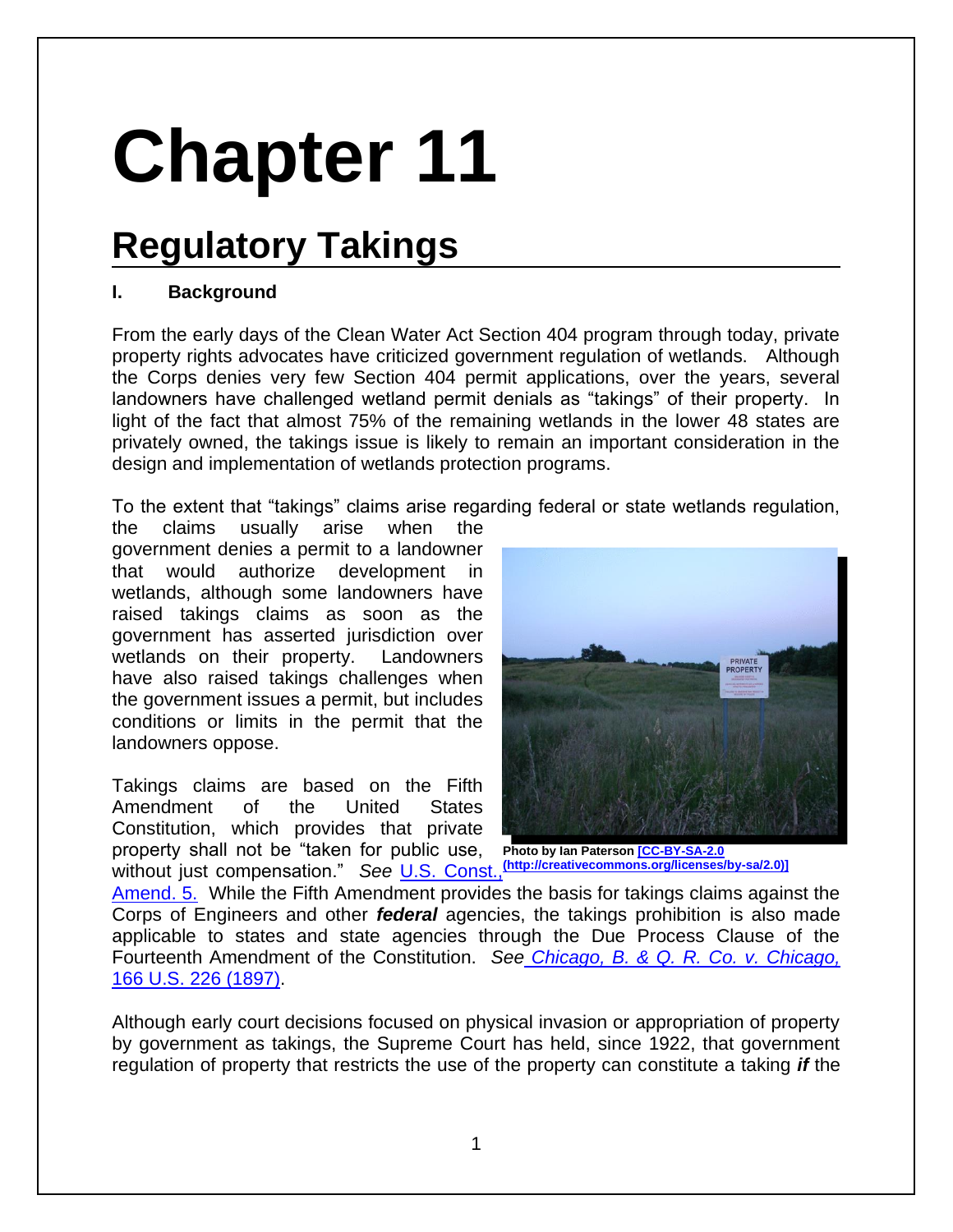regulation *"goes too far." See [Pennsylvania Coal v. Mahon](http://www.law.cornell.edu/supremecourt/text/260/393)*, 260 U.S. 393 (1922). At the same time, though, Justice Holmes, writing for the Court, stressed that "[g]overnment hardly could go on if to some extent values incident to property could not be diminished without paying for every such change in the general law." *Id.* at 413.

Fifty years later, the Court provided some guidance to help determine when government regulation "goes too far," so that is a taking. In *[Penn Central Transportation Company](http://supreme.justia.com/cases/federal/us/438/104/case.html)  v. New York City*[, 438 U.S. 104, 124 \(1978\),](http://supreme.justia.com/cases/federal/us/438/104/case.html) the Court eschewed adopting any bright line rules, but held that several factors are significant in evaluating whether government regulation constitutes a taking, including (1) the *economic impact* of the regulation on the claimant; (2) the extent to which the regulation has *interfered with investmentbacked expectations* of the claimant; and (3) the *character* of the government action. Regarding the *character* of the government action, the Court suggested that it was less likely that government regulation would be a taking when the interference with private property rights "arises from some public program adjusting the benefits and burdens of economic life to promote the common good." *Id.* According to the Court, the three factor *Penn Central* test requires an ad hoc, factual analysis in each case. *Id.* The *Penn Central* Court again stressed that the government is not required to pay for every reduction in property value caused by regulation, but is only required to pay when the regulation "goes too far." *Id.* In *[Hadacheck v. Sebastian](https://supreme.justia.com/cases/federal/us/239/394/case.html)*, 239 U.S. 394 (1915), a case cited by the *Penn Central* Court, the Supreme Court upheld a law prohibiting the operation of a brickyard in a residential neighborhood against a taking challenge even though the regulation reduced the landowner's property value by more than 90%.

# **II. Jurisdiction and Timing of Takings Claims**

According to the Tucker Act, takings claims against the United States must be brought in the [United States Court of Federal Claims](http://www.uscfc.uscourts.gov/) if the plaintiff is seeking more than \$10,000. *See* [28 U.S.C. § 1491.](http://www.law.cornell.edu/uscode/text/28/1491) Takings claims for less than \$10,000 can be brought in the federal district courts. *See* [28 U.S.C. § 1346.](http://www.law.cornell.edu/uscode/text/28/1346) The Court of Federal Claims does *not* have jurisdiction to adjudicate the validity of the Corps' denial or issuance of a Section 404 permit, an EPA veto of a permit, or a jurisdictional determination by EPA or the Corps, so a landowner who is seeking more than \$10,000 in compensation for a taking based on those actions must bring two separate actions if they want to challenge the validity of the underlying agency determination that is allegedly a taking. Decisions of the U.S. Court of Federal Claims can be appealed to the [United States Court of](http://www.cafc.uscourts.gov/)  [Appeals for the Federal Circuit.](http://www.cafc.uscourts.gov/) Consequently, most of the takings jurisprudence developed outside of the Supreme Court is developed in the Court of Federal Claims and the Federal Circuit.

Since a court determining whether a government regulation constitutes a taking must conduct an ad hoc factual analysis of the impact of the government regulation on the property, the Supreme Court has stressed that a takings claim "is not ripe until the government entity charged with implementing the regulations has reached a final decision regarding the application of the regulations to the property at issue." *See*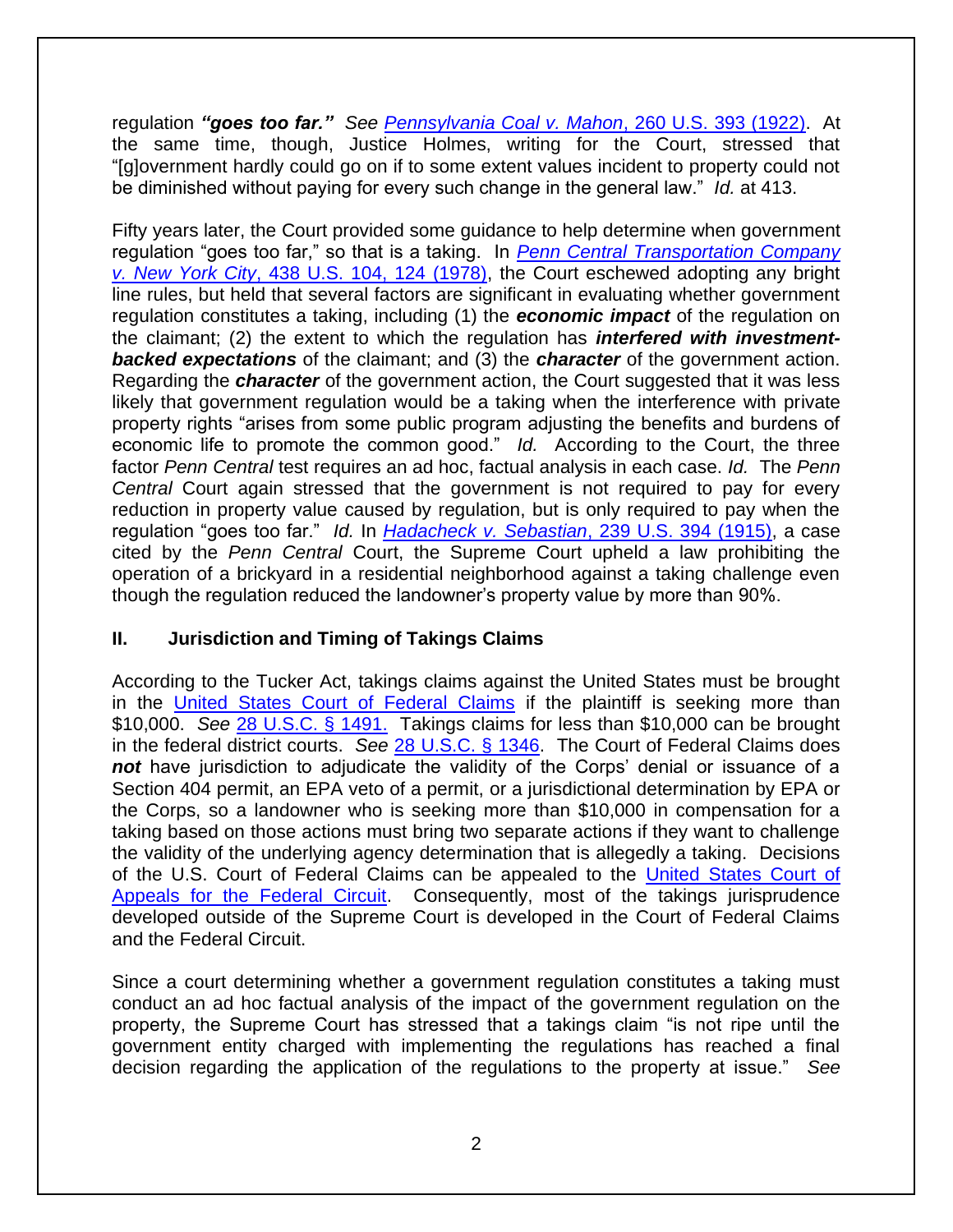*[Williamson County Regional Planning v. Hamilton Bank,](http://supreme.justia.com/cases/federal/us/473/172/case.html)* 473 U.S. 172 (1985). In that case, the Court held that a developer could not challenge, as a taking, a county planning commission's decision to deny approval for a development proposal because the developer had not yet sought a variance that might have allowed the development to proceed. In the following year, in *[McDonald et al v. County of Yolo](http://supreme.justia.com/cases/federal/us/477/340/case.html)*, 477 U.S. 340, [351 \(1986\),](http://supreme.justia.com/cases/federal/us/477/340/case.html) the Court again stressed that a landowner cannot pursue a takings challenge based on the application of a government regulatory program to its land until the landowner receives the government's "final, definitive position regarding how it will apply the regulations at issue to the particular land in question." In *McDonald,* the Court determined that, even though the government had denied the landowner's subdivision proposal, it was possible that the government would approve a more limited subdivision proposal if the landowner sought approval, so the Court could not determine the extent of the government interference with the landowner's property rights until the government identified a final, definitive position on the limits on the development of the property. *Id.* 

There are, however, limits to this line of authority. In *[Palazzolo v. Rhode Island,](http://supreme.justia.com/cases/federal/us/533/606/case.html)* 533 [U.S. 606, 620 \(2001\),](http://supreme.justia.com/cases/federal/us/533/606/case.html) the Supreme Court held that "once it becomes clear that the agency lacks the discretion to permit any development, or the permissible uses of the property are known to a reasonable degree of certainty, a takings claim is likely to have ripened." In that case, the government argued that the plaintiff's takings challenge to regulation limiting the development of wetlands was unripe because the plaintiff had not submitted additional development proposals after three development proposals were rejected, but the Court concluded that the plaintiff could pursue a takings claim because it was clear that the government would not allow any development of the wetlands even if the plaintiff submitted another development proposal. *Id.* Thus, if the limits that the government will ultimately place on a landowner's property can be determined to a reasonable degree of certainty, the landowner's taking claim will be ripe and they do not have to pursue variance procedures or advance other development proposals that would be futile.

In light of ripeness concerns like those in the *Williamson County* and *McDonald* cases, landowners are generally unable to bring takings challenges based on a preliminary or approved jurisdictional determination by the Corps or EPA. *See [United States v.](http://supreme.justia.com/cases/federal/us/474/121/)  [Riverside Bayview Homes](http://supreme.justia.com/cases/federal/us/474/121/)*, 474 U.S. 121 (1985). Since a landowner might still be able to obtain a Section 404 permit to develop their property after the government has determined that the property contains jurisdictional waters, it is not clear, at the time of the jurisdictional determination, what restrictions, if any, will be placed on the landowner's use of their property. Similarly, a landowner will generally not be able to challenge a cease and desist order or administrative compliance order as a taking, since the landowner may ultimately be able to engage in the prohibited development of their property if they seek and obtain a Section 404 permit. *See [Tabb Lakes, Ltd. v.](http://law.justia.com/cases/federal/appellate-courts/F3/10/796/584020/)  United States,* [10 F.3d 796 \(Fed. Cir. 1993\).](http://law.justia.com/cases/federal/appellate-courts/F3/10/796/584020/) For the same reasons, when the government determines that an activity is not exempt from the Section 404 permit requirement or that an activity is not authorized by a general permit, a landowner will generally be unable to challenge the government decision as a taking because the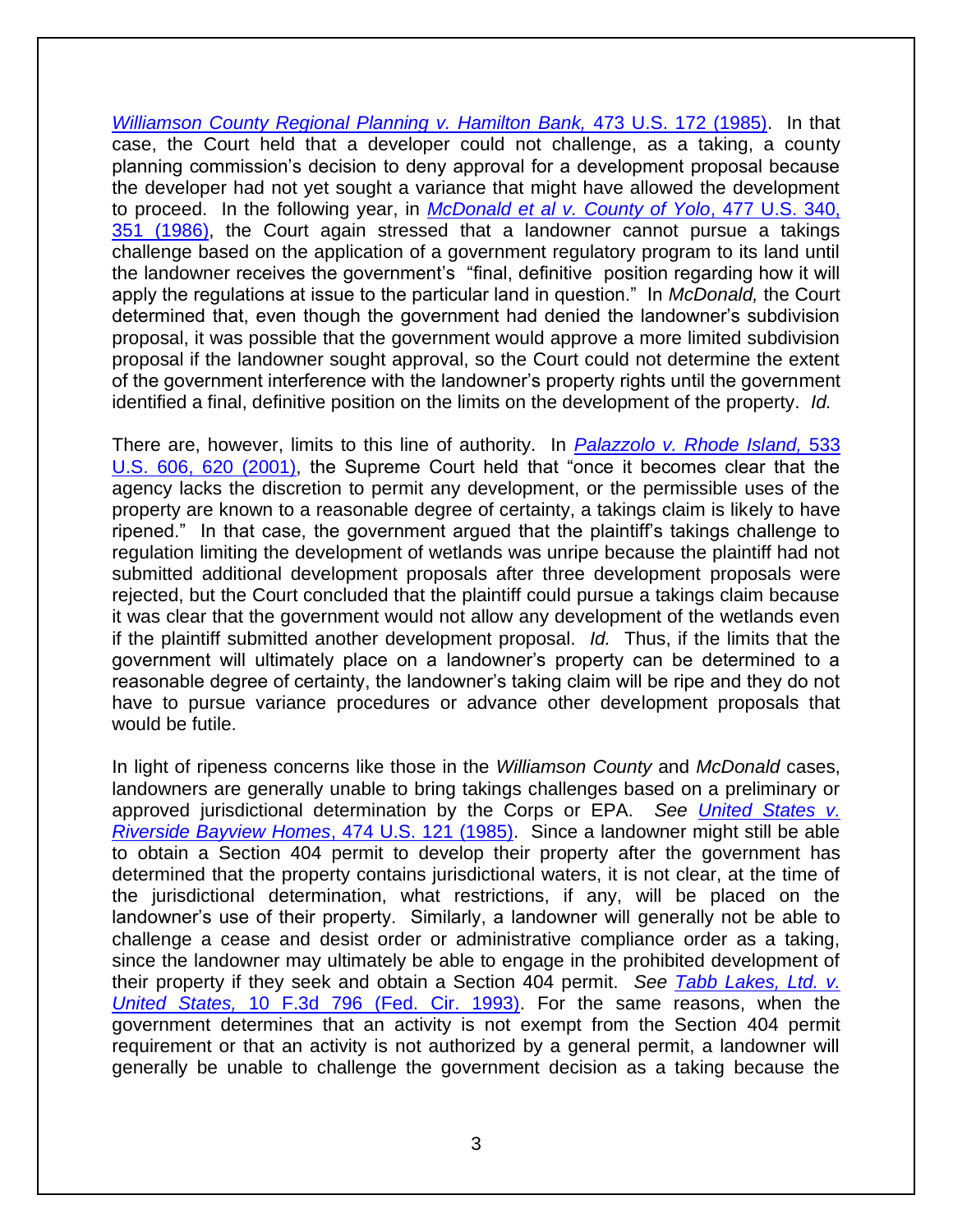landowner may still apply for, and perhaps obtain, an individual Section 404 permit. In each of the preceding scenarios in this paragraph, though, if it is clear that *any* application for a Section 404 permit would be ultimately rejected, a landowner may be able to argue their takings challenge is ripe in light of the *Palazzolo* decision.

Once landowners apply for a permit and the Corps or EPA (though a veto) make a final decision on the permit, it becomes easier for landowners to raise takings challenges, although some of those decisions may still not be ripe for a takings challenge. If the Corps has issued a Section 404 permit to a landowner and the landowner wants to challenge the restrictions placed on his property by the conditions included in the permit, the landowner's claim is probably ripe for review, since the permit reflects the government's final definitive application of the Clean Water Act regulatory program to the landowner's property.

If, however, a Section 404 permit application is withdrawn or denied "without prejudice" because the applicant did not provide all of the information required to process the permit application or because the applicant was not able to obtain the necessary state or local approvals for the development project (i.e. State permit, 401 certification, CZMA consistency, local zoning approval, etc.), the landowner will probably not be able to pursue a takings claim against the Corps at that time. *See Heck v. United States,* 37 Fed. Cl. 245 (1997). After all, it is not clear, at that time, whether the Corps would have issued a permit or included specific conditions in the permit if the applicant had obtained the other necessary approvals. If the Corps, in denying the permit "without prejudice", indicates that it would have denied the permit anyway, though, a court may determine that a takings claim against the agency is ripe. *See City National Bank v. United States,* 33 Fed. Cl. 224 (1995).

When the Corps denies a permit and does not deny it "without prejudice", landowners are in the best position to pursue a ripe takings challenge. Although the Corps might argue that the landowner must re-submit a less ambitious permit application before challenging the denial as a taking, in light of the *Williamson County* and *McDonald* precedent, the Court of Federal Claims frequently rejects that argument, finding that additional permit applications would be futile. *See, e.g., Cristina Inv. Corp. v. United States,* 40 Fed. Cl. 571 (1998); *City National Bank v. United States*, 30 Fed. Cl. 715 (1994).

#### **Questions and Comments**

1. **Ripeness and appeals:** Pursuant to the Corps' regulations, permits denied with prejudice and declined permits can be appealed administratively and cannot be challenged in court if they are not challenged administratively. *See* 33 C.F.R. § 331.12. In light of those regulations, it is unclear whether the Court of Federal Claims will allow a landowner to pursue a takings challenge to a permit denial or permit conditions if the landowner has not exhausted its administrative remedies. If the landowner *has* sought administrative review, though, the Court of Federal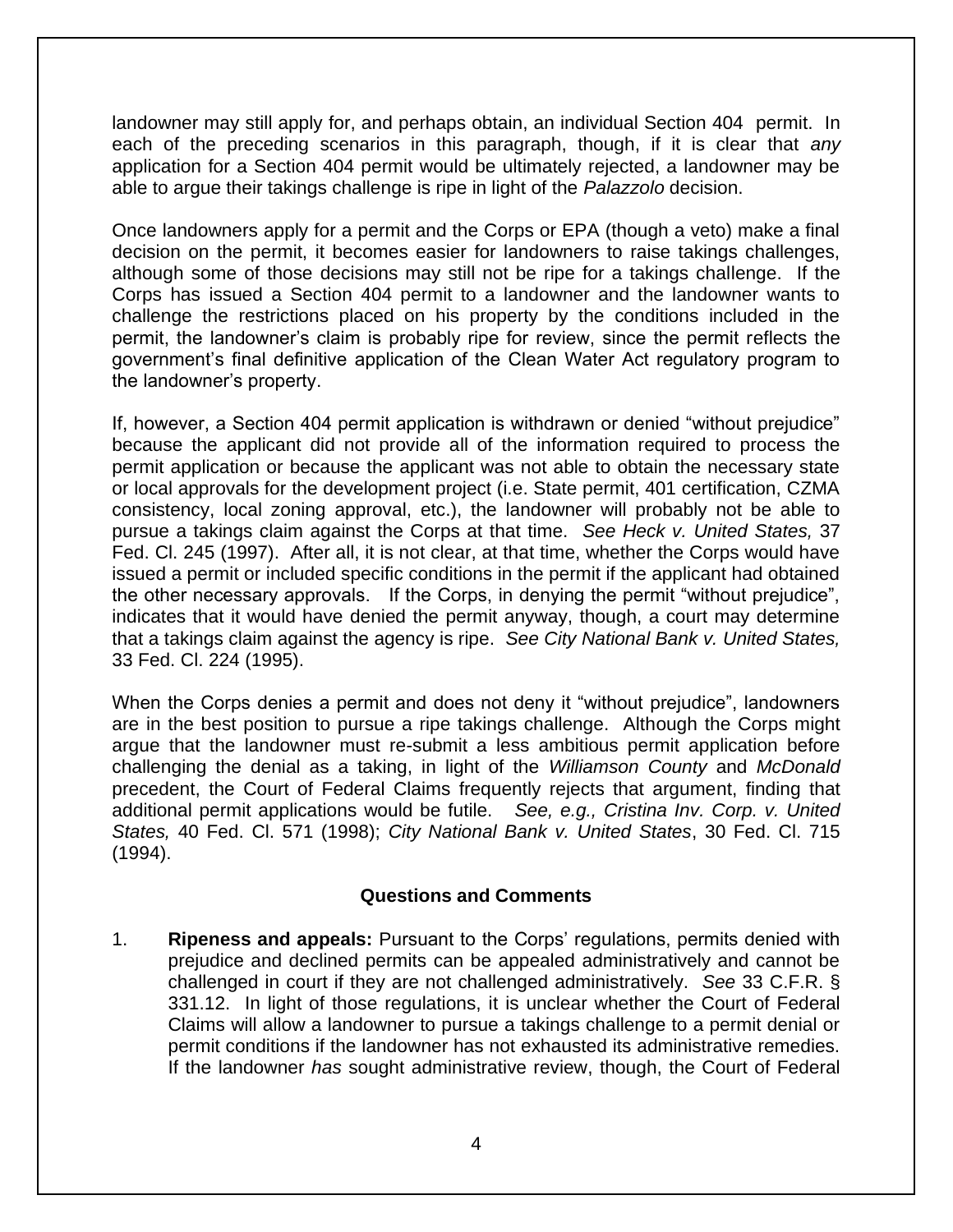Claims will not review a takings claim until the Corps has made a final decision on the appeal. *See Bay-Houston Towing Co. v. United States,* 58 Fed. Cl. 462 (2003).

- 2. **Swampbuster:** Landowners have not generally brought takings claims based on a denial of farm benefits due to the Swampbuster provisions of the Food Security Act. Do you understand why not?
- 3. **State laws providing compensation for diminution in value:** Although the Supreme Court has held that the government is not required to pay for every reduction in property value, but is only required to compensate landowners when government regulation "goes too far," many states have passed laws that require government entities to compensate landowners when government regulation reduces property values by a specific degree (i.e. 50%, 70%, etc.) *See* Environmental Law Institute, *[State Constraints: State-Imposed Limitations on the](http://www.eli.org/sites/default/files/eli-pubs/d23-04.pdf)  Authority of Agencies to [Regulate Waters Beyond the Scope of the Federal](http://www.eli.org/sites/default/files/eli-pubs/d23-04.pdf)  Clean Water Act* [20-23 \(May 2013\).](http://www.eli.org/sites/default/files/eli-pubs/d23-04.pdf) The laws are not based on the federal or state constitutions, but create additional limits on government regulation to protect "private proeprty rights." Many of the laws allow states to avoid paying compensation by waiving the application of the regulation to the landowner challenging the government action. *Id.* What impact might these laws have on federal or state regulation of wetlands?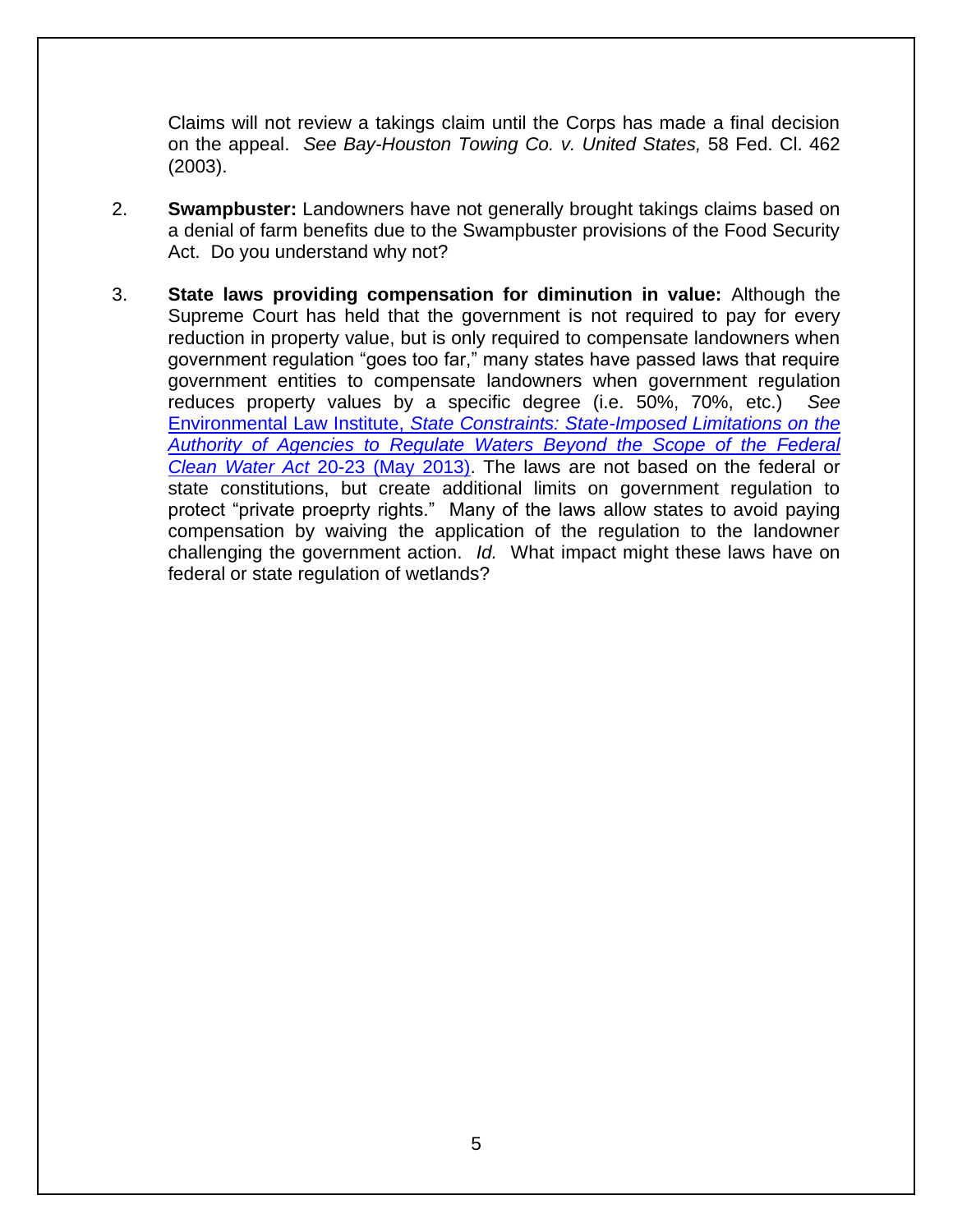#### **Hypotheticals**

1. Alex Pritchett owns an acre of land in Glynn County, Georgia. She would like to build a dock on the property, which is primarily coastal wetlands, but the Corps of Engineers has just issued an approved jurisdictional determination, finding that the entire parcel of land is "waters of the United States." Without focusing on whether the Corps' action ultimately would be a taking, can she bring a taking action in federal district court seeking \$8,000 in damages (the amount that she paid for the property) based on the Corps' jurisdictional determination? If the Corps subsequently informs her that her plans to build her dock on the property do not qualify for the regional general permit that the Corps district issued to authorize the construction of small docks, can she bring her takings lawsuit at that time? Would it make a difference if the Corps simultaneously told her that she would never be able to build a dock on her property because any construction on her property would harm a sensitive breeding area for several species of snakes and rodents?

2. Arthur Gomez applied to the Corps of Engineers for a Section 404 permit to fill 7 acres of wetlands on a 10 acre plot of land that he owned, so that he could develop the property as a residential subdivision. When the State would not provide a Section 401 certification for his proposed development, the Corps denied his permit without prejudice, although they encouraged him to submit a new application that would impact fewer acres of wetlands because they would never approve a proposal to fill all 7 acres of wetlands on his property. Without focusing on whether the Corps' action would ultimately be a taking, can he bring a taking action in federal district court seeking \$500,000 (the amount that he paid for the property)? Would your answer be different if the State provided the Section 401 certification but the Corps denied the permit application after the agency asked Gomez to submit a development proposal that would impact 5 acres or less of wetlands on the property and Gomez refused? Should Gomez appeal the permit denial administratively before bringing his takings claim?

#### **III. The Takings Analysis**

In determining whether government regulation constitutes a taking, courts generally engage in an ad hoc, fact-sensitive analysis using the *Penn Central* analysis. However, the Supreme Court has established a few categorical rules that apply in takings cases. The following case examines one of those rules. As additional background for the case, it is helpful for the reader to know that, prior to this case, the Supreme Court held that a landowner can recover compensation when a government regulation "temporarily" takes their property, even though the regulatory restriction is later removed. *See [Tahoe](http://www.law.cornell.edu/supct/html/00-1167.ZS.html)  [Sierra Preservation Council v. Tahoe Regional Planning Agency,](http://www.law.cornell.edu/supct/html/00-1167.ZS.html)* 535 U.S. 302 (2002); **[First English Evangelical Lutheran Church of Glendale v. County of Los Angeles,](http://supreme.justia.com/cases/federal/us/482/304/) 482** [U.S. 304 \(1987\).](http://supreme.justia.com/cases/federal/us/482/304/)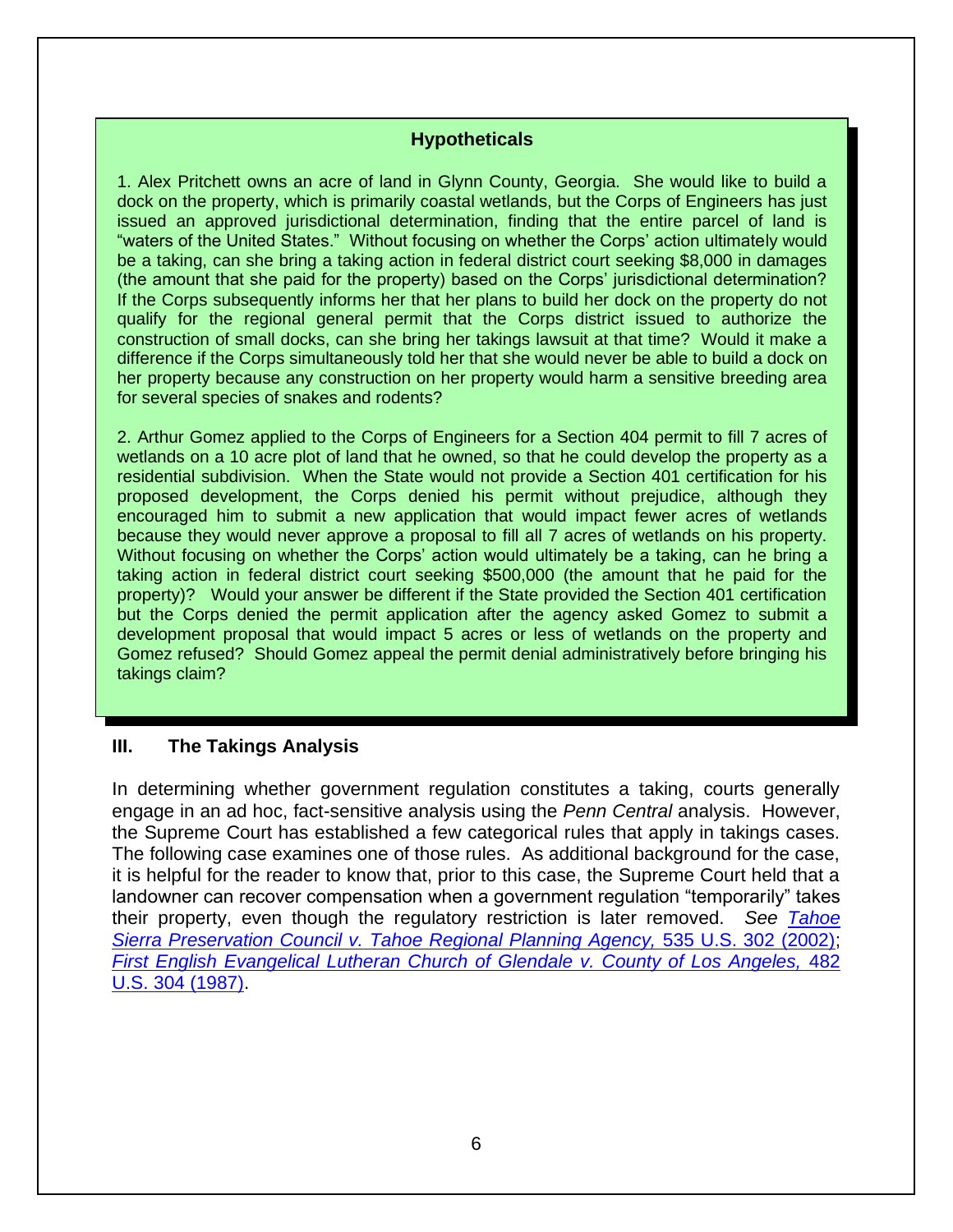

**Photo by By Cugirl (Own work[\) \[Public domain\]](http://commons.wikimedia.org/wiki/File:Iop.jpg)**

#### **Lucas v. South Carolina Coastal Council**

505 U.S. 1003 (1992)

**JUSTICE SCALIA** delivered the opinion of the Court.

In 1986, petitioner David H. Lucas paid

#### **Resources for the Case**

[Unedited Opinion](http://supreme.justia.com/cases/federal/us/505/1003/case.html) (From Justia) Google [Map of all the cases in the coursebook](https://mapsengine.google.com/map/viewer?mid=z7VLNS5X2EBs.k2lYjQFqDWiI) **[Oral argument](http://www.oyez.org/cases/1990-1999/1991/1991_91_453/argument)** (from the Oyez Project) [Photos, Documentary and Court Documents](https://law.duke.edu/voices/lucas/) (from Duke Law - American Voices Project)

\$975,000 for two residential lots on the Isle of Palms in Charleston County, South Carolina, on which he intended to build single-family homes. In 1988, however, the South Carolina Legislature enacted the Beachfront Management Act, \* \* \* which had the direct effect of barring petitioner from erecting any permanent habitable structures on his two parcels. \* \* \* A state trial court found that this prohibition rendered Lucas's parcels "valueless." \* \* \* This case requires us to decide whether the Act's dramatic effect on the economic value of Lucas's lots accomplished a taking of private property under the Fifth and Fourteenth Amendments requiring the payment of "just compensation." U. S. Const., Amend. 5.

# I

#### A

South Carolina's expressed interest in intensively managing development activities in the so-called "coastal zone" dates from 1977 when, in the aftermath of Congress's passage of the federal Coastal Zone Management Act of 1972, \* \* \* the legislature enacted a Coastal Zone Management Act of its own. \* \* \* In its original form, the South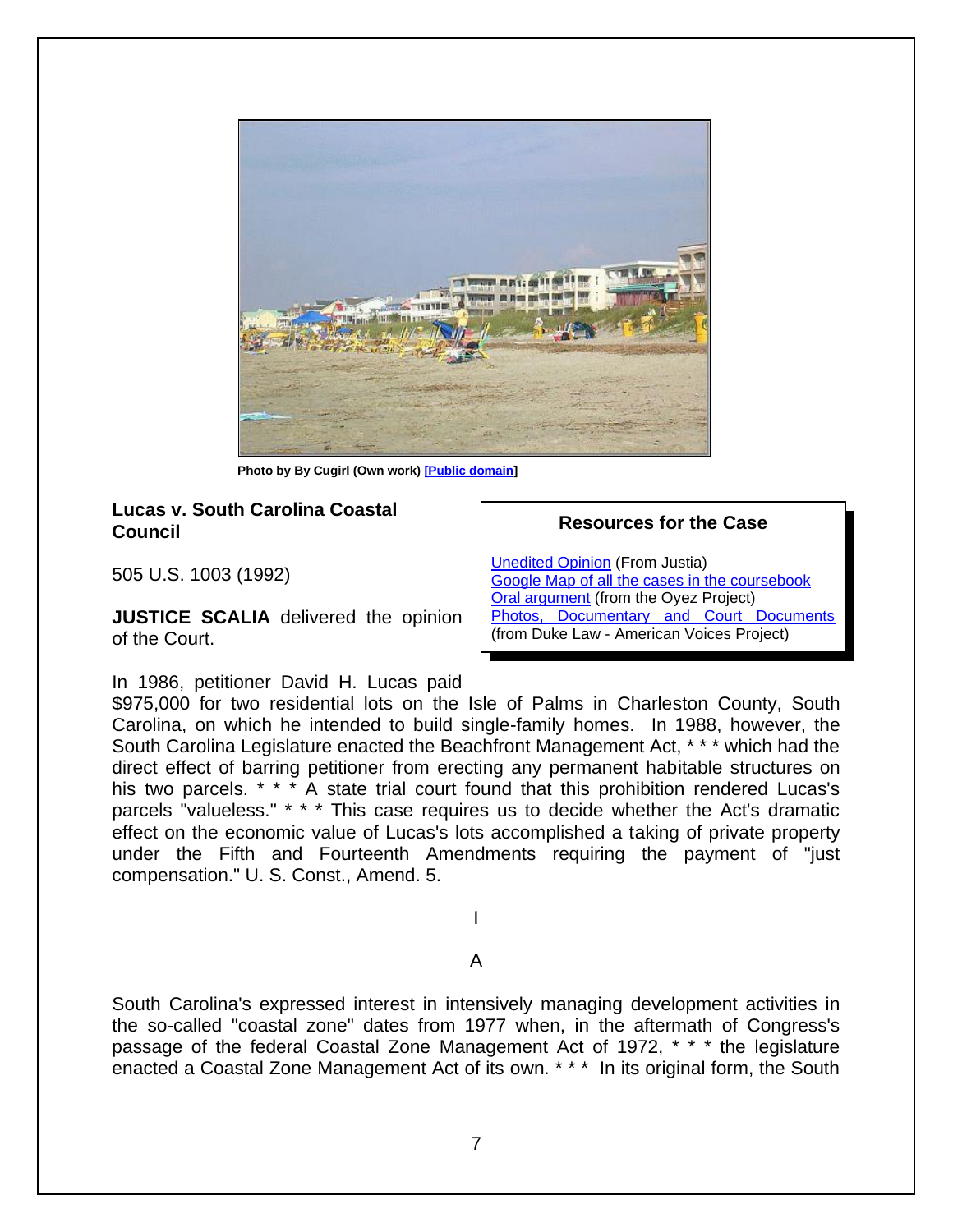Carolina Act required owners of coastal zone land that qualified as a "critical area" (defined in the legislation to include beaches and immediately adjacent sand dunes, \* \* to obtain a permit from the newly created South Carolina Coastal Council (Council) (respondent here) prior to committing the land to a "use other than the use the critical area was devoted to on [September 28, 1977]." \* \* \*

In the late 1970's, Lucas and others began extensive residential development of the Isle of Palms, a barrier island situated eastward of the city of Charleston. Toward the close of the development cycle for one residential subdivision known as "Beachwood East," Lucas in 1986 purchased the two lots at issue in this litigation for his own account. No portion of the lots, which were located approximately 300 feet from the beach, qualified as a "critical area" under the 1977 Act; accordingly, at the time Lucas acquired these parcels, he was not legally obliged to obtain a permit from the Council in advance of any development activity. His intention with respect to the lots was to do what the owners of the immediately adjacent parcels had already done: erect singlefamily residences. He commissioned architectural drawings for this purpose.

The Beachfront Management Act brought Lucas's plans to an abrupt end. Under that 1988 legislation, the Council was directed to establish a "baseline" connecting the landwardmost "point[s] of erosion ... during the past forty years" in the region of the Isle of Palms that includes Lucas's lots. \* \* \* In action not challenged here, the Council fixed this baseline landward of Lucas's parcels. That was significant, for under the Act construction of occupable improvements<sup>2</sup> was flatly prohibited seaward of a line drawn 20 feet landward of, and parallel to, the baseline. \* \* \* The Act provided no exceptions.

B

Lucas promptly filed suit in the South Carolina Court of Common Pleas, contending that the Beachfront Management Act's construction bar effected a taking of his property without just compensation. Lucas did not take issue with the validity of the Act as a lawful exercise of South Carolina's police power, but contended that the Act's complete extinguishment of his property's value entitled him to compensation regardless of whether the legislature had acted in furtherance of legitimate police power objectives. Following a bench trial, the court agreed. Among its factual determinations was the finding that "at the time Lucas purchased the two lots, both were zoned for single-family residential construction and ... there were no restrictions imposed upon such use of the property by either the State of South Carolina, the County of Charleston, or the Town of the Isle of Palms." \* \* \* The trial court further found that the Beachfront Management Act decreed a permanent ban on construction insofar as Lucas's lots were concerned, and that this prohibition "deprive[d] Lucas of any reasonable economic use of the lots, ...

<sup>2</sup> The Act did allow the construction of certain nonhabitable improvements, e. g., "wooden walkways no larger in width than six feet," and "small wooden decks no larger than one hundred forty-four square feet."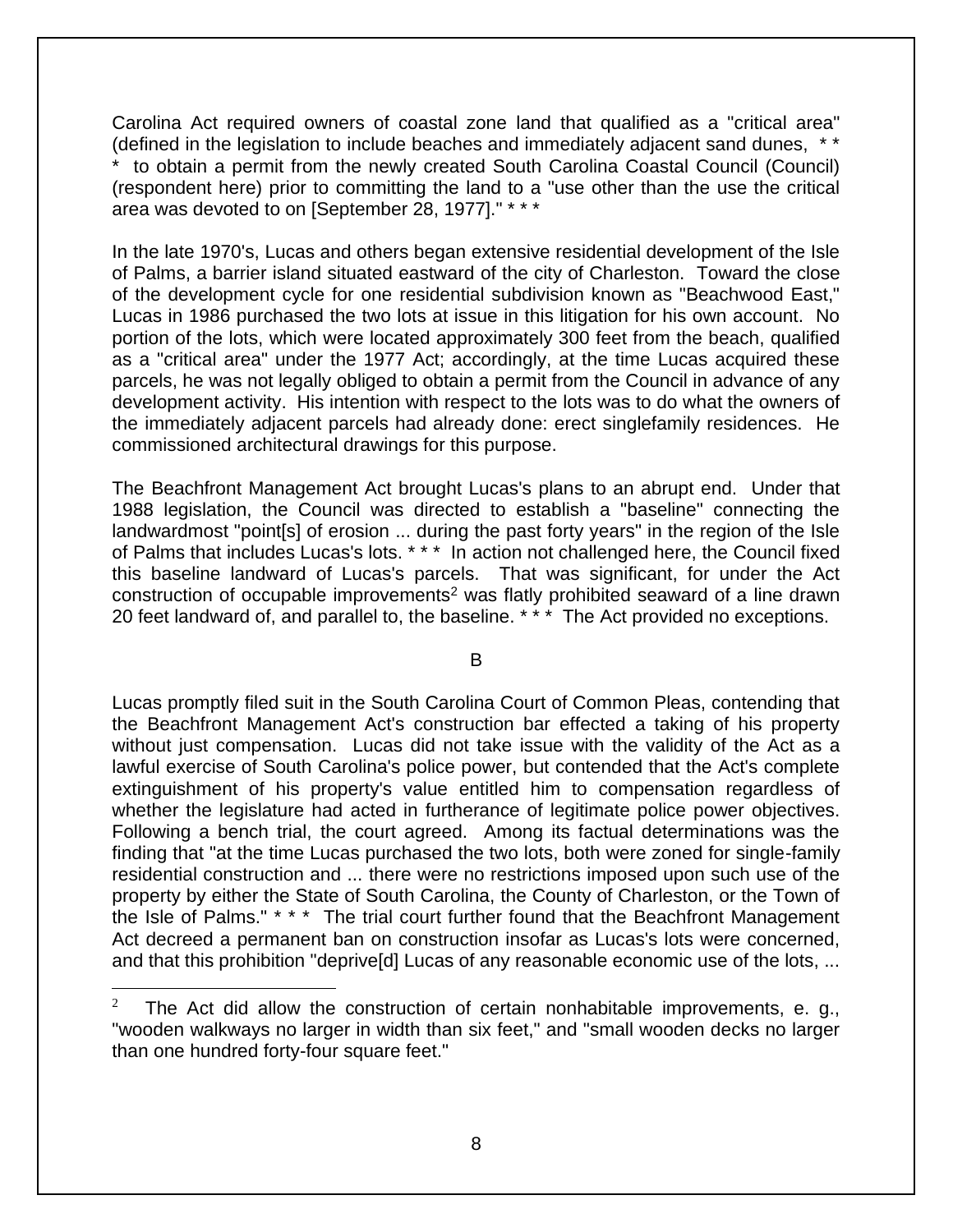eliminated the unrestricted right of use, and render[ed] them valueless." \* \* \* The court thus concluded that Lucas's properties had been "taken" by operation of the Act, and it ordered respondent to pay "just compensation" in the amount of \$1,232,387.50. \* \* \*

The Supreme Court of South Carolina reversed. It found dispositive what it described as Lucas's concession "that the Beachfront Management Act [was] properly and validly designed to preserve ... South Carolina's beaches." \* \* \* Failing an attack on the validity of the statute as such, the court believed itself bound to accept the "uncontested ... findings" of the South Carolina Legislature that new construction in the coastal zonesuch as petitioner intended-threatened this public resource. \* \* \* The court ruled that when a regulation respecting the use of property is designed "to prevent serious public harm," \* \* \* (*citing*, *inter alia, Mugler v. Kansas*, 123 U.S. 623 (1887)), no compensation is owing under the Takings Clause regardless of the regulation's effect on the property's value.

Two justices dissented. They acknowledged that our *Mugler* line of cases recognizes governmental power to prohibit "noxious" uses of property-i. e., uses of property akin to "public nuisances"-without having to pay compensation. But they would not have characterized the Beachfront Management Act's "primary purpose [as] the prevention of a nuisance." \* \* \* To the dissenters, the chief purposes of the legislation, among them the promotion of tourism and the creation of a "habitat for indigenous flora and fauna," could not fairly be compared to nuisance abatement. \* \* \* As a consequence, they would have affirmed the trial court's conclusion that the Act's obliteration of the value of petitioner's lots accomplished a taking.

We granted certiorari. \* \* \*

III

Prior to Justice Holmes's exposition in *Pennsylvania Coal Co. v. Mahon*, 260 U.S. 393 (1922), it was generally thought that the Takings Clause reached only a "direct appropriation" of property \* \* \* or the functional equivalent of a "practical ouster of [the owner's] possession," \* \* \* Justice Holmes recognized in *Mahon*, however, that if the protection against physical appropriations of private property was to be meaningfully enforced, the government's power to redefine the range of interests included in the ownership of property was necessarily constrained by constitutional limits. 260 U.S., at 414-415. \* \* \*

Nevertheless, our decision in *Mahon* offered little insight into when, and under what circumstances, a given regulation would be seen as going "too far" for purposes of the Fifth Amendment. In 70-odd years of succeeding "regulatory takings" jurisprudence, we have generally eschewed any " 'set formula' " for determining how far is too far, preferring to "engag[e] in ... essentially ad hoc, factual inquiries." *Penn Central Transportation Co. v. New York City*, 438 U.S. 104, 124 (1978) (*quoting Goldblatt v. Hempstead*, 369 U.S. 590,594 (1962)). \* \* \* We have, however, described at least two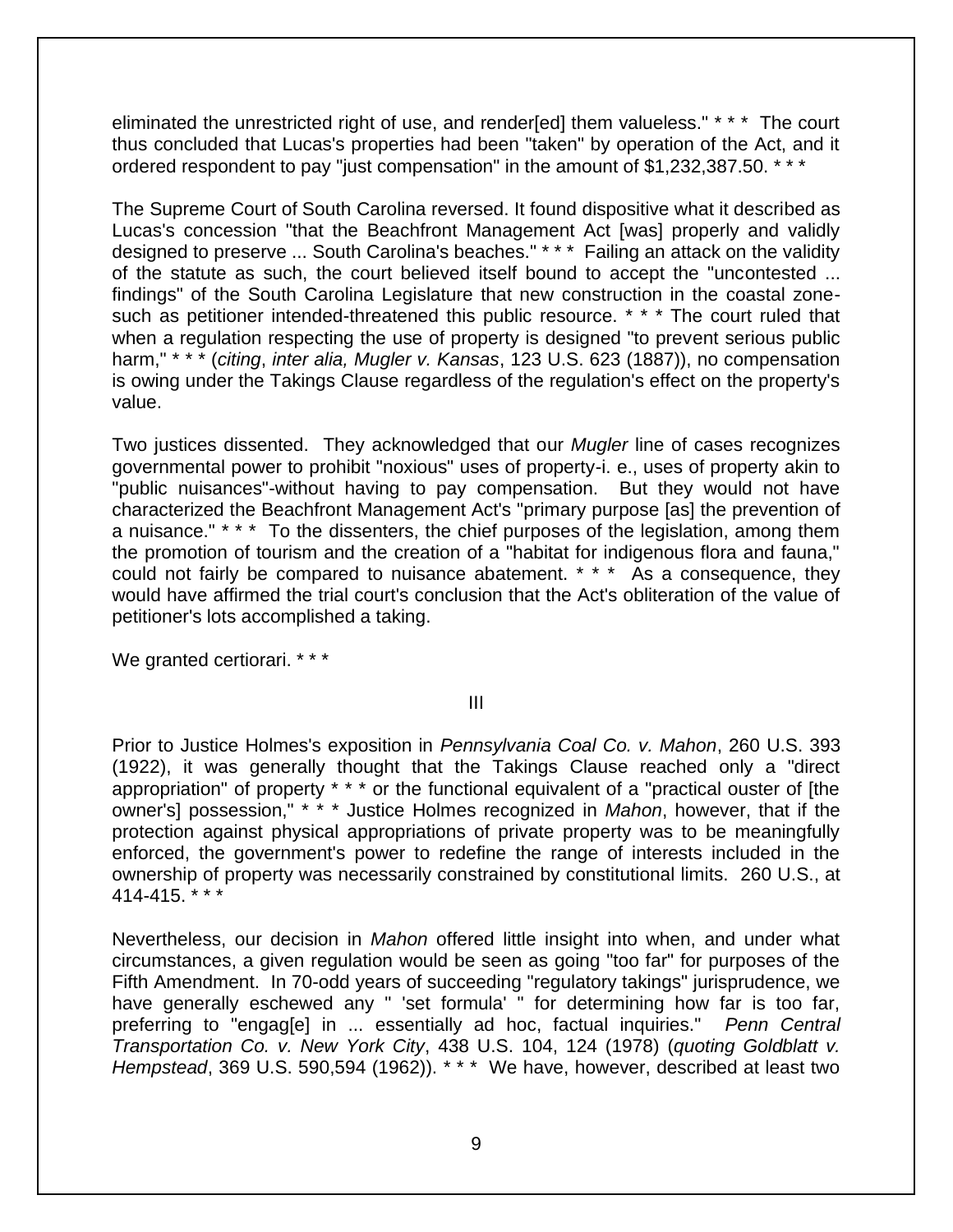discrete categories of regulatory action as compensable without case-specific inquiry into the public interest advanced in support of the restraint. The first encompasses regulations that compel the property owner to suffer a physical "invasion" of his property. \* \* \*

The second situation in which we have found categorical treatment appropriate is where regulation denies all economically beneficial or productive use of land. *See Agins v. City of Tiburon*, 447 U.S. 255, 260; *see also Nollan v. California Coastal Comm'n*, 483 U. S. 825, 834 (1987); *Keystone Bituminous Coal Assn. v. DeBenedictis*, 480 U.S. 470, 495 (1987); *Hodel v. Virginia Surface Mining & Reclamation Assn*., Inc., 452 [\*1016] U.S. 264, 295-296 (1981). \* \* \* As we have said on numerous occasions, the Fifth Amendment is violated when land-use regulation "does not substantially advance legitimate state interests *or denies an owner economically viable use of his land*." *Agins, supra*, at 260 (citations omitted) (emphasis added).<sup>7</sup>

We have never set forth the justification for this rule. Perhaps it is simply, as Justice Brennan suggested, that total deprivation of beneficial use is, from the landowner's point

<sup>7</sup> Regrettably, the rhetorical force of our "deprivation of all economically feasible use" rule is greater than its precision, since the rule does not make clear the "property interest" against which the loss of value is to be measured. When, for example, a regulation requires a developer to leave 90% of a rural tract in its natural state, it is unclear whether we would analyze the situation as one in which the owner has been deprived of all economically beneficial use of the burdened portion of the tract, or as one in which the owner has suffered a mere diminution in value of the tract as a whole. (For an extreme-and, we think, unsupportable-view of the relevant calculus, *see Penn Central Transportation Co. v. New York City*, 42 N.Y. 2d 324, 333-334, 366 N.E. 2d 1271, 1276-1277 (1977), *aff'd*, 438 U.S. 104 (1978), where the state court examined the diminution in a particular parcel's value produced by a municipal ordinance in light of total value of the takings claimant's other holdings in the vicinity.) Unsurprisingly, this uncertainty regarding the composition of the denominator in our "deprivation" fraction has produced inconsistent pronouncements by the Court. *Compare Pennsylvania Coal Co. v. Mahon*, 260 U.S. 393, 414 (1922) (law restricting subsurface extraction of coal held to effect a taking), with *Keystone Bituminous Coal Assn. v. DeBenedictis*, 480 U.S. 470, 497-502 (1987) (nearly identical law held not to effect a taking); *see also id.*, at 515-520 (REHNQUIST, C. J., dissenting); \* \* \* The answer to this difficult question may lie in how the owner's reasonable expectations have been shaped by the State's law of property-i. e., whether and to what degree the State's law has accorded legal recognition and protection to the particular interest in land with respect to which the takings claimant alleges a diminution in (or elimination of) value. In any event, we avoid this difficulty in the present case, since the "interest in land" that Lucas has pleaded (a fee simple interest) is an estate with a rich tradition of protection at common law, and since the South Carolina Court of Common Pleas found that the Beachfront Management Act left each of Lucas's beachfront lots without economic value.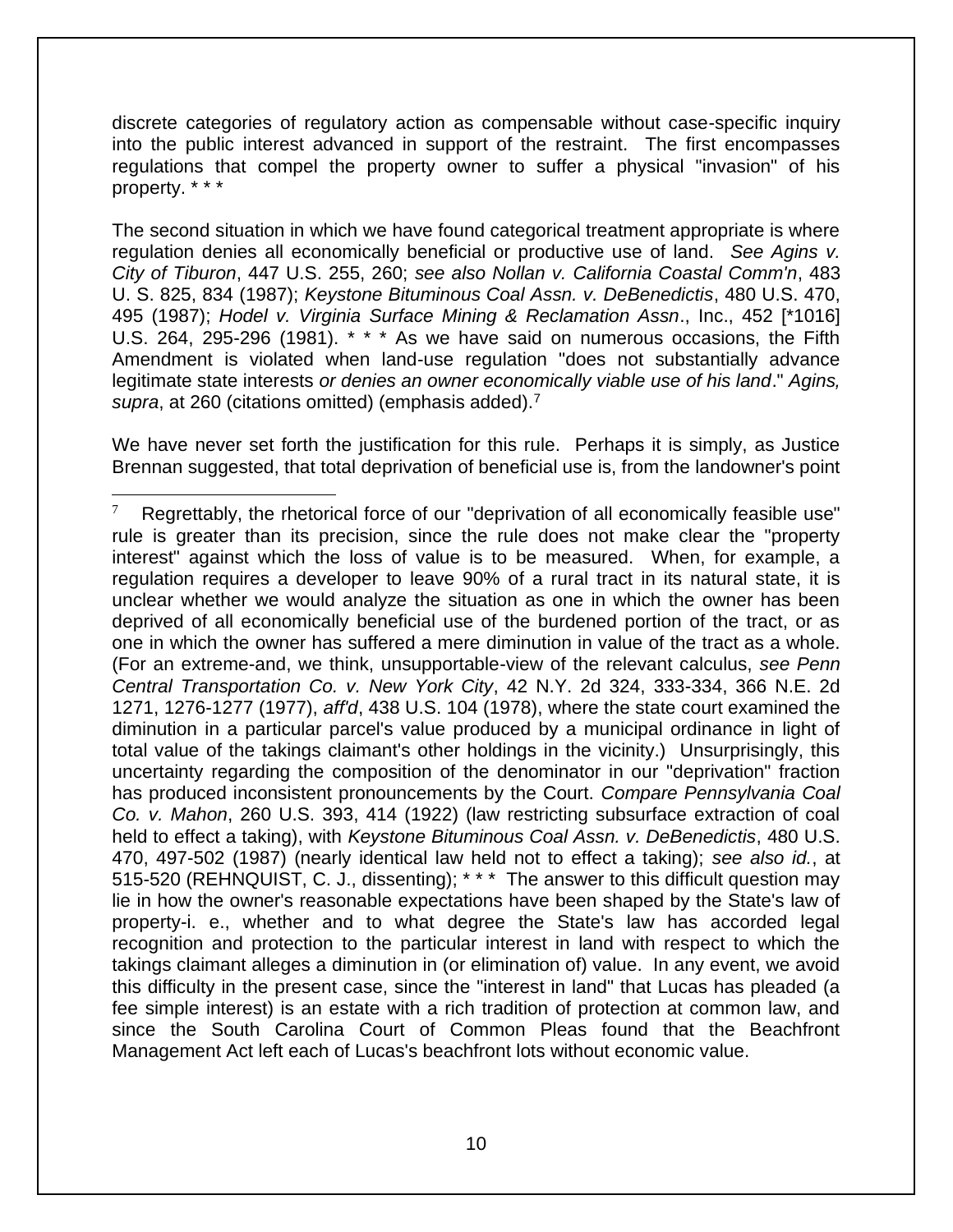of view, the equivalent of a physical appropriation. *See San Diego Gas & Electric Co. v. San Diego,* 450 U.S., at 652 (dissenting opinion). "[F]or what is the land but the profits thereof[?]" 1 E. Coke, Institutes, ch. 1, § 1 (1st Am. ed. 1812). Surely, at least, in the extraordinary circumstance when no productive or economically beneficial use of land is permitted, it is less realistic to indulge our usual assumption that the legislature is simply "adjusting the benefits and burdens of economic life," *Penn Central Transportation Co.*, 438 U.S., at 124, in a manner that secures an "average reciprocity of advantage" to everyone concerned, *Pennsylvania Coal Co. v. Mahon*, 260 U.S., at 415. And the functional basis for permitting the government, by regulation, to affect property values without compensation-that

"Government hardly could go on if to some extent values incident to property could not be diminished without paying for every such change in the general law,"

*id.*, at 413 - does not apply to the relatively rare situations where the government has deprived a landowner of all economically beneficial uses.

On the other side of the balance, affirmatively supporting a compensation requirement, is the fact that regulations that leave the owner of land without economically beneficial or productive options for its use-typically, as here, by requiring land to be left substantially in its natural state-carry with them a heightened risk that private property is being pressed into some form of public service under the guise of mitigating serious public harm. *See, e. g., Annicelli v. South Kingstown*, 463 A.2d 133, 140-141 (R.I. 1983) (prohibition on construction adjacent to beach justified on twin grounds of safety and "conservation of open space"); *Morris County Land Improvement Co. v. Parsippany-Troy Hills Township*, 40 N.J. 539, 552-553, 193 A. 2d 232, 240 (1963) (prohibition on filling marshlands imposed in order to preserve region as water detention basin and create wildlife refuge). As Justice Brennan explained:

"From the government's point of view, the benefits flowing to the public from preservation of open space through regulation may be equally great as from creating a wildlife refuge through formal condemnation or increasing electricity production through a dam project that floods private property."

*San Diego Gas & Elec. Co., supra*, at 652 (dissenting opinion). The many statutes on the books, both state and federal, that provide for the use of eminent domain to impose servitudes on private scenic lands preventing developmental uses, or to acquire such lands altogether, suggest the practical equivalence in this setting of negative regulation and appropriation. \* \* \*

We think, in short, that there are good reasons for our frequently expressed belief that when the owner of real property has been called upon to sacrifice all economically beneficial uses in the name of the common good, that is, to leave his property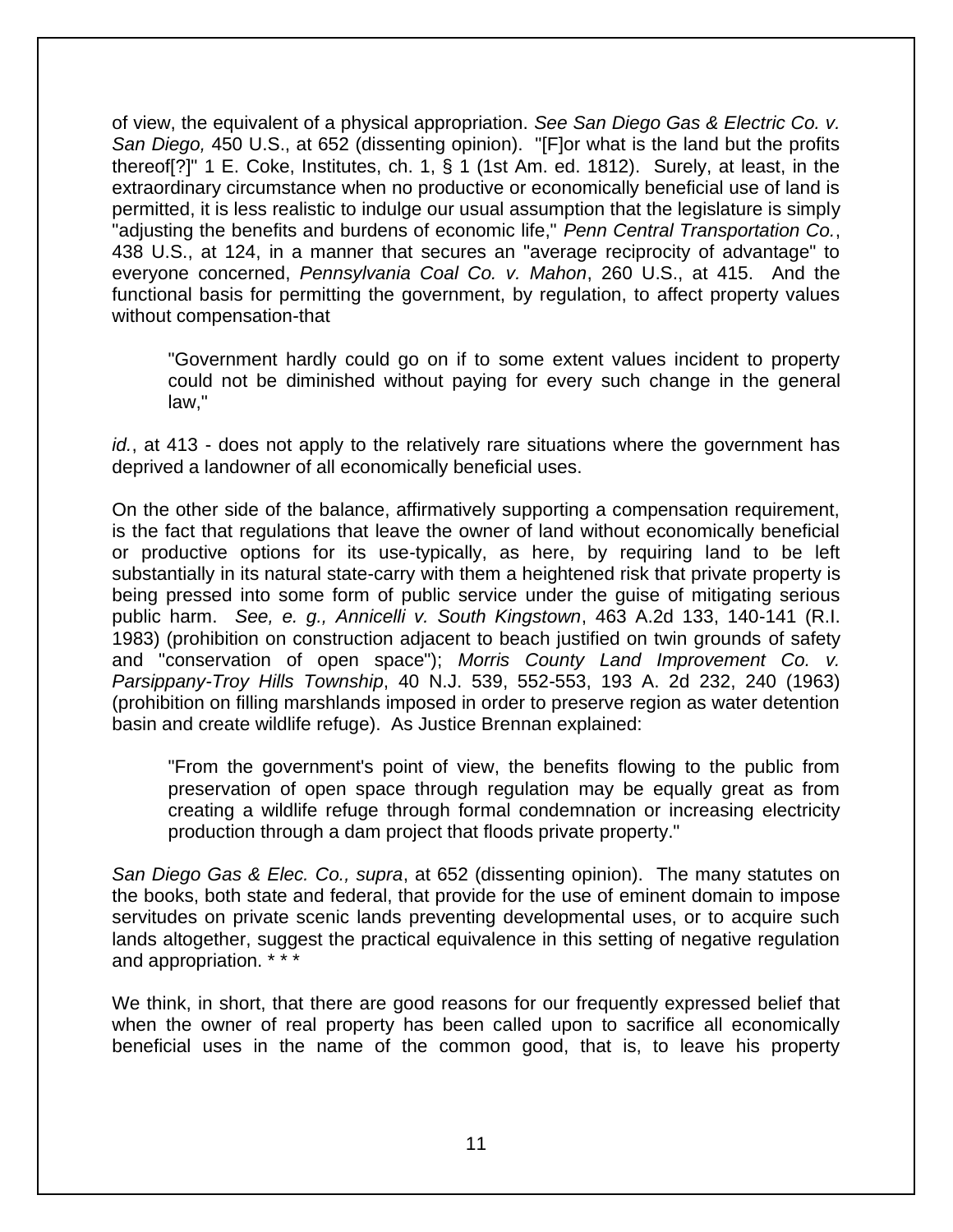economically idle, he has suffered a taking.<sup>8</sup>

B

The trial court found Lucas's two beachfront lots to have been rendered valueless by respondent's enforcement of the coastal-zone construction ban.9 Under Lucas's theory of the case, which rested upon our "no economically viable use" statements, that finding entitled him to compensation. Lucas believed it unnecessary to take issue with either the purposes behind the Beachfront Management Act, or the means chosen by the South Carolina Legislature to effectuate those purposes. The South Carolina Supreme Court, however, thought otherwise. In its view, the Beachfront Management Act was no ordinary enactment, but involved an exercise of South Carolina's "police powers" to mitigate the harm to the public interest that petitioner's use of his land might occasion. \* \* \*

It is correct that many of our prior opinions have suggested that "harmful or noxious uses" of property may be proscribed by government regulation without the requirement

JUSTICE STEVENS similarly misinterprets our focus on "developmental" uses of property (the uses proscribed by the Beachfront Management Act) as betraying an "assumption that the only uses of property cognizable under the Constitution are developmental uses." *Post*, at 1065, n. 3. We make no such assumption. Though our prior takings cases evince an abiding concern for the productive use of, and economic investment in, land, there are plainly a number of noneconomic interests in land whose impairment will invite exceedingly close scrutiny under the Takings Clause. *See, e. g., Loretto v. Teleprompter Manhattan CATV Corp*., 458 U. S. 419, 436 (1982) (interest in excluding strangers from one's land).

 $8$  JUSTICE STEVENS criticizes the "deprivation of all economically beneficial use" rule as "wholly arbitrary," in that "[the] landowner whose property is diminished in value 95% recovers nothing," while the landowner who suffers a complete elimination of value "recovers the land's full value." *Post*, at 1064. This analysis errs in its assumption that the landowner whose deprivation is one step short of complete is not entitled to compensation. Such an owner might not be able to claim the benefit of our categorical formulation, but, as we have acknowledged time and again, "[t]he economic impact of the regulation on the claimant and ... the extent to which the regulation has interfered with distinct investment-backed expectations" are keenly relevant to takings analysis generally. *Penn Central Transportation Co. v. New York City*, 438 U. S. 104, 124 (1978). It is true that in at least some cases the landowner with 95% loss will get nothing, while the landowner with total loss will recover in full. But that occasional result is no more strange than the gross disparity between the landowner whose premises are taken for a highway (who recovers in full) and the landowner whose property is reduced to 5% of its former value by the highway (who recovers nothing). Takings law is full of these "all or-nothing" situations.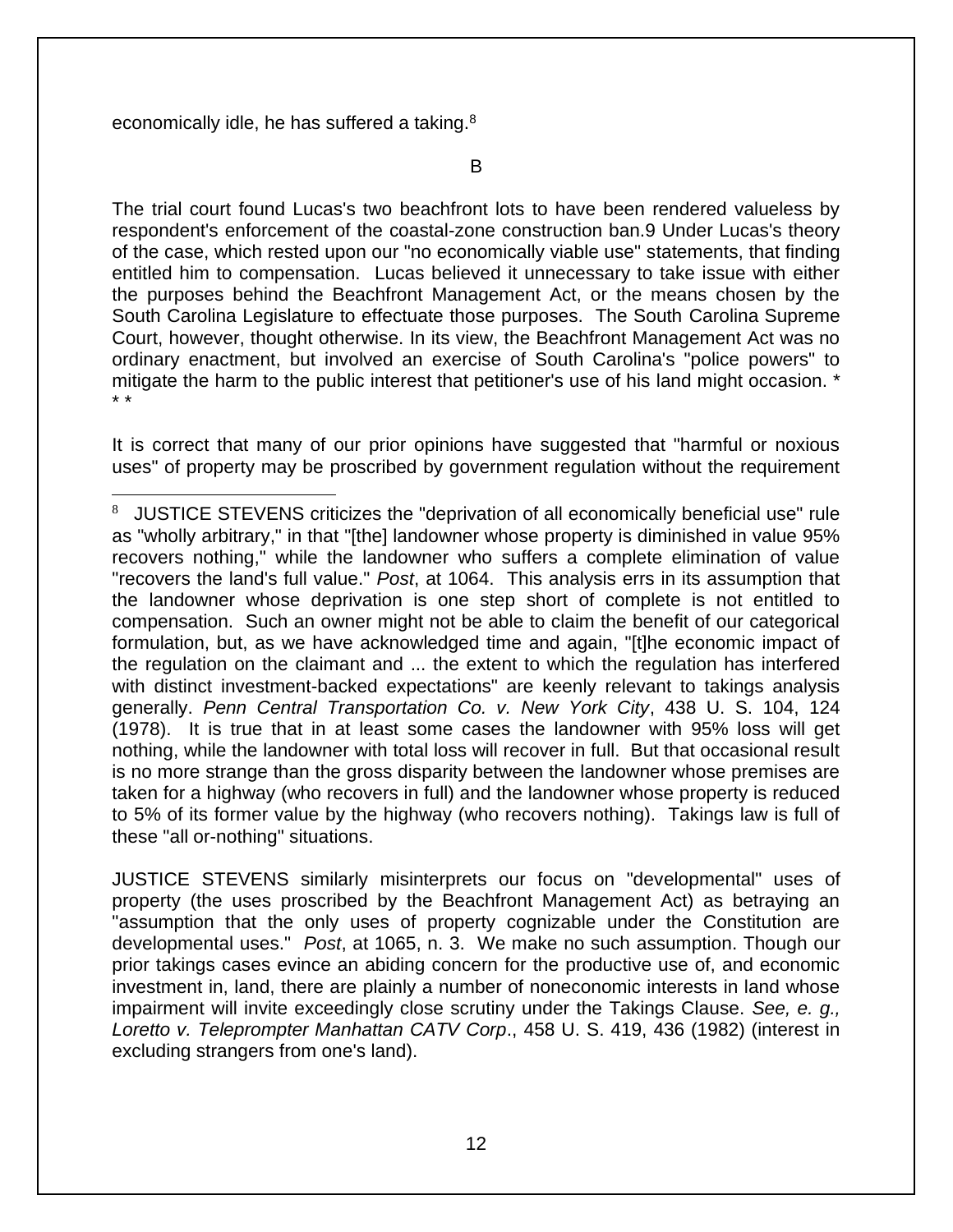of compensation. For a number of reasons, however, we think the South Carolina Supreme Court was too quick to conclude that that principle decides the present case. The "harmful or noxious uses" principle was the Court's early attempt to describe in theoretical terms why government may, consistent with the Takings Clause, affect property values by regulation without incurring an obligation to compensate-a reality we nowadays acknowledge explicitly with respect to the full scope of the State's police power.\* \* \* "Harmful or noxious use" analysis was, in other words, simply the progenitor of our more contemporary statements that "land-use regulation does not effect a taking if it 'substantially advance[s] legitimate state interests' .... " *Nollan, supra*, at 834 *(quoting Agins v. Tiburon*, 447 U.S., at 260); *see also Penn Central Transportation Co., supra*, at 127; *Euclid v. Ambler Realty Co.*, 272 U.S. 365, 387-388 (1926).

The transition from our early focus on control of "noxious" uses to our contemporary understanding of the broad realm within which government may regulate without compensation was an easy one, since the distinction between "harmpreventing" and "benefit-conferring" regulation is often in the eye of the beholder. It is quite possible, for example, to describe in either fashion the ecological, economic, and esthetic concerns that inspired the South Carolina Legislature in the present case. One could say that imposing a servitude on Lucas's land is necessary in order to prevent his use of it from "harming" South Carolina's ecological resources; or, instead, in order to achieve the "benefits" of an ecological preserve.<sup>11</sup> Compare, e. g., *Claridge v. New Hampshire Wetlands Board*, 125 N.H. 745, 752, 485 A.2d 287,292 (1984) (owner may, without

JUSTICE BLACKMUN, however, apparently insists that we must make the outcome hinge (exclusively) upon the South Carolina Legislature's other, "harm-preventing" characterizations, focusing on the declaration that "prohibitions on building in front of the setback line are necessary to protect people and property from storms, high tides, and beach erosion." \* \* \* He says "[n]othing in the record undermines [this] assessment," \* \* \* apparently seeing no significance in the fact that the statute permits owners of existing structures to remain (and even to rebuild if their structures are not "destroyed beyond repair," \* \* \* ), and in the fact that the 1990 amendment authorizes the Council to issue permits for new construction in violation of the uniform prohibition \* \* \* .

<sup>11</sup> In the present case, in fact, some of the "[South Carolina] legislature's 'findings' " to which the South Carolina Supreme Court purported to defer in characterizing the purpose of the Act as "harm-preventing," \* \* \* seem to us phrased in "benefit conferring" language instead. For example, they describe the importance of a construction ban in enhancing "South Carolina's annual tourism industry revenue," \* \* \* in "provid[ing] habitat for numerous species of plants and animals, several of which are threatened or endangered," \* \* \* and in "provid[ing] a natural healthy environment for the citizens of South Carolina to spend leisure time which serves their physical and mental well-being," \* \* \* It would be pointless to make the outcome of this case hang upon this terminology, since the same interests could readily be described in "harmpreventing" fashion.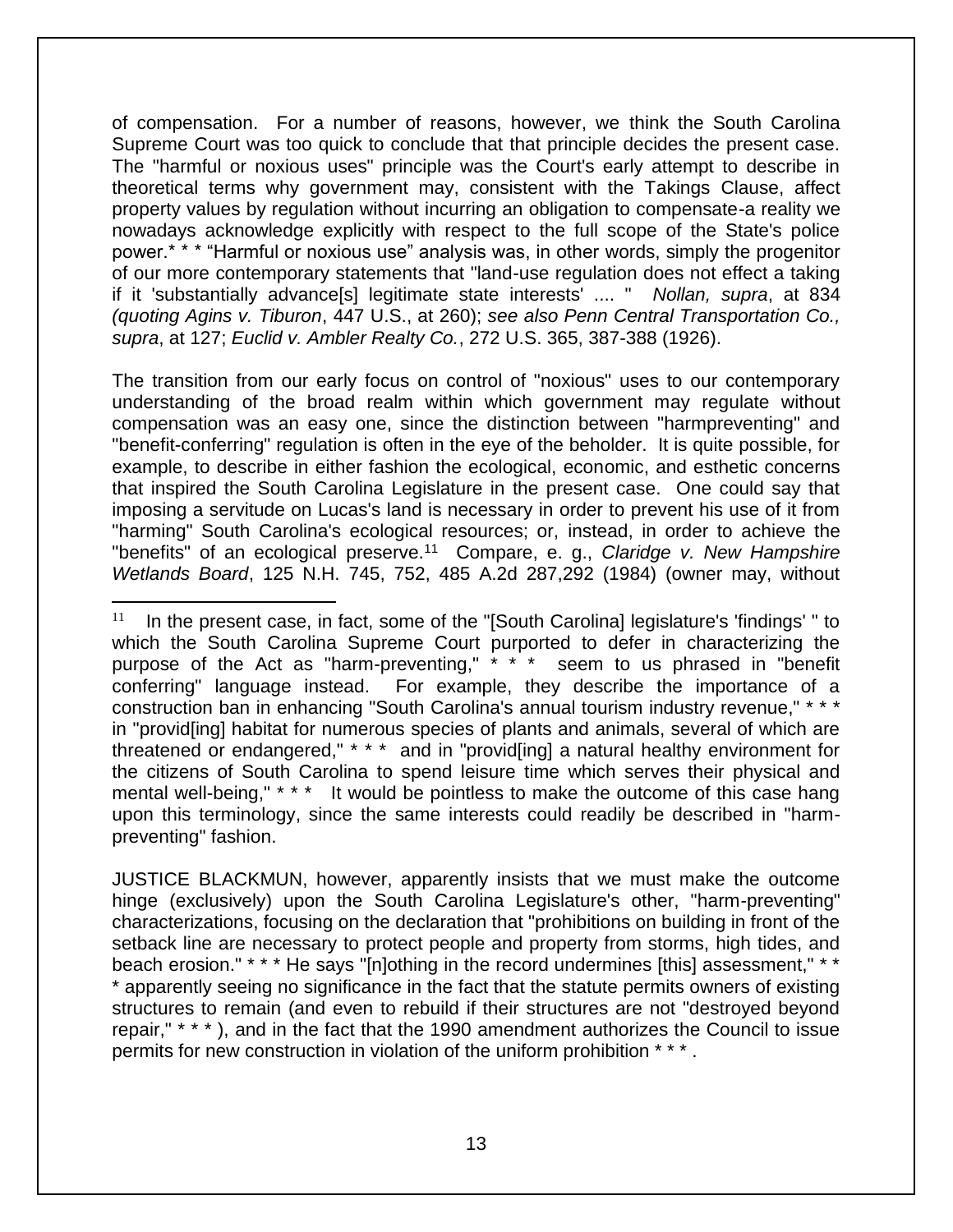compensation, be barred from filling wetlands because landfilling would deprive adjacent coastal habitats and marine fisheries of ecological support)*, with, e. g., Bartlett v. Zoning Comm'n of Old Lyme*, 161 Conn. 24, 30, 282 A.2d 907, 910 (1971) (owner barred from filling tidal marshland must be compensated, despite municipality's "laudable" goal of "preserv[ing] marshlands from encroachment or destruction"). Whether one or the other of the competing characterizations will come to one's lips in a particular case depends primarily upon one's evaluation of the worth of competing uses of real estate. \* \* \* A given restraint will be seen as mitigating "harm" to the adjacent parcels or securing a "benefit" for them, depending upon the observer's evaluation of the relative importance of the use that the restraint favors. *See* Sax, *Takings and the Police Power*, 74 Yale L.J. 36, 49 (1964) ("[T]he problem [in this area] is not one of noxiousness or harm-creating activity at all; rather it is a problem of inconsistency between perfectly innocent and independently desirable uses"). Whether Lucas's construction of single family residences on his parcels should be described as bringing "harm" to South Carolina's adjacent ecological resources thus depends principally upon whether the describer believes that the State's use interest in nurturing those resources is so important that any competing adjacent use must yield.<sup>12</sup>

When it is understood that "prevention of harmful use" was merely our early formulation of the police power justification necessary to sustain (without compensation) any regulatory diminution in value; and that the distinction between regulation that "prevents harmful use" and that which "confers benefits" is difficult, if not impossible, to discern on an objective, value-free basis; it becomes self-evident that noxious-use logic cannot serve as a touchstone to distinguish regulatory "takings" -which require compensation from regulatory deprivations that do not require compensation. A fortiori the legislature's recitation of a noxious-use justification cannot be the basis for departing from our categorical rule that total regulatory takings must be compensated. If it were, departure would virtually always be allowed. The South Carolina Supreme Court's approach would essentially nullify Mahon's affirmation of limits to the noncompensable exercise of the police power. Our cases provide no support for this: None of them that employed the logic of "harmful use" prevention to sustain a regulation involved an allegation that the regulation wholly eliminated the value of the claimant's land. *See Keystone Bituminous Coal Assn*., 480 U.S., at 513-514 (REHNQUIST, C. J., dissenting) \* \* \*

Where the State seeks to sustain regulation that deprives land of all economically

<sup>12</sup> In JUSTICE BLACKMUN'S view, even with respect to regulations that deprive an owner of all developmental or economically beneficial land uses, the test for required compensation is whether the legislature has recited a harm-preventing justification for its action. *See post*, at 1039, 1040-1041, 1047-1051. Since such a justification can be formulated in practically every case, this amounts to a test of whether the legislature has a stupid staff. We think the Takings Clause requires courts to do more than insist upon artful harm-preventing characterizations.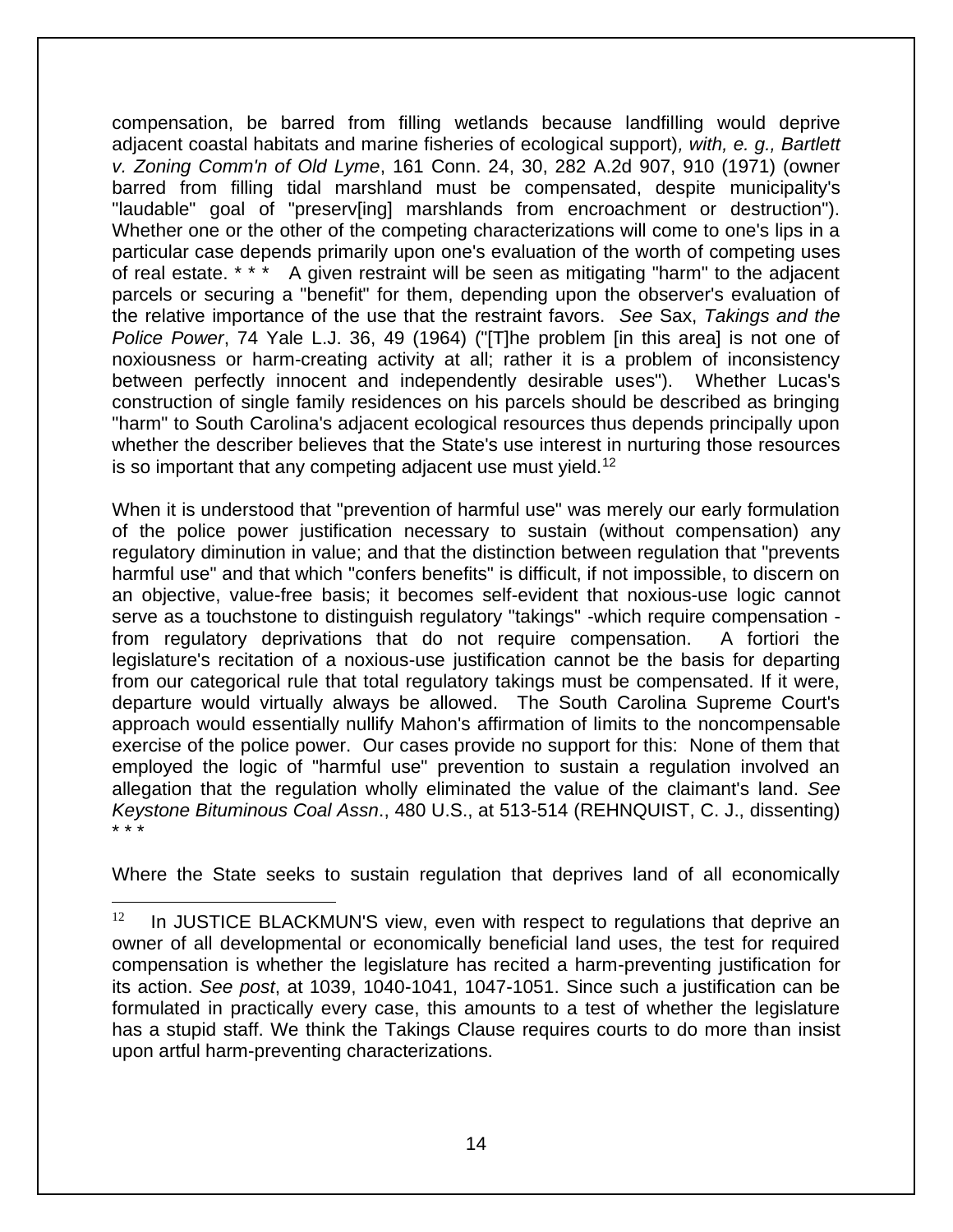beneficial use, we think it may resist compensation only if the logically antecedent inquiry into the nature of the owner's estate shows that the proscribed use interests were not part of his title to begin with. \* \* \* This accords, we think, with our "takings" jurisprudence, which has traditionally been guided by the understandings of our citizens regarding the content of, and the State's power over, the "bundle of rights" that they acquire when they obtain title to property. It seems to us that the property owner necessarily expects the uses of his property to be restricted, from time to time, by various measures newly enacted by the State in legitimate exercise of its police powers; "[a]s long recognized, some values are enjoyed under an implied limitation and must yield to the police power." *Pennsylvania Coal Co. v. Mahon*, 260 U.S., at 413. And in the case of personal property, by reason of the State's traditionally high degree of control over commercial dealings, he ought to be aware of the possibility that new regulation might even render his property economically worthless (at least if the property's only economically productive use is sale or manufacture for sale). *See Andrus v. Allard*, 444 U.S. 51, 66-67 (1979) (prohibition on sale of eagle feathers). In the case of land, however, we think the notion pressed by the Council that title is somehow held subject to the "implied limitation" that the State may subsequently eliminate all economically valuable use is inconsistent with the historical compact recorded in the Takings Clause that has become part of our constitutional culture.\*\*\*

Where "permanent physical occupation" of land is concerned, we have refused to allow the government to decree it anew (without compensation), no matter how weighty the asserted "public interests" involved, *Loretto v. Teleprompter Manhattan CATV Corp*., 458 U.S., at 426 -though we assuredly would permit the government to assert a permanent easement that was a pre-existing limitation upon the land title. \* \* \*

We believe similar treatment must be accorded confiscatory regulations, i. e., regulations that prohibit all economically beneficial use of land: Any limitation so severe cannot be newly legislated or decreed (without compensation), but must inhere in the title itself, in the restrictions that background principles of the State's law of property and nuisance already place upon land ownership. A law or decree with such an effect must, in other words, do no more than duplicate the result that could have been achieved in the courts-by adjacent landowners (or other uniquely affected persons) under the State's law of private nuisance, or by the State under its complementary power to abate nuisances that affect the public generally, or otherwise.<sup>16</sup>

On this analysis, the owner of a lakebed, for example, would not be entitled to compensation when he is denied the requisite permit to engage in a landfilling operation

<sup>16</sup> The principal "otherwise" that we have in mind is litigation absolving the State (or private parties) of liability for the destruction of "real and personal property, in cases of actual necessity, to prevent the spreading of a fire" or to forestall other grave threats to the lives and property of others. *Bowditch v. Boston*, 101 U.S. 16, 18-19 (1880); *see United States v. Pacific R. Co.*, 120 U.S. 227, 238-239 (1887).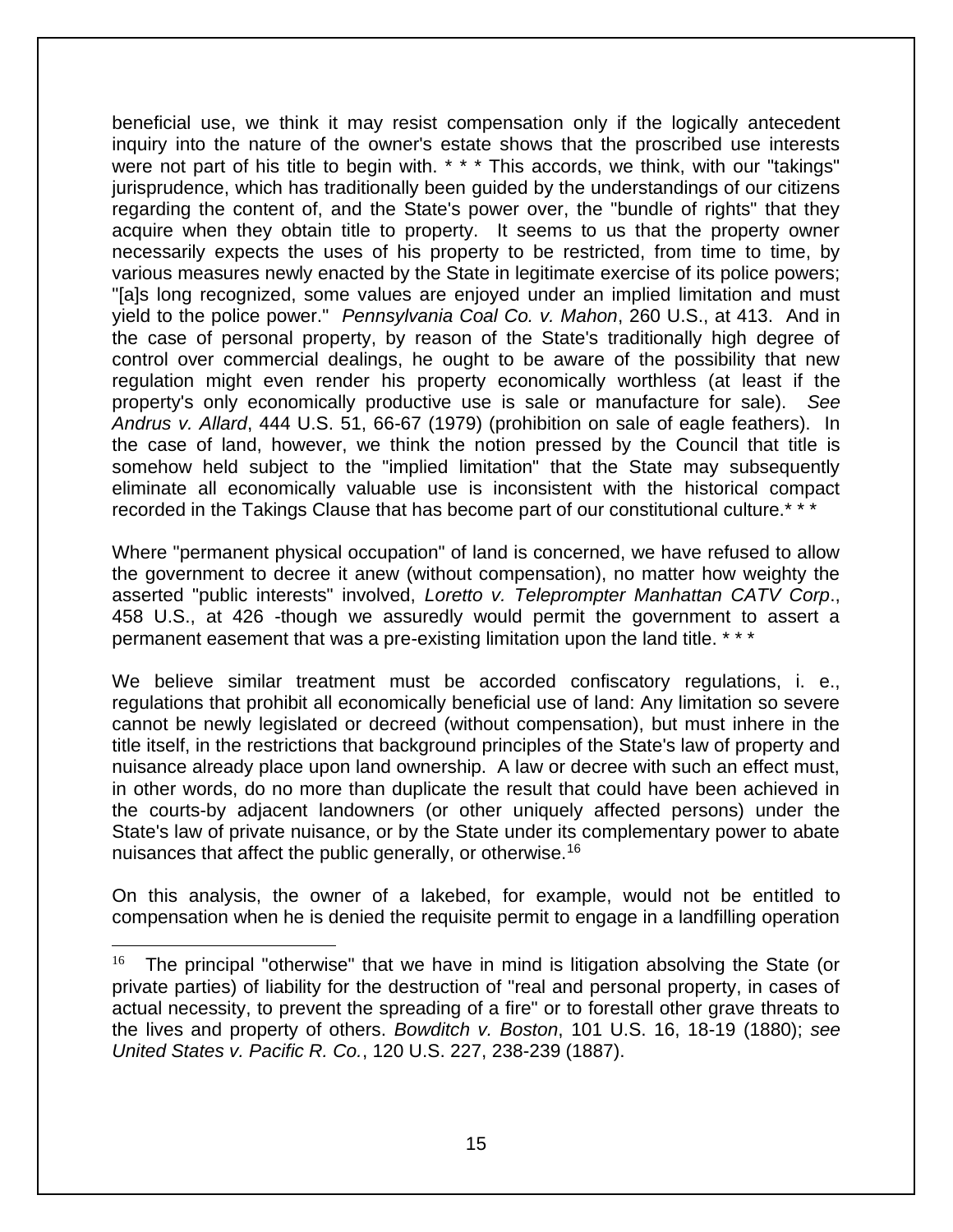that would have the effect of flooding others' land. Nor the corporate owner of a nuclear generating plant, when it is directed to remove all improvements from its land upon discovery that the plant sits astride an earthquake fault. Such regulatory action may well have the effect of eliminating the land's only economically productive use, but it does not proscribe a productive use that was previously permissible under relevant property and nuisance principles. The use of these properties for what are now expressly prohibited purposes was always unlawful, and (subject to other constitutionallimitations) it was open to the State at any point to make the implication of those background principles of nuisance and property law explicit. \* \* \* In light of our traditional resort to "existing rules or understandings that stem from an independent source such as state law" to define the range of interests that qualify for protection as "property" under the Fifth and Fourteenth Amendments, *Board of Regents of State Colleges v. Roth*, 408 U.S. 564, 577 (1972); *see, e. g., Ruckelshaus v. Monsanto Co.*, 467 U.S. 986, 1011-1012 (1984); *Hughes v. Washington*, 389 U.S. 290, 295 (1967) (Stewart, J., concurring), this recognition that the Takings Clause does not require compensation when an owner is barred from putting land to a use that is proscribed by those "existing rules or understandings" is surely unexceptional. When, however, a regulation that declares "off-limits" all economically productive or beneficial uses of land goes beyond what the relevant background principles would dictate, compensation must be paid to sustain it.<sup>17</sup>

The "total taking" inquiry we require today will ordinarily entail (as the application of state nuisance law ordinarily entails) analysis of, among other things, the degree of harm to public lands and resources, or adjacent private property, posed by the claimant's proposed activities, *see, e. g., Restatement (Second) of Torts* §§ 826, 827, the social value of the claimant's activities and their suitability to the locality in question, *see, e. g., id.*, §§ 828(a) and (b), 831, and the relative ease with which the alleged harm can be avoided through measures taken by the claimant and the government (or adjacent private landowners) alike, *see, e. g., id.*, §§827(e), 828(c), 830. The fact that a particular use has long been engaged in by similarly situated owners ordinarily imports a lack of any common-law prohibition (though changed circumstances or new knowledge may make what was previously permissible no longer so, *see id.*, §827, Comment g. So also does the fact that other landowners, similarly situated, are permitted to continue the use denied to the claimant.

It seems unlikely that common-law principles would have prevented the erection of any habitable or productive improvements on petitioner's land; they rarely support prohibition of the "essential use" of land, *Curtin v. Benson*, 222 U.S. 78, 86 (1911). The

<sup>17</sup> Of course, the State may elect to rescind its regulation and thereby avoid having to pay compensation for a permanent deprivation. *See First English Evangelical Lutheran Church*, 482 U. S., at 321. But "where the [regulation has] already worked a taking of all use of property, no subsequent action by the government can relieve it of the duty to provide compensation for the period during which the taking was effective." *Ibid.*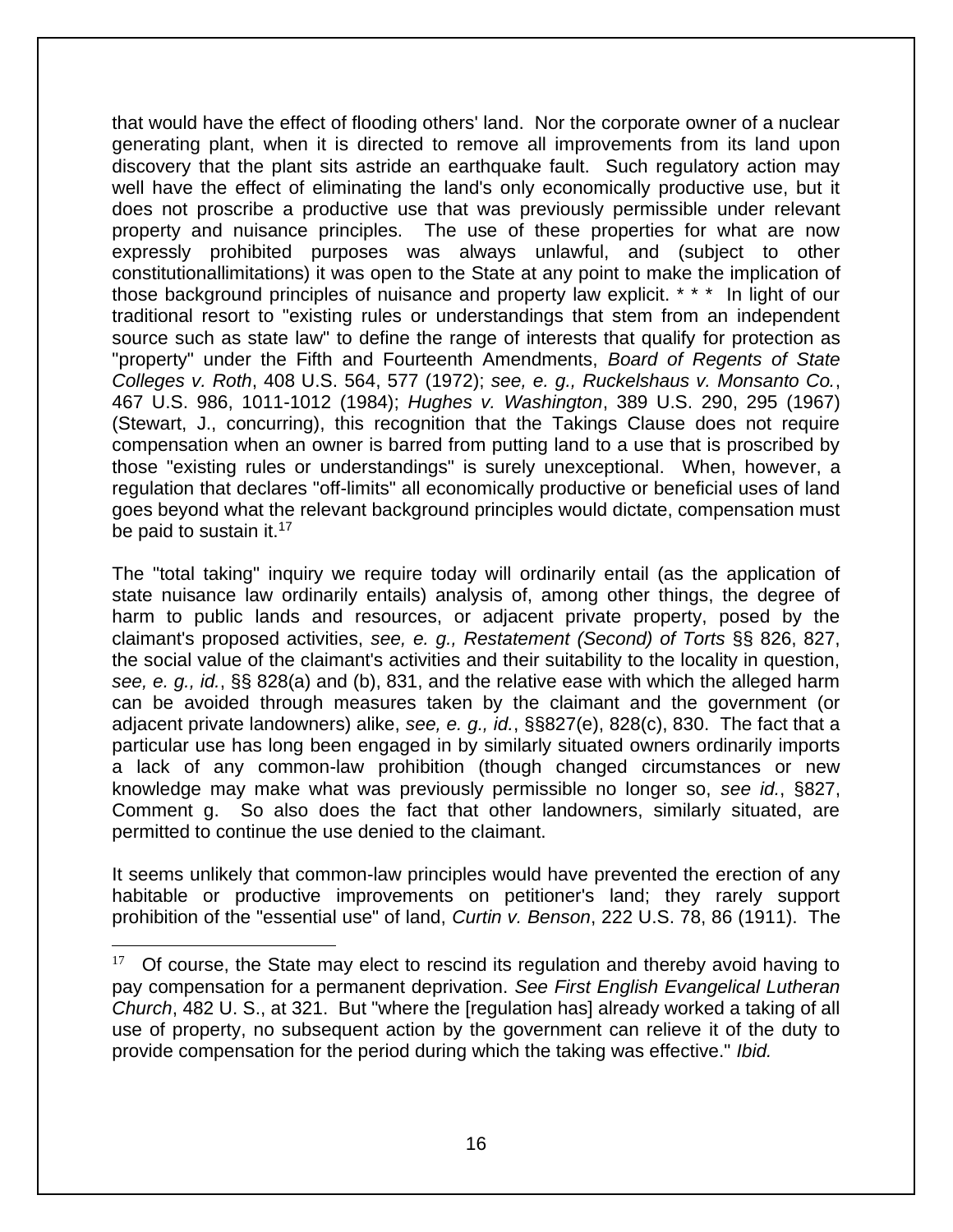question, however, is one of state law to be dealt with on remand. We emphasize that to win its case South Carolina must do more than proffer the legislature's declaration that the uses Lucas desires are inconsistent with the public interest, or the conclusory assertion that they violate a common-law maxim such as sic utere tuo ut alienum non laedas. As we have said, a "State, by ipse dixit, may not transform private property into public property without compensation .... " *Webb's Fabulous Pharmacies, Inc. v. Beckwith*, 449 U. S. 155, 164 (1980). Instead, as it would be required to do if it sought to restrain Lucas in a commonlaw action for public nuisance, South Carolina must identify background principles of nuisance and property law that prohibit the uses he now intends in the circumstances in which the property is presently found. Only on this showing can [\*1032] the State fairly claim that, in proscribing all such beneficial uses, the Beachfront Management Act is taking nothing.<sup>18</sup>

The judgment is reversed, and the case is remanded for proceedings not inconsistent with this opinion.

So ordered.

# **Questions and Comments**

- 1. **Categorical Rule:** After *Lucas*, if government regulation of wetlands denies a landowner "all economically beneficial or productive use" of their property, the government will be required to compensate the landowner. If the impact of the government action is less than a denial of all economically beneficial or productive use of property, though, the court will continue to use the ad hoc, three factor *Penn Central* analysis to determine whether the government action is a taking.
- 2. **Denial of All Economically Beneficial or Productive Use:** Did the Court provide any direction regarding how to determine when government regulation denies "all economically beneficial or productive use" of a landowner's property? In a separate statement, Justice Souter suggested that the determination that the state regulation deprived Lucas of his entire economic interest in his property was "highly questionable", and Souter suggested that the Court should dismiss

<sup>18</sup> JUSTICE BLACKMUN decries our reliance on background nuisance principles at least in part because he believes those principles to be as manipulable as we find the "harm prevention" / "benefit conferral" dichotomy, *see post*, at 1054-1055. There is no doubt some leeway in a court's interpretation of what existing state law permits-but not remotely as much, we think, as in a legislative crafting of the reasons for its confiscatory regulation. We stress that an affirmative decree eliminating all economically beneficial uses may be defended only if an objectively reasonable application of relevant precedents would exclude those beneficial uses in the circumstances in which the land is presently found.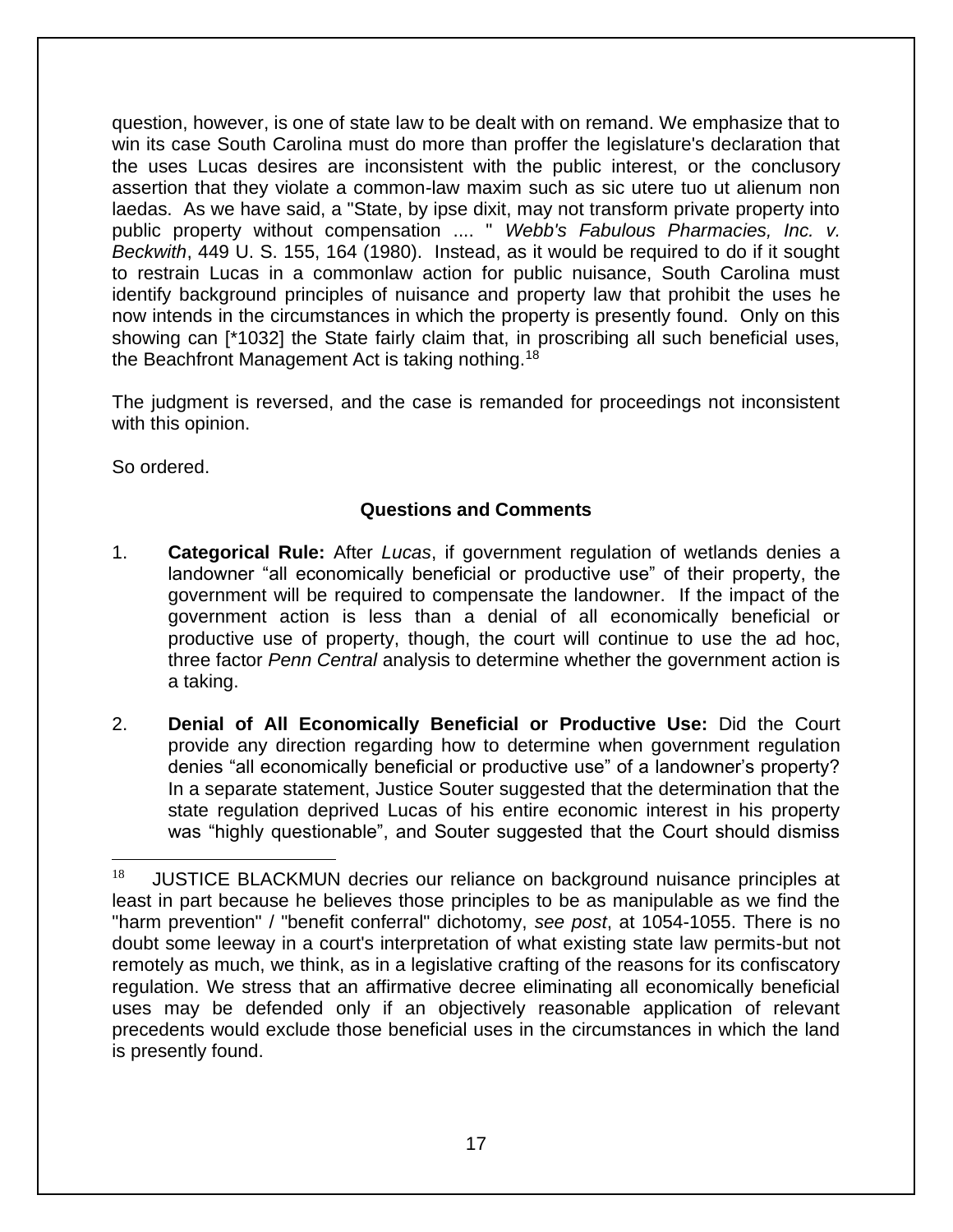the writ of certiorari and await a case to directly address the issue of what constitutes a "total deprivation" of use. 505 U.S. at 1076, 1078. In his dissenting opinion, Justice Blackmun labeled the determination "implausible". 505 U.S. at 1036. Why did the South Carolina Coastal Council never challenge the trial court's determination that the regulation denied the landowner all economically beneficial or productive use of his property?

- 3. **Temporary v. Permanent Taking:** David Lucas bought the lots at issue in this litigation in 1986. The Beachfront Management Act, which limited Lucas' development of the property, was enacted in 1988. In 1990, after Lucas challenged the statute and government regulation as a taking, the Act was amended to authorize landowners like Lucas to apply for a permit to develop their property. Lucas never applied for the permit, but pressed forward with his takings challenge. If the Supreme Court was reviewing Lucas' challenge as a permanent taking claim, would the challenge be ripe? The Court did not review the challenge as a permanent taking claim but, rather, as a claim that the state regulation constituted a "temporary taking" from the time that the Beachfront Management Act was enacted until it was amended to provide an opportunity to seek a permit (1988-1990). In a portion of the opinion not reproduced above, the majority indicated that Lucas could still apply for a permit even after the Supreme Court's decision in the case. If Lucas were to receive a permit to develop his property after the Court's decision, what damages could he recover for the temporary taking?
- 4. **An Exception to the Categorical Rule:** Prior to the *Lucas* decision, it was believed that there was a "noxious use" exception in takings jurisprudence, whereby governments would not have to provide compensation, regardless of the extent of economic harm caused by regulation, if the government was regulating to prevent a "noxious use" of property. As the *Lucas* Court noted, the South Carolina Coastal Council argued that regulation designed to prevent harm should be treated differently than regulation to confer benefits on citizens. Although the *Lucas* Court rejected that approach, how is the exception to the categorical rule created by the Court different from the "noxious use" exception? Justice Blackmun, in dissent, argues that the new test adopted by the Court could be as malleable as the harm prevention/benefit conferral analysis that the Court was rejecting. What "background principles of the State's law of property and nuisance" will be considered in determining that a regulated use of property is not "part of [the landowner's] title to begin with", so that government regulation can extinguish that use without paying compensation? Should the exception be limited to common law principles or can it include state statutory provisions? In a concurring opinion, Justice Kennedy suggested that reasonable expectations regarding property use should be "understood in light of the whole of our legal tradition" and that the Court should not limit its focus to the common law of nuisance and property. 505 U.S. at 1035. Did the *Lucas* Court find that background principles of South Carolina nuisance or property law prohibited the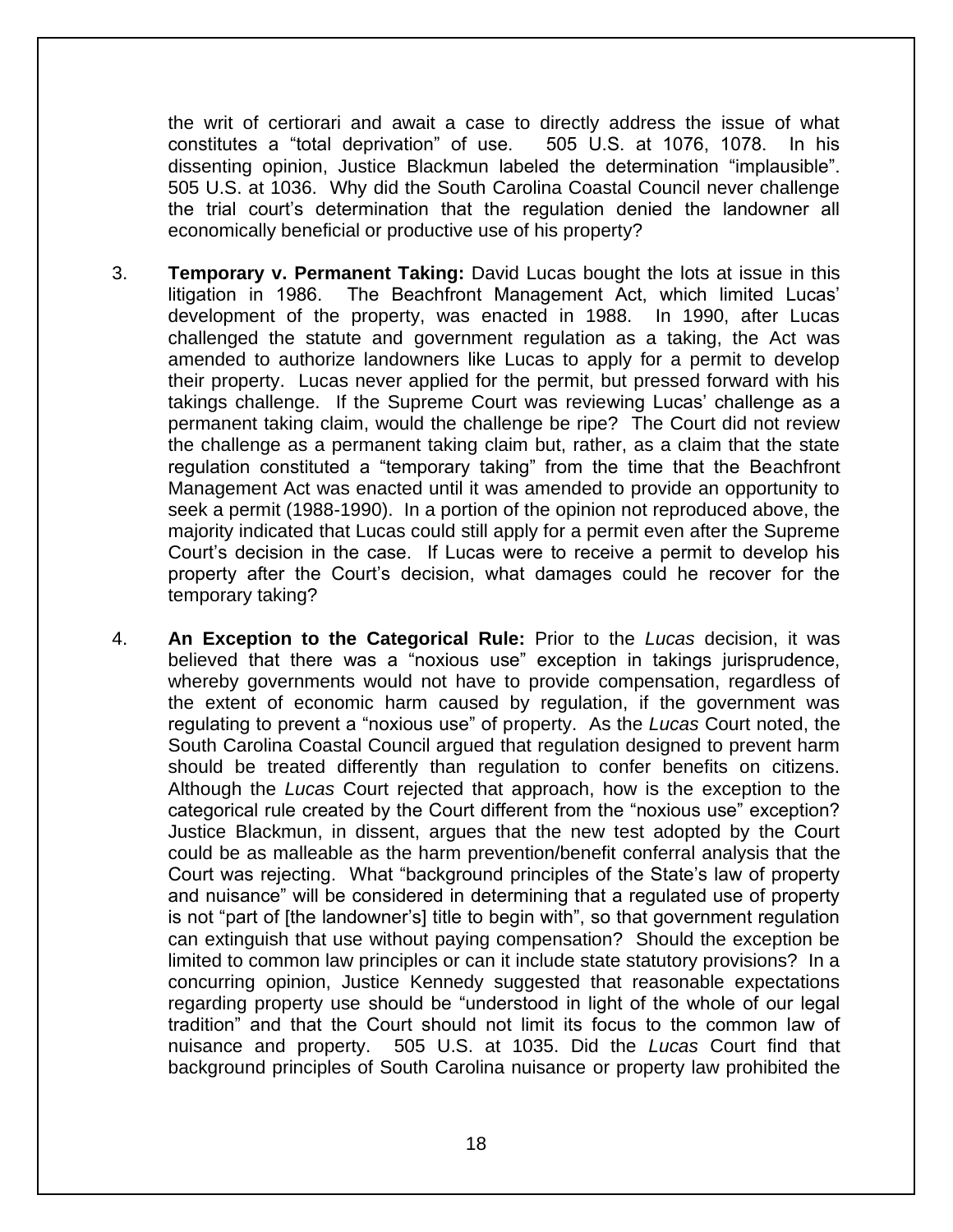uses of property prohibited by the Beachfront Management Act?

5. **Background Principles in Wetlands Cases:** Although the *Lucas* Court allows the government to avoid paying compensation when prohibiting uses of property that, based on background principles of state property or nuisance law, are not part of the landowner's title to begin with, that exception has had little influence in wetlands cases so far. The Court of Federal Claims and the U.S. Court of Appeals for the Federal Circuit have generally rejected claims that wetland filling activities are nuisances which can be prohibited by the government without compensation. *See, e.g., [Loveladies Harbor, Inc. v. United States,](http://law.justia.com/cases/federal/appellate-courts/F3/28/1171/581131/)* 28 F.3d 1171 [\(Fed. Cir. 1994\);](http://law.justia.com/cases/federal/appellate-courts/F3/28/1171/581131/) *Florida Rock Industries v. United States,* 45 Fed. Cl. 21 (1999)*; Bowles v. United States,* 31 Fed. Cl. 37 (1994); *Florida Rock Industries v. United States,* 21 Cl. Ct. 161 (1990), *vacated on other grounds*, 18 F.3d 1560 (Fed. Cir. 1994), *cert denied* 513 U.S. 1109 (1995). While some state courts have viewed the "public trust" doctrine as a background principle of state law that justifies regulation without compensation, *see Just v. Marinette County,* 201 N.W. 2d. 761 (Wis. 1972); *McQueen v. South Carolina Coastal Council,* 580 S.E.2d 116 (S.C. 2003), the Court of Federal Claims and the Federal Circuit have not adopted that approach.

For an outline of the "public trust" doctrine and a proposal for a new theoretical framework for the doctrine, *see* Alexandra B. Klass, *Modern Public Trust Principles: Recognizing Rights and Integrating Standards,* 82 Notre Dame L. Rev. 699 (2013). For an exploration of whether "background principles" can evolve to incorporate natural capital and ecosystem services, *see* J.B. Ruhl, *The 'Background Principles' of Natural Capital and Ecosystem services - Did Lucas Open Pandora's Box?,* 22 J. Land Use & Envtl L. 525 (2007). Professor Timothy M. Mulvaney also explores the scope of "background principles" in *Foreground Principles,* 20 Geo. Mason L. Rev. 837 (2013). Professors Michael C. Blumm and Lucus Ritchie explore the rise in categorical defenses to takings claims resulting from the *Lucas* focus on "background principles" in *Lucas's Unlikely Legacy: The Rise of Background Principles as Categorical Takings Defenses*, 29 Harv. Envtl. L. Rev. 321 (2005).

6. *Agins v. City of Tiburon***:** The *Lucas* Court noted that the Supreme Court, i[n](https://supreme.justia.com/cases/federal/us/447/255/case.html) *[Agins v. City of Tiburon](https://supreme.justia.com/cases/federal/us/447/255/case.html)*, 447 U.S. 255 (1980), held that government regulation can be a taking if it does not substantially advance legitimate state interests or if it denies an owner economically viable use of his land. Although the Supreme Court routinely cited that test in takings decisions, suggesting that government regulation that did not deny an owner economically viable use of his land could still be a taking if the regulation did not substantially advance legitimate state interests, the Court later held, in *[Lingle v. Chevron, U.S.A.,](http://www.law.cornell.edu/supct/html/04-163.ZS.html)* 544 U.S. 528 (2005), that the requirement that government regulation substantially advance legitimate state interests is based on the Due Process clause, and is not part of the takings analysis. That decision had little impact on wetlands taking litigation, since few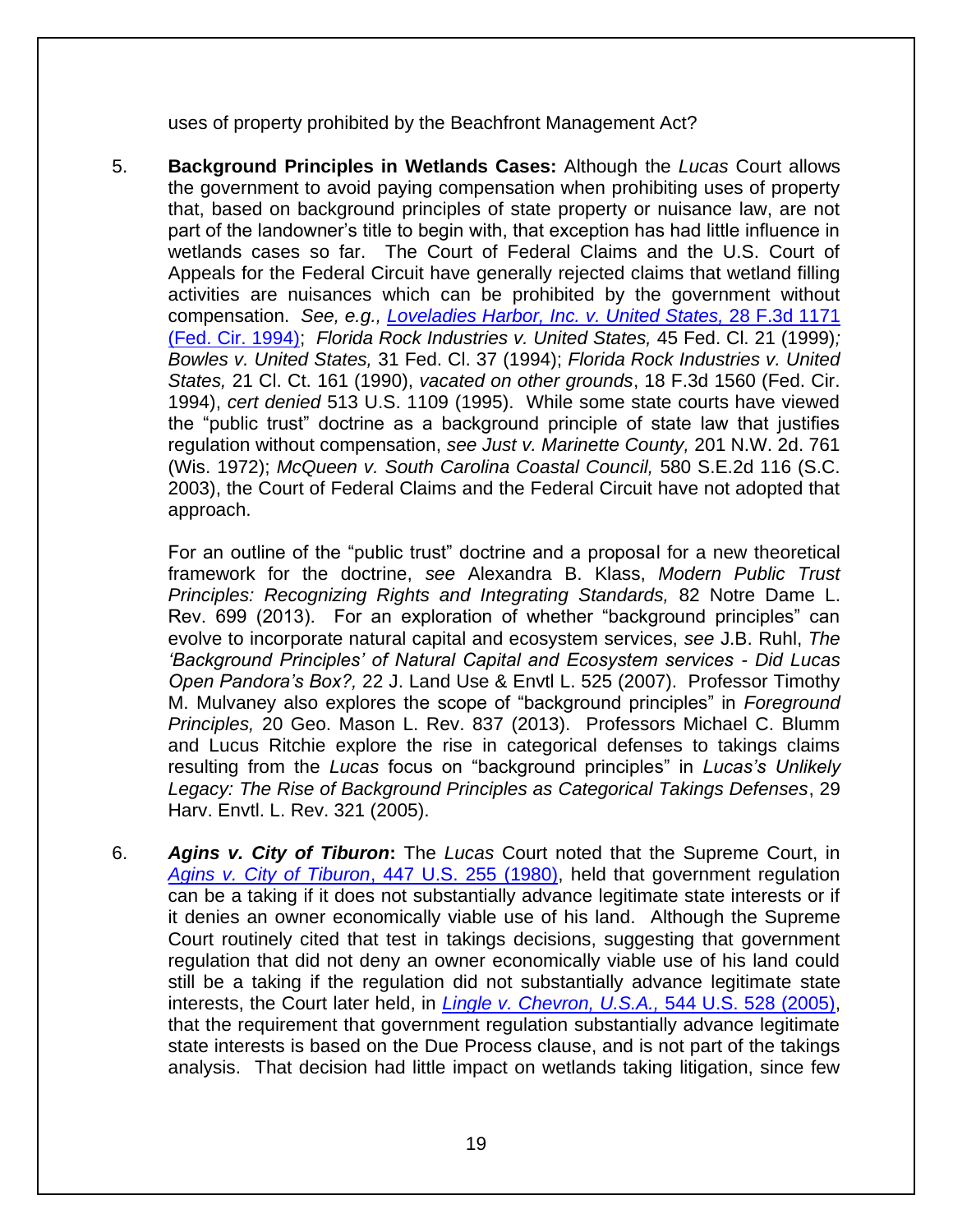challengers ever asserted that the government regulation of wetlands did not substantially advance legitimate government interests.

7. **Subsequent History:** On remand, the South Carolina Supreme Court found that there were no background principles of South Carolina law that limited Lucas' construction of a home on his property, so that the restrictions on his development constituted a temporary taking of his property. *See [Lucas v. South](http://web.law.duke.edu/voices/lucas)  Carolina Coastal Council,* [424 S.E. 2d 424, 23 E.L.R. 20297 \(S.C. 1992\).](http://web.law.duke.edu/voices/lucas) The South Carolina Supreme Court then remanded the case to the trial court to make specific findings of damages from the date of enactment of the Beachfront Management Act through the date of the court's order. *Id.* South Carolina ultimately settled the case for \$1.5 million, buying the two lots from Lucas for \$425,000 each, and paying legal fees, costs, and interest. *See* [H. Jane Lehman,](http://articles.chicagotribune.com/1993-07-25/business/9307250304_1_david-h-lucas-south-carolina-coastal-council-supreme-court)  *[Case Closed: Settlement Ends Property Rights Lawsuit,](http://articles.chicagotribune.com/1993-07-25/business/9307250304_1_david-h-lucas-south-carolina-coastal-council-supreme-court)* Chicago Tribune, July [25, 1993.](http://articles.chicagotribune.com/1993-07-25/business/9307250304_1_david-h-lucas-south-carolina-coastal-council-supreme-court) The State subsequently sold the lots to a private developer for \$750,000. *See* Royal C. Gardner, *Lawyers, Swamps, and Money* 207 (Island Press 2009). In 1996, a 4200 square foot home was built on Lot 22, and it was valued at \$2,124,999 in 2013, according to the [Charleston County tax records](http://sc-charleston-county.governmax.com/svc/default.asp?sid=2DD70B13E4AC406C8FD0B4A7FF33D185) (search for 11 Beachwood East, Isle of Palms). In 2001, a 3400 square foot home was built on Lot 24, and it was valued at \$2,700,000 in 2013. *Id.* (Search for 13 Beachwood East, Isle of Palms). Professor Oliver Houck outlines the history of the *Lucas* litigation in detail in *More Unfinished Stories: Lucas, Atlanta Coalition, and Palila/Sweet Home*, 75 U. Colo. L. Rev. 331 (2004).

# IV. **Applying** *Lucas* **and** *Penn Central* **in the Wetlands Context**

While *Lucas* created a categorical rule for total deprivations of economically beneficial

or productive uses of property, which the Court of Federal Claims has applied in one case involving the denial by the Corps of a Section 404 permit, *see Lost Tree Village Corp. v. United States,* No. 08-117L (Fed. Cl. 03/14/2014), most takings claims based on wetland regulation continue to be analyzed under the *Penn Central* analysis. As noted above, the analysis focuses on the extent of *economic impact* on the landowner's property caused by the government action, the interference with the landowner's *reasonable investment backed expectations*, and the *character* of the government action.

In calculating the extent of *economic impact*, courts generally compare the fair market value of the landowner's property immediately before the government action challenged as a taking to the



value of the property immediately after the action. *See*  **"Brass scales with cupped trays" by Toby Hudson - Own work[. \[CC-BY-SA-3.0\]](http://commons.wikimedia.org/wiki/Category:Unbalanced_scales_of_justice#mediaviewer/File:Brass_scales_with_cupped_trays.png)**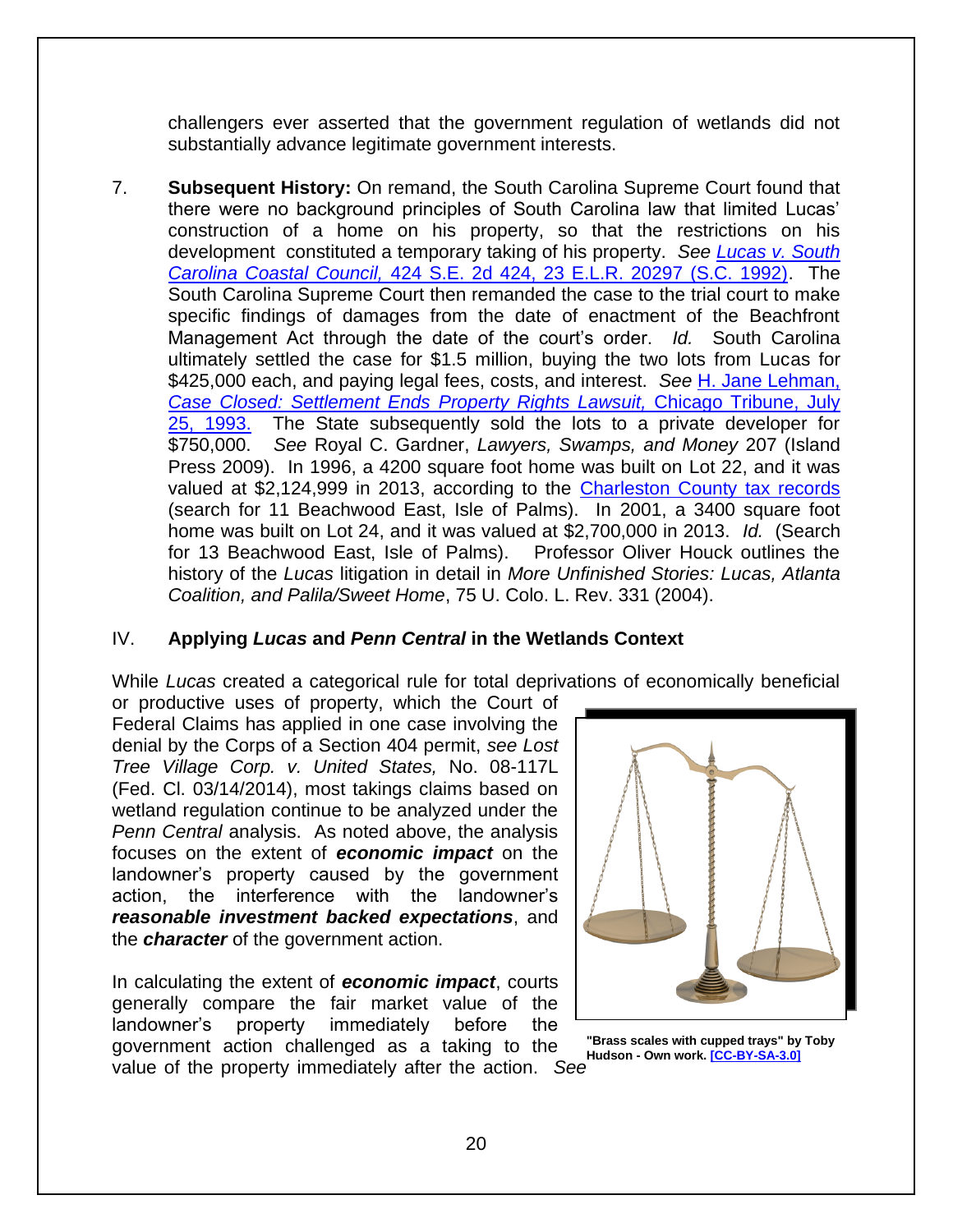*[Florida Rock Industries v. United States,](http://law.justia.com/cases/federal/appellate-courts/F3/18/1560/531120/)* 18 F.3d 1560 (Fed. Cir. 1994), *cert denied* 513 U.S. 1109 (1995); *Bowles v. United States,* 31 Fed. Cl. 37 (1994). Courts are no more willing to create bright line rules regarding the extent of economic impact that could trigger a taking in the wetlands context than in other contexts. While cases where plaintiffs have prevailed on takings claims for wetland permit denials usually involve reductions in property value of 90% or more, *see [Loveladies Harbor, Inc. v. United](http://law.justia.com/cases/federal/appellate-courts/F3/28/1171/581131/)  States,* [28 F.3d 1171 \(Fed. Cir. 1994\)](http://law.justia.com/cases/federal/appellate-courts/F3/28/1171/581131/) (99% reduction)*; Florida Rock Industries v. United States,* 21 Cl. Ct. 161 (1990) (95% reduction) the Court of Federal Claims has found that a 73% reduction in property value could constitute a taking of property, when considered in light of the other *Penn Central* factors. *See Florida Rock Industries v. United States,* 45 Fed. Cl. 21 (1999). While landowners frequently assert that Corps permit denials require them to leave wetlands in a natural state and render their property valueless, the increase in mitigation banking, creating opportunities to reap economic benefits from restoring, enhancing, preserving or creating wetlands, may impact the analysis of the economic impact of development restrictions in more cases.

For the second *Penn Central* factor, in reviewing the extent to which government regulation interferes with a landowner's *reasonable investment-backed expectations*, courts focus on the regulatory landscape that was in place at the time that the landowner acquired the property. Although the Supreme Court has rejected a bright line rule that would prohibit landowners from recovering for a taking if the regulatory scheme that allegedly triggers the taking was in place at the time the landowner acquired the property, *see [Palazzolo v. Rhode Island,](http://supreme.justia.com/cases/federal/us/533/606/case.html)* 533 U.S. 606 (2001), it is more difficult for the landowner to prove that the government regulation interfered with reasonable investment backed expectations in such a case. Thus, when a landowner acquired property after the Clean Water Act Section 404 permit program was implemented and it was clear that the program applied to wetlands, it will be more difficult for the landowner to prevail on a claim that restrictions on development of the property based on the 404 program constitute a taking than it will be for a landowner who acquired property before the Section 404 program was implemented and applied to wetlands. After all, to the extent that it was clear, at the time that the landowner acquired the property, that a permit would be required to develop the property, any expectation that the property can be developed without obtaining the permit, is unreasonable.

The final factor in the *Penn Central* analysis is the *character of the government action*. As noted earlier, in focusing on this factor, courts often examine the "average reciprocity of advantage" created by the government regulatory scheme. If a landowner receives a benefit from restrictions placed on his property because other landowners are subject to similar restrictions, courts will be less likely to find that the government restriction is a taking. On the other hand, if courts feel that a landowner is being unfairly singled out and forced to shoulder a significant share of the burden to protect a broad social interest, courts will be more likely to find that the government restriction is a taking.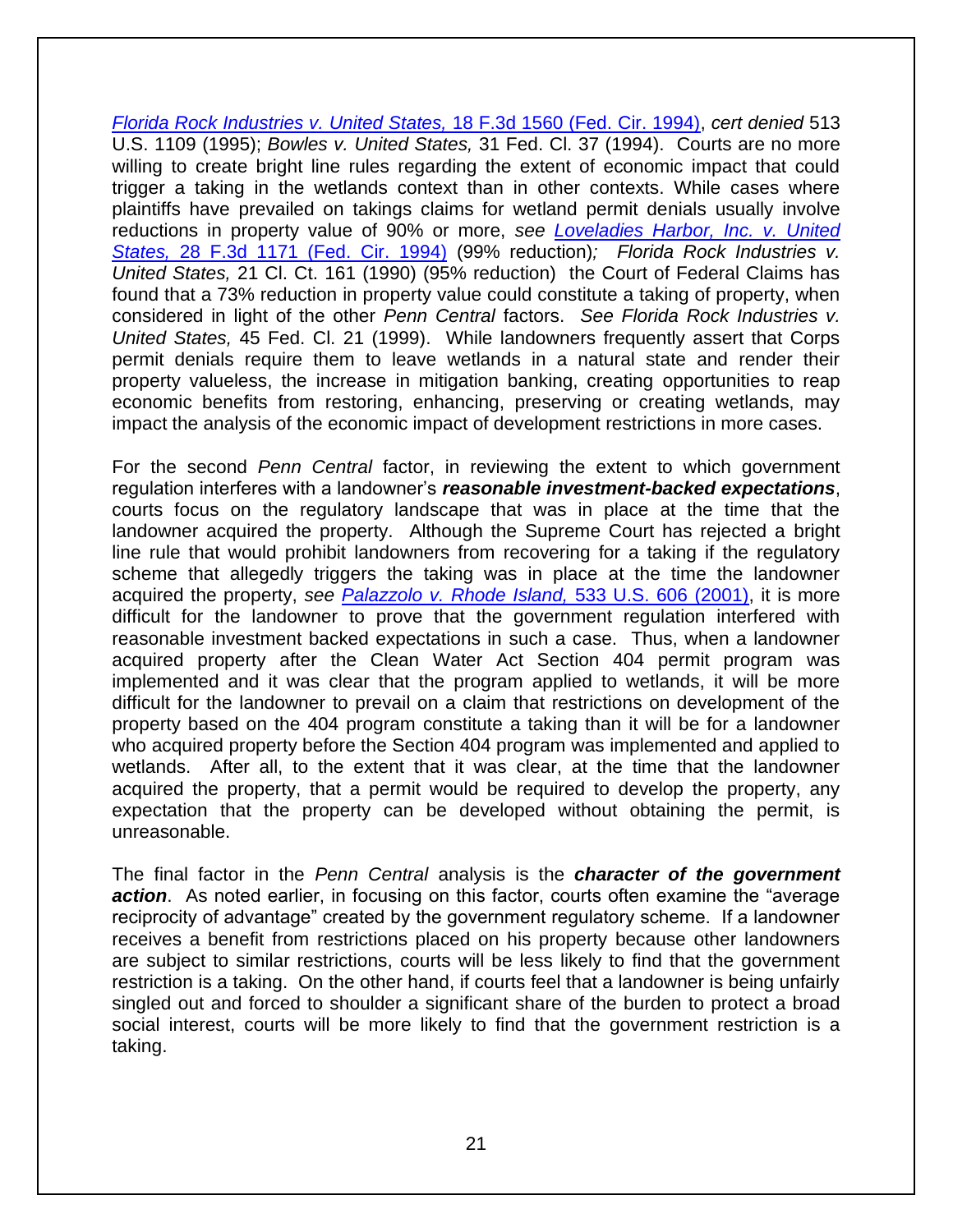## **Questions and Comments**

- 1. **Compensation:** If a permit denial, a condition in a permit, or other land use restriction in a wetlands protection program "takes" a landowner's property, the government will required to pay compensation for the restriction. To the extent that the restriction deprives the landowner of all or almost of the property value, the government can acquire title to the property in exchange for the payment of compensation. However, if a government regulation only deprives a landowner of 70% of their property value, what should the remedy be? *See Florida Rock Industries v. United States,* 45 Fed. Cl. 21 (1999).
- 2. **Temporary Takings:** While landowners can recover compensation for temporary takings caused by a government restriction on the use of property which is later removed, courts have *not* found that the delay caused by the processing of a Section 404 permit application constitutes a temporary taking. *See Bay-Houston Towing Co. v. United States,* 58 Fed. Cl. 462 (2003). However, a landowner may be able to recover compensation for damages suffered between the time that the Corps denied the landowner a Section 404 permit and the time that the Corps eventually issued the permit, following a judicial challenge to the initial permit denial, *see [Resource Investments, Inc. v. United States,](http://caselaw.lp.findlaw.com/data2/circs/fedclaim/2009/98419lp.pdf)* 85 Fed.Cl. 447 (2009), or for the damages suffered between the time that the Corps issued a case and desist order and the time that a court remanded the matter to the Corps after a judicial challenge. *See Creppel v. United States,* 30 Fed. Cl. 323 (1994), *aff'd* 41 F.3d 627 (Fed. Cir. 1994). To the extent that such claims are allowed, courts analyze the claims under the *Lucas* or *Penn Central* frameworks, depending on the severity of the deprivation of property use.
- **3. Litigation Trends:** The government prevailed in the first wetlands-related takings lawsuit in 1970, *Zabel v. Tabb*[, 430 F.2d 199 \(1970\),](https://scholar.google.com/scholar_case?case=5322608450585282912&hl=en&as_sdt=6&as_vis=1&oi=scholarr) *cert. denied* 401 U.S. 910 (1971), as well as most of the takings lawsuits brought against it through the mid-1980s. *See, e.g., Deltona Corp. v. United States,* 657 F.2d 1184 (Cl. Ct. 1981), *cert. denied*, 455 U.S. 1017 (1982); *Jentgen v. United States,* 657 F.2d 1210 (Cl. Ct. 1981), *cert. denied*, 455 U.S. 1017 (1982). From the mid-1980s through the mid-1990s, courts found that Corps' wetland permit denials constituted takings in several cases, including two on the same day in 1990. *See Florida Rock Industries v. United States,* 21 Cl. Ct. 161 (1990); *Loveladies Harbor v. United States,* 21 Cl. Ct. 153 (1990). The United States fared better between 1994 and 2005, prevailing in every wetlands taking lawsuit except one. *See* Robert Meltz, *Wetlands and Regulatory Takings,* in Wetlands Law and Policy: Understanding Section 404 429 (American Bar Association, Section on Environment, Energy and Resources 2005). However, the government did not fare as well in the recent litigation surrounding the Lost Tree Village development in Florida, discussed after the next note.
- 4. **Parcel as a Whole:** One issue that is significant for wetlands takings cases and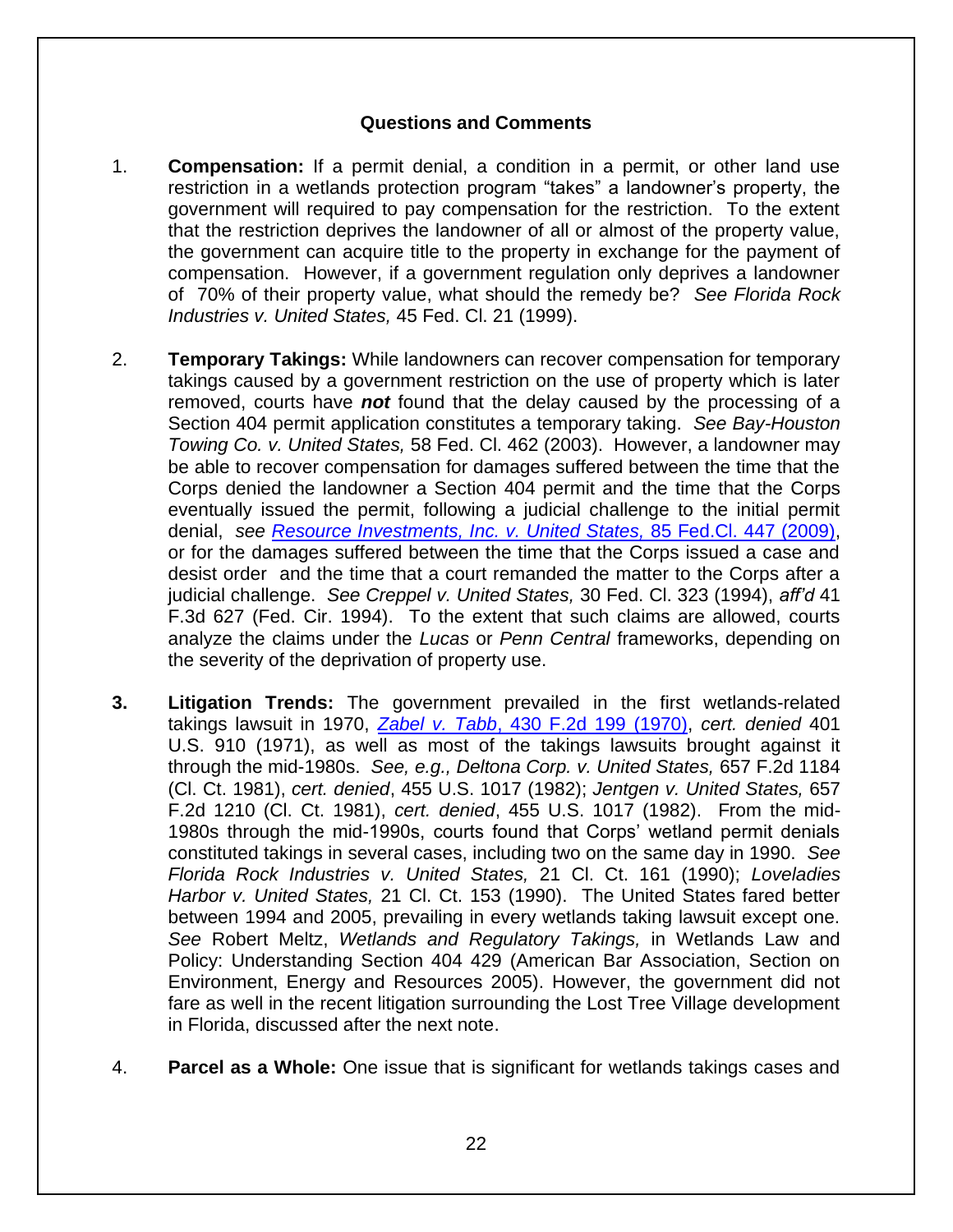was raised in a footnote, but not resolved, in *Lucas* concerns the extent of the property that courts examine when determining whether government regulation constitutes a total deprivation of economically beneficial or productive use, for *Lucas*, and that courts examine when determining the economic impact of government regulation for *Penn Central.* If a person owns 100 acres of land that includes 20 acres of wetlands, and the government regulatory scheme limits the development of the 20 acres of wetlands, but does not limit the development of the other 80 acres, should the court focus on the economic impact of the government regulation on the 20 acres or the 80 acres? The Supreme Court has repeatedly held that courts should focus their analysis on the "parcel as a whole", *see [Tahoe Sierra Preservation Council v. Tahoe Regional Planning Agency,](http://www.law.cornell.edu/supct/html/00-1167.ZS.html)* 535 [U.S. 302 \(2002\);](http://www.law.cornell.edu/supct/html/00-1167.ZS.html) *[Penn Central Transportation Company v. New York City](http://supreme.justia.com/cases/federal/us/438/104/case.html)*, 438 [U.S. 104 \(1978\);](http://supreme.justia.com/cases/federal/us/438/104/case.html) but the Court has not provided concrete guidance on how to determine what constitutes the "parcel as a whole." In footnote 7 in *Lucas*, the Court did not establish a bright line rule but noted, instead, that "[t]he answer to this difficult question may lie in how the owner's reasonable expectations have been shaped by the State's law of property- i.e, whether and to what degree the State's law has accorded legal recognition and protection to the particular interest in land with respect to which the takings claimant alleges a diminution in (or elimination of) value."

Although the Supreme Court focused on state property law as the basis for determining the extent of property to be evaluated in a takings case, when a landowner contemporaneously acquires or owns several lots in the vicinity of a lot containing wetlands, the Court of Federal Claims and the U.S. Court of Appeals for the Federal Circuit frequently focus on the expectations of the landowner and the manner in which the landowner treated the property for development purposes in determining whether the parcel to be evaluated is limited to the lot containing the wetlands or whether the parcel includes other lots in the vicinity that the landowner owns or acquired contemporaneously with the lot containing the wetlands. *See, e.g., Palm Beach Isles Associates v. United States*, 208 F.3d 1374 (Fed. Cir. 2000); *Forest Properties, Inc. v. United States,*  177 F.3d 1360, 1365 (Fed. Cir. 1999).

The following case demonstrates the approach taken by the Federal Circuit.

#### **Lost Tree Village Corporation v. United States**

#### **Resources for the Case**

[Unedited Opinion](http://www.cafc.uscourts.gov/images/stories/opinions-orders/12-5008.pdf) (Findlaw) [Google Map of all the cases in the coursebook](https://mapsengine.google.com/map/viewer?mid=z7VLNS5X2EBs.k2lYjQFqDWiI)  **Oral Argument** - from Federal Circuit website

43 E.L.R. 20012 (Fed. Cir. 2013)

RADER,Chief Judge.

The United States Court of Federal Claims determined that the Army Corps of Engineers did not effect a regulatory taking compensable under the Fifth Amendment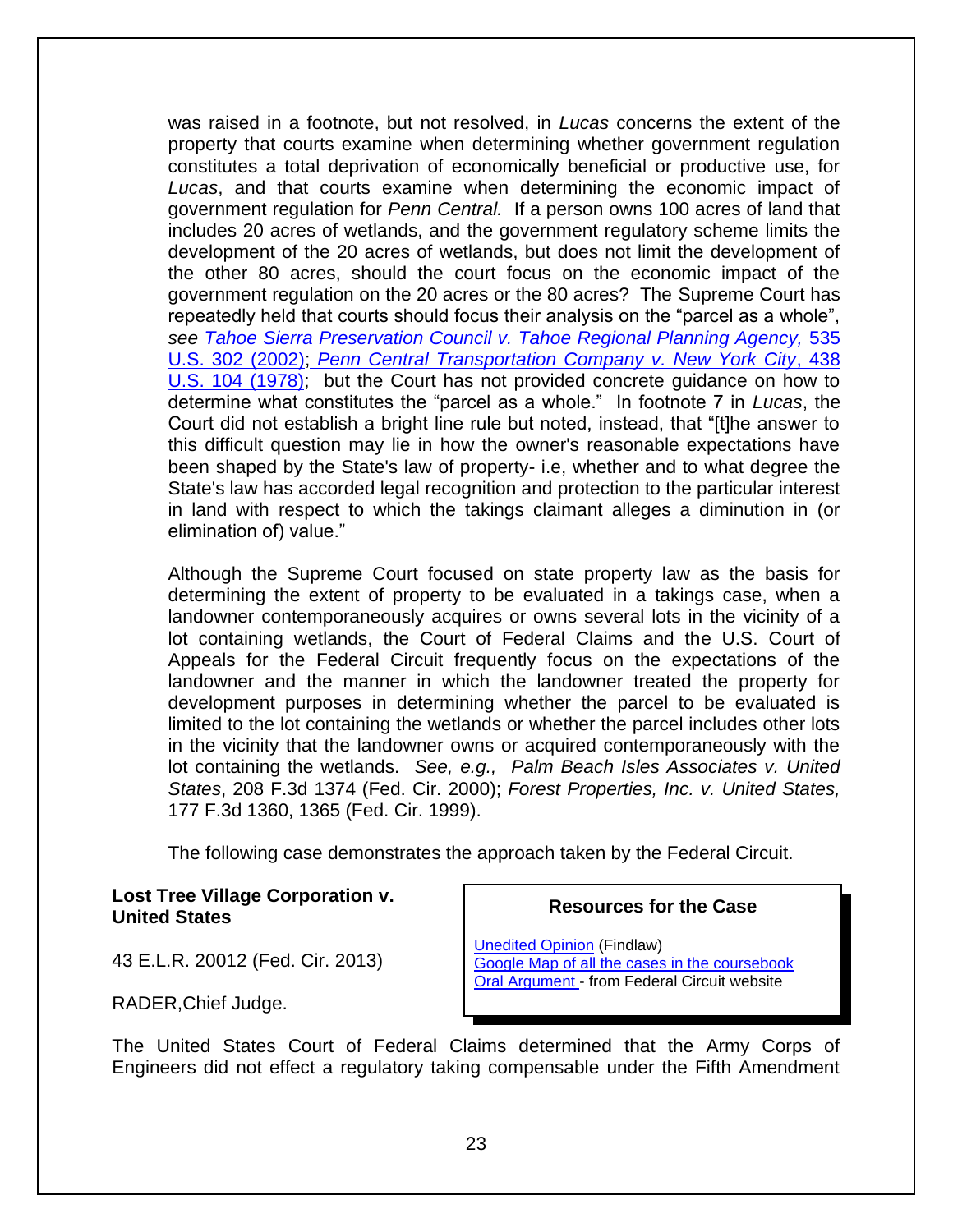when it denied Lost Tree Village Corporation's application for a permit to fill wetlands on its 4.99 acre plat (Plat 57). In reaching this conclusion, the Court of Federal Claims found Lost Tree's parcel as a whole includes Plat 57, a neighboring upland plat (Plat 55), and scattered wetlands in the vicinity owned by Lost Tree at the time the permit was denied. Because the Court of Federal Claims erred in its determination of the relevant parcel, this court reverses and remands for further proceedings.

I

In 1968, Lost Tree Village Corporation (Lost Tree) entered an Option Agreement to purchase approximately 2,750 acres of property on Florida's mid-Atlantic coast, near the City of Vero Beach. The property covered by the Option Agreement encompasses a barrier island on the Atlantic Ocean, which is bisected by the A-1-A Highway, and stretches westward to interior land and islands on the Indian River. Lost Tree purchased substantially all of the land covered by the Option Agreement in a series of transactions during the period 1969-1974. In 1974, Lost Tree purchased the 4.99 acres now known as Plat 57 as part of a transaction in which it acquired the entire peninsula on which Plat 57 is located (known as the Island of John's Island), Gem Island, and other parcels in and along the Indian River.

Beginning in 1969 and continuing through the mid-1990s, Lost Tree developed approximately 1,300 acres of the property purchased under the 1968 Option Agreement into the upscale gated residential community of John's Island. The John's Island community includes most of Lost Tree's holdings on the barrier island, Gem Island, and the Island of John's Island. The John's Island community also includes some property that was not covered by the 1968 Option Agreement and was never owned by Lost Tree. Lost Tree built the infrastructure for the community, including utilities, sewage systems, and the majority of the roads and bridges within the community. The community includes two golf courses, a beach club, a private hotel, condominiums, and single family homes. \* \* \*

In 1980, Lost Tree submitted to the Army Corps of Engineers (Corps) an application for a permit under § 404 of the Clean Water Act \* \* \* to make numerous infrastructure improvements including construction of causeways connecting the barrier island, Gem Island, and the Island of John's Island. The application also sought approval to dredge canals and fill some wetland areas to create developable lots. Lost Tree's application was accompanied by plans and drawings for its proposed development of the Island of John's Island and Gem Island (the 1980 Development Plan). A drawing in the 1980 Development Plan depicts a substantial portion of Plat 57, as well as other areas, shaded in green and labeled "wildlife preserve." \* \* \*

The Corps did not act on Lost Tree's 1980 permit application as submitted because the State of Florida required numerous changes to Lost Tree's plans. Lost Tree submitted a revised proposal to the Corps in 1982. The proposal stated that "all originally proposed project features are being deleted from this application except the bridge from John[']s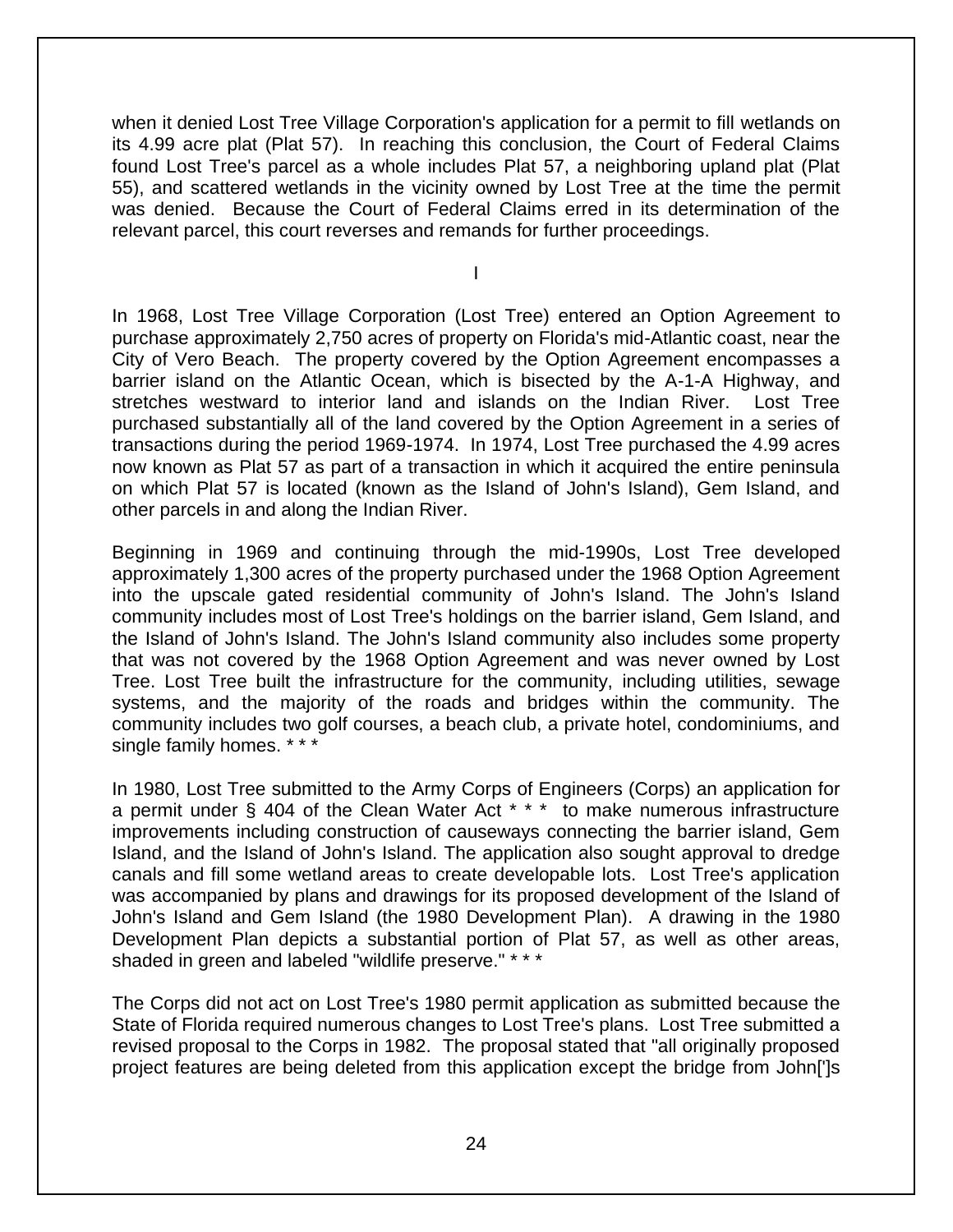[Island] to Gem Island and its approaches." \* \* \* The Corps approved a modified version of the 1982 application, and development of the Island of John's Island and Gem Island proceeded throughout the 1980s and 1990s "in a manner that diverged in significant ways from the 1980 Application." \* \* \* During development, Lost Tree sought and received two additional § 404 permits for infrastructure improvements and construction of canals, and reserved various parcels as conservation easements by deed restrictions recorded in favor of the local, state, or federal government. Plat 57 was not among the land dedicated for conservation.

Plat 57 lies on Stingaree Point, a small peninsula located on the southwestern portion of the Island of John's Island. Lost Tree developed Stingaree Point in 1985-1986. At that time, the company built Stingaree Point Road, installed water and sewer lines, and recorded Plat 40, which is comprised of six lots to the south and west of the road. Also in 1985, Lost Tree "stubbed out" water and sewer lines to Plat 40 and to unplatted land on the eastern end of the Point that was later recorded as Plat 55. Lost Tree sold the six lots on Plat 40 within a few years after the plat was recorded. Homes have been built on those properties.

To east of Plat 40, on the north side of Stingaree Point Road, is the 4.99 acre tract eventually recorded as Plat 57. Plat 57 consists of 1.41 acres of submerged lands and 3.58 acres of wetlands with some upland mounds installed by Florida's "Mosquito Control" authority. To the east of Plat 57 is a mosquito control impoundment, a narrow, 323 foot long shoulder along the north side of the road, and then Plat 55. Although Lost Tree neither "stubbed out" nor recorded Plat 57 when it developed the rest of Stingaree Point, an April 1986 appraisal stated that "Stingaree Point development is substantially completed, with the exception of the entrance area, landscaping, and a final layer of asphalt on the road." \* \* \*

As the trial court found, Plat 57 was "ignored entirely" during Lost Tree's development of Stingaree Point and the rest of John's Island. \* \* \* In 1994, when "most knowledgeable people considered development of the community of John's Island to have been completed, the property constituting Plat 57 had not been platted, utilities had not been extended to it, nor had it been dedicated to any use such as mitigation for a project on other plats." \* \* \*

Lost Tree did not consider Plat 57 for development until approximately 2002, when the company learned it would obtain "mitigation credits" as a result of improvements a neighboring landowner had agreed to make as part of a development project. Lost Tree identified Plat 57 as a property that could be developed profitably to exploit the mitigation credits. In August 2002, Lost Tree filed an application with the Town of Indian River Shores requesting approval for a preliminary plat and permission to fill 2.13 acres of wetland on the property. The company then filed a corresponding application for a § 404 wetlands fill permit from the Corps. Lost Tree obtained all state and local approvals to develop Plat 57 into a site for one residential home. The Corps, however, denied Lost Tree's § 404 permit application in August 2004, stating that less environmentally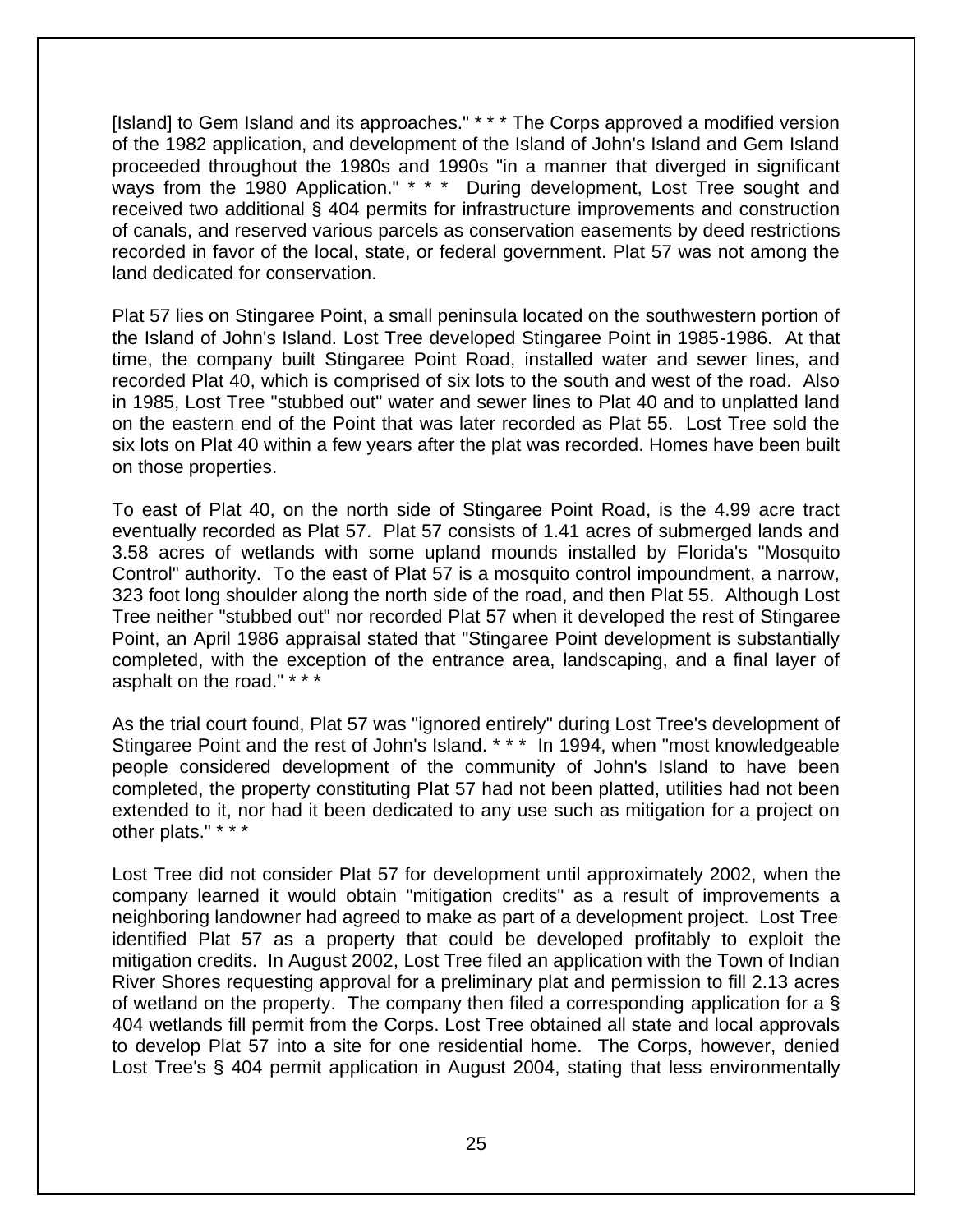damaging alternatives were available, and that Lost Tree "has had very reasonable use of its land at John's Island." \* \* \*

II

The Court of Federal Claims held a seven-day trial, after which it denied Lost Tree's takings claim. The trial court rejected the government's argument that the entire John's Island community is the relevant parcel for the takings analysis, finding Lost Tree's development of Plat 57 was "physically and temporally remote from" its development of the rest of the community. \* \* \* The court also rejected Lost Tree's argument that the relevant parcel was Plat 57 alone. Instead, the court determined that the relevant parcel is "Plat 57 and Plat 55, plus those scattered wetlands still owned by Lost Tree within the community of John's Island." \* \* \* The court found that, while Plats 55 and 57 are "distinct legal parcels, they are undoubtedly contiguous." \* \* \* Further, it found Lost Tree has comparable usage objectives for the two plats, because it hopes to sell for profit the lots on each plat.

Based on its relevant parcel determination, the trial court found the Corps' denial of the § 404 permit application for Plat 57 "diminished the value of Lost Tree's property by approximately 58.4%." \* \* \* After analyzing the factors set forth in *Penn Central Transportation Co. v. City of New York \* \* \** , the court found the diminution in value insufficient support a takings claim. Lost Tree appeals, and this court has jurisdiction pursuant to 28 U.S.C. § 1295(a)(3).

III

\* \* \*

Lost Tree asserts the denial of a § 404 permit to fill wetlands on Plat 57 by the Corps effectively deprived Lost Tree of its property such that it is entitled to just compensation under the Fifth Amendment. While the Government's authority to "prevent a property owner from filling or otherwise injuring or destroying vital wetlands" is unquestioned, the issue is whether the denial of a fill permit for a particular project imposes a disproportionate loss on the affected landowner. *Loveladies Harbor, Inc. v. United States*, 28 F.3d 1171,1175 (Fed. Cir. 1994) *\* \* \** 

Regulations requiring land to be left substantially in its natural state – such as when a wetlands fill permit is denied – may sometimes "leave the owner of land without economically beneficial or productive options for its use." *Lucas v. S. Carolina Coastal Council*, 505 U.S. 1003, 1018 (1992). In the "relatively rare situations where the government has deprived a landowner of all economically beneficial uses," the regulatory action is recognized as a "categorical taking" that must be compensated. Id.; *see Florida Rock Indus., Inc. v. United States*, 18 F.3d 1560, 1564-65 (Fed. Cir. 1994). \* \* \*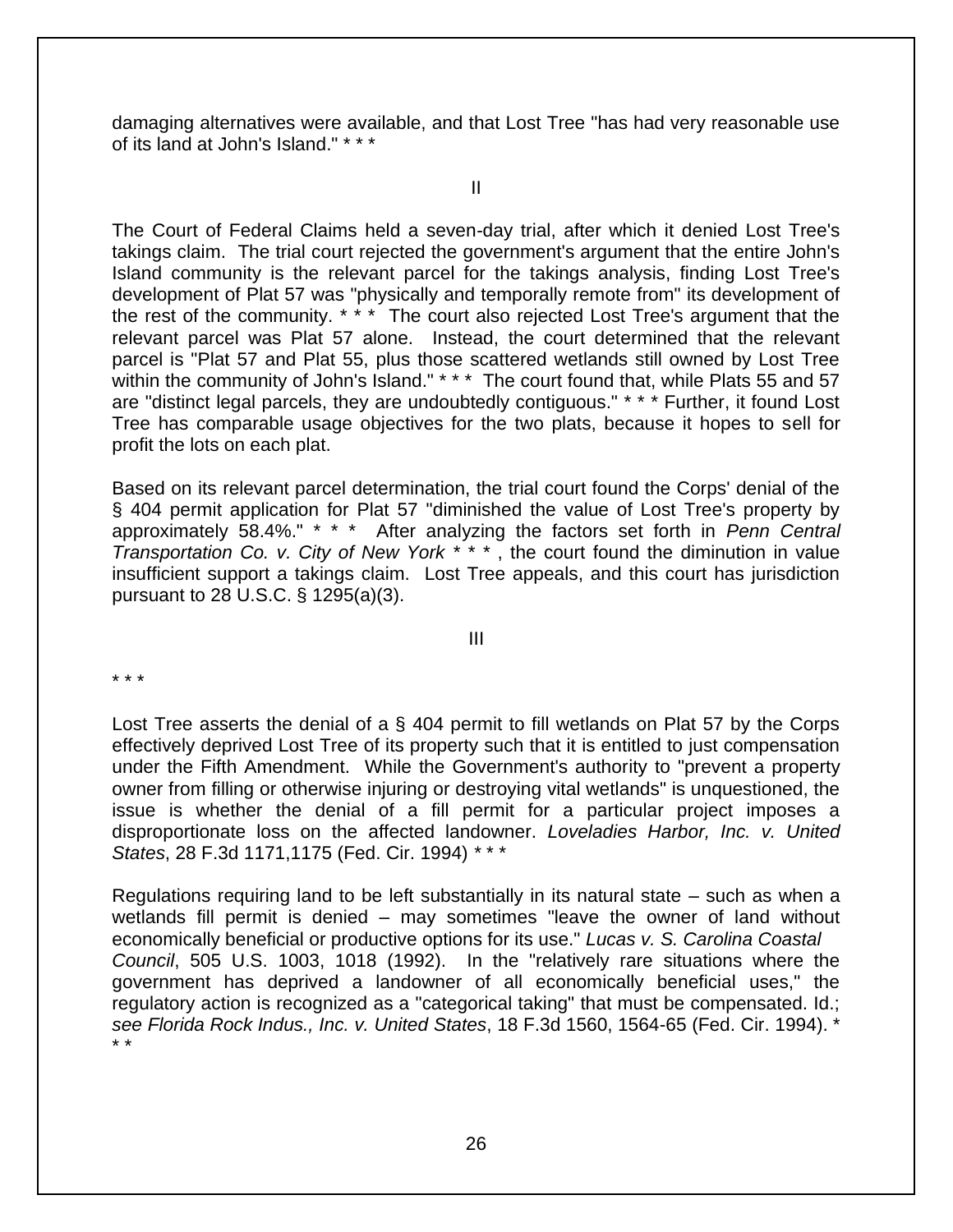Most regulatory takings cases, however, are analyzed under the framework set out in *Penn Central Transportation Co. v. New York City*, 438 U.S. 104 (1978). \* \* \*

In many cases, as here, the definition of the relevant parcel of land is a crucial antecedent that determines the extent of the economic impact wrought by the regulation. *Keystone Bituminous Coal Ass'n v. DeBenedictis*, 480 U.S. 470, 496 (1987) ("Because our test for regulatory taking requires us to compare the value that has been taken from the property with the value that remains in the property, one of the critical questions is determining how to define the unit of property 'whose value is to furnish the denominator of the fraction.'") \* \* \* ; *Palm Beach Isles*, 208 F.3d at 1380 (discussing the "denominator problem"). Definition of the relevant parcel affects not only whether a particular regulation is a categorical taking under *Lucas*, but also affects the *Penn Central* inquiry into the economic impact of the regulation on the claimant and on investment-backed expectations. The relevant parcel determination is a question of law based on underlying facts. *Palm Beach Isles,* 208 F.3d at 1380.

The Supreme Court has not settled the question of how to determine the relevant parcel in regulatory takings cases, but it has provided some helpful guideposts. *See Lucas*, 505 U.S. at 1016 n.7. First, the property interest taken is not defined in terms of the regulation being challenged; the takings analysis must focus on "the parcel as a whole." \*\*\* Second, the "parcel as a whole" does not extend to all of a landowner's disparate holdings in the vicinity of the regulated property. *Lucas*, 505 U.S. 1003, 1017 n.7, 112 S. Ct. 2886, 120 L. Ed. 2d 798 (characterizing as "extreme" and "unsupportable" the state court's analysis in *Penn Central Transportation Co. v. New York City*, 42 N.Y.2d 324, 333-34, (N.Y. 1977) *aff'd,* 438 U.S. 104 (1978), which examined the diminution in a particular parcel's value in light of the total value of the takings claimant's other holdings in the vicinity).

This court has taken a "flexible approach, designed to account for factual nuances," in determining the relevant parcel where the landowner holds (or has previously held) other property in the vicinity. *Loveladies*, 28 F.3d at 1181. In this inquiry, the "critical issue is 'the economic expectations of the claimant with regard to the property.'" *Norman v. United States*, 429 F.3d 1081, 1091 (Fed. Cir. 2005) (*quoting Forest Props., Inc. v. United States,* 177 F.3d 1360, 1365 (Fed. Cir.1999)). When a "developer treats several legally distinct parcels as a single economic unit, together they may constitute the relevant parcel." *Forest Props*., 177 F.3d at 1365 (holding relevant parcel included 53 upland acres and 9 acres of lake bottom where tracts were acquired at different times but "economic reality" was that owner treated the property as single integrated project).

Conversely, even when contiguous land is purchased in a single transaction, the relevant parcel may be a subset of the original purchase where the owner develops distinct parcels at different times and treats the parcels as distinct economic units. *Palm Beach Isles*, 208 F.3d at 1381 (holding relevant parcel consisted of 50.7 acre wetland portion of original 311.7 acre purchase where landowner "never planned to develop the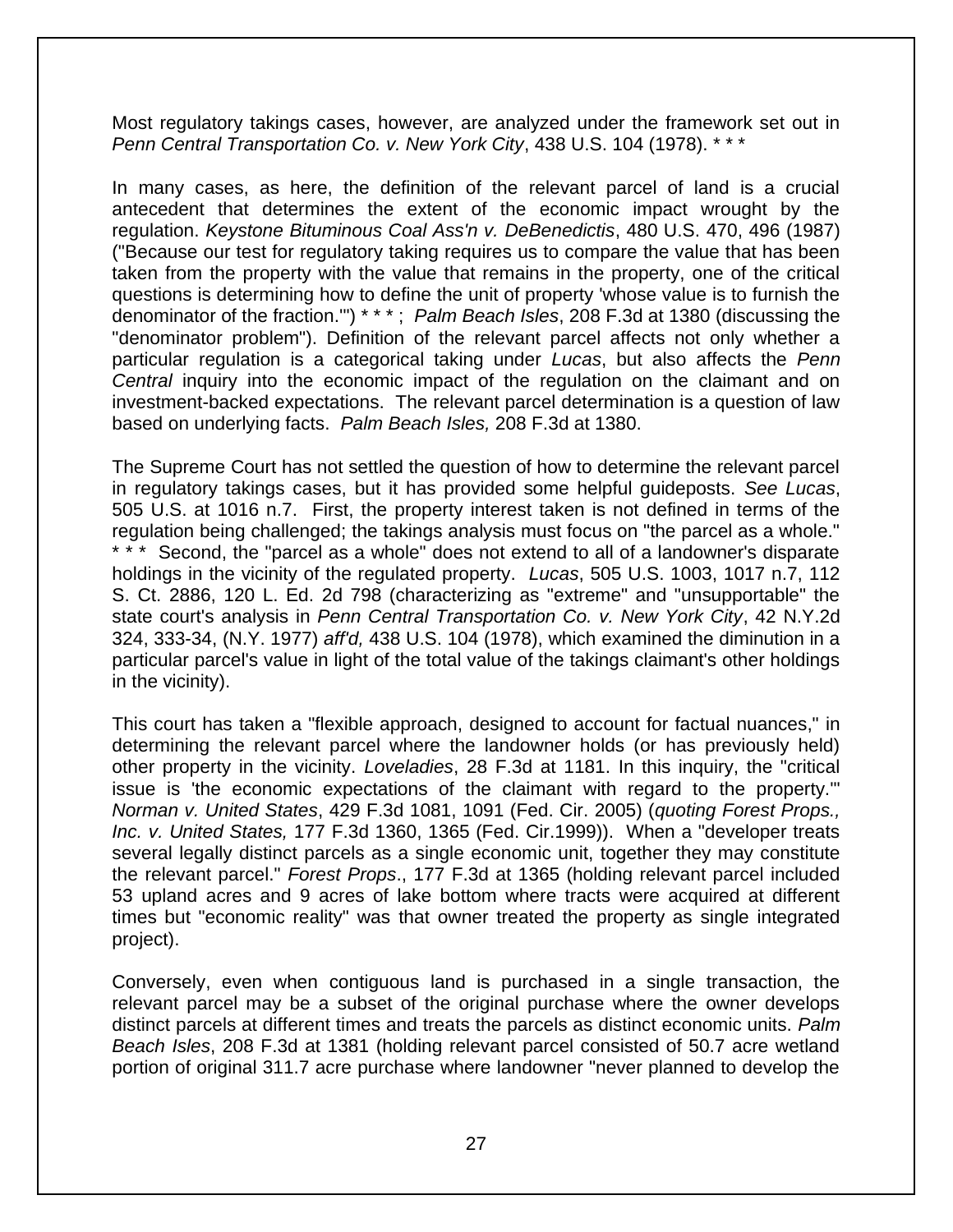parcels as a single unit," and sold 261 acres of upland, oceanfront property prior to enactment of relevant regulatory scheme); *Loveladies*, 28 F.3d at 1181 (holding relevant parcel consisted of 12.5 acres from original 250 acre purchase where landowner developed and sold 199 acres before regulatory scheme was enacted and deeded remaining 38.5 acres to state in exchange for development permits).

Here, Lost Tree did not treat Plat 57 as part of the same economic unit as other land it developed into the John's Island community. The trial court correctly found that Lost Tree did not include Plat 57 in its formal or informal development plans for the community. \* \* \* The only proposal that ever addressed Plat 57 was the unapproved 1980 Permit Application. While the 1980 application proposed dedicating Plat 57 as a wildlife preserve to mitigate other development, Lost Tree withdrew that application. Thus, when the Corps eventually granted Lost Tree's permit application, Plat 57 had no designated use.

The government argues Plat 57 was informally part of the John's Island development because Lost Tree intentionally included undeveloped land within the perimeter of its gated community. Lost Tree advertised such "open spaces" as part of the unique environment offered by John's Island. However, Lost Tree expressly planned open spaces in its development of the community, through the use of large lots for single family homes, and inclusion of golf courses and dedicated conservation wetlands. Lost Tree's failure to plan for Plat 57 even as open space supports the trial court's conclusion that the parcel was "ignored"--rather than intentionally left undeveloped--when the company carried out the John's Island project. \* \* \*

Lost Tree's actual course of development further demonstrates that it did not treat Plat 57 as part of the John's Island community. Lost Tree did not seek a fill permit or run utility service to the area that became Plat 57 when it developed the rest of Stingaree Point. Plat 55, by contrast, was brought to grade and water and sewer lines were stubbed out to that area. Although the company did not immediately plat the land that became Plat 55, it developed it in the mid-1980s in preparation for eventual sale as part of the John's Island community. Plat 57, by contrast, was absent from Lost Tree's development plans until 2002--at least seven years after the development of the John's Island community was considered complete. \* \* \*

Indeed, the record shows that after 1982, Lost Tree was essentially unaware of its ownership of Plat 57 until the company prepared an inventory of its residual properties in 1995. At that time, Lost Tree had already transitioned its business from real estate development to focus on investment in commercial properties. The company also was working to divest itself of remaining real estate holdings in the vicinity of John's Island. When the Corps denied Lost Tree's § 404 permit application in 2002, the company held only the "West Acreage," which lies well outside the John's Island community, Plat 55, Plat 57, and scattered wetlands within John's Island. The objective evidence of Lost Tree's actions demonstrates that the company considered the John's Island community completed long before it proposed to fill wetlands on Plat 57. The company's long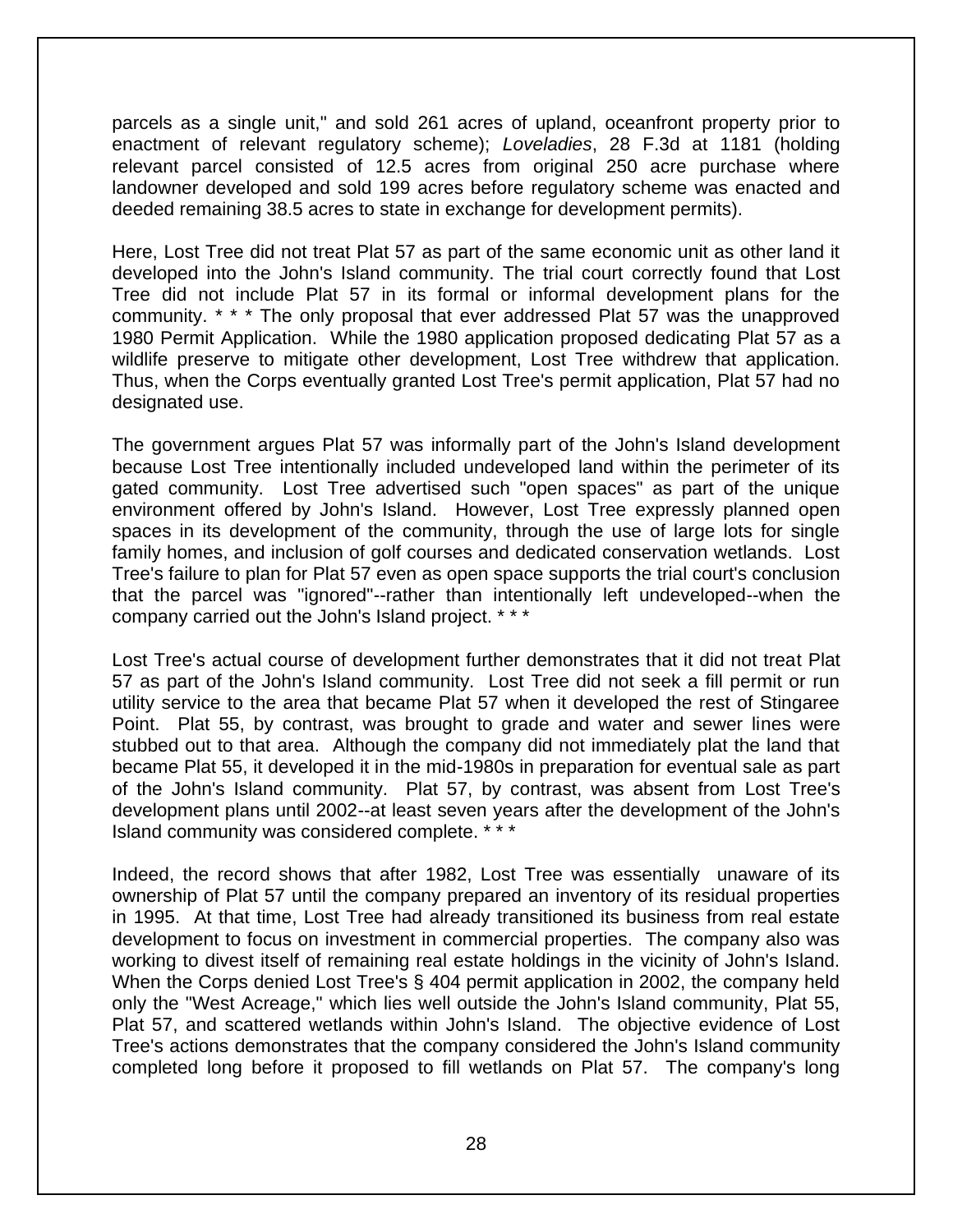hiatus from development efforts reinforces the conclusion that Lost Tree did not consider Plat 57 part of the same economic unit as the John's Island community.

In short, this court sees no error in the trial court's factual findings that "Lost Tree's belated decision to develop Plat 57 was not part of its planned actual or projected use of the property constituting the community of John's Island." \* \* \* This finding, however, conflicts with the court's conclusion that the relevant parcel comprises not just Plat 57, but also Plat 55 and "scattered wetlands still owned by Lost Tree within the community of John's Island." \* \* \* Unlike Plat 57, Lost Tree treated Plat 55 as part of the John's Island community, developing it for eventual sale as three single family home sites at the same time that it developed Plat 40 on Stingaree Point.

The Court of Federal Claims erred by aggregating Plat 57, Plat 55, and the scattered wetlands as the relevant parcel. The only links between the two plats identified by the trial court are: 1) they are connected by the 323 foot strip of land owned by Lost Tree and therefore "undoubtedly contiguous," and 2) both currently are held with the "usage objective[ ] . . . to sell for profit the lots" on each plat. \* \* \* Similarly, the scattered wetlands are only linked to Plat 57 by their geographic location within the gated community of John's Island. Here, the mere fact that the properties are commonly owned and located in the same vicinity is an insufficient basis on which to find they constitute a single parcel for purposes of the takings analysis. \* \* \* *Loveladies*, 28 F.3d at 1180 (holding relevant parcel excludes 6.4 acres of previously-developed uplands purchased in same transaction as regulated parcel and owned by claimant when § 404 permit was denied).

After a careful review of the entire record, this court determines that the relevant parcel is Plat 57 alone. The trial court's factual findings support the conclusion that Lost Tree had distinct economic expectations for each of Plat 57, Plat 55, and its scattered wetland holdings in the vicinity. Because the Court of Federal Claims erred in its determination of the relevant parcel, this court reverses the judgment and remands for further proceedings. On remand, the court first should determine the loss in economic value to Plat 57 suffered by Lost Tree as a result of the Corps' denial of the § 404 permit, and then apply the appropriate framework to determine whether a compensable taking occurred. In determining the loss in value to Plat 57, the court may revisit the property values it adopted in the course of determining the impact of the Plat 57 permit denial on Lost Tree under its definition of the relevant parcel. \* \* \*

IV

For the reasons set forth above, the judgment of the Court of Federal Claims is reversed and remanded for further proceedings.

#### **Questions and Comments**

1. **The Remand:** On remand, the Court of Federal Claims concluded that the value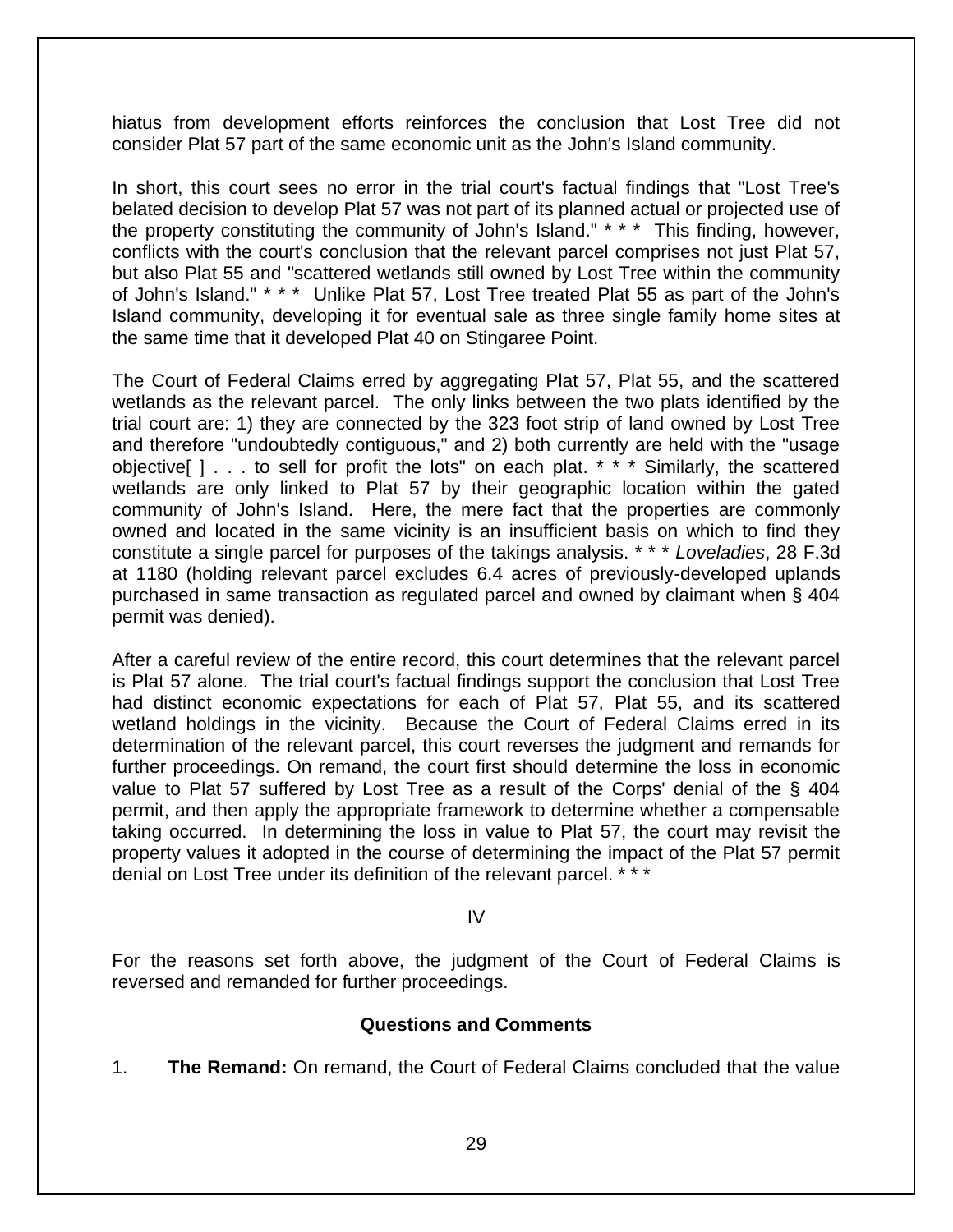of Plat 57 in light of the Corps' permit denial was \$27,500, which the court characterized as "a nominal amount that does not reflect any economic use." *See Lost Tree Village Corp. v. United States,* No. 08-117L (Fed. Cl. 03/14/2014). Thus, the court held that the Corps' action was a categorical taking under *Lucas*. Despite reaching that conclusion, the court also analyzed the Corps' action under the *Penn Central* analysis. For purposes of that analysis, the court suggested that the 99.4% reduction in property value that resulted from the Corps' permit denial was a factor that weighed in favor of finding a taking. *Id.* The court also suggested that the character of the government action weighed in favor of finding a taking, because the court was persuaded that the landowner was singled out for adverse treatment in the case, and that the Corps would have issued a permit for the proposed development if a different develop had applied for the permit. *Id. .* The Court of Appeals for the Federal Circuit affirmed the court's holding on June 1, 2015. *See Lost Tree [Village Corp. v. United States,](https://pacificlegal.org/wp-content/uploads/2015/06/LostTreeDecision.pdf)* 787 F.3d 1111 (Fed. [Cir. 2015\)](https://pacificlegal.org/wp-content/uploads/2015/06/LostTreeDecision.pdf)*.*

2. **Strategic Behavior**: Justice Stevens, in a dissenting opinion in *Lucas*, predicted that the Court's decision in that case could be manipulated in light of the lack of a clear definition of the "parcel as a whole." 505 U.S. at 1065. Stevens predicted, "developers and investors may market specialized estates to take advantage of the Court's new rule. The smaller the estate, the more likely that a regulatory change will effect a total taking. Thus, an investor may, for example, purchase the right to build a multifamily home on a specific lot \* \* \*"

The Supreme Court provided clarification regarding the manner in which courts should determine the extent of the "parcel as a whole" in the following case, decided in June 2017.

#### **Murr v. Wisconsin**

582 U.S. \_\_\_ (2017)

**Justice Kennedy** delivered the opinion of the Court.

The classic example of a property taking by

#### **Resources for the Case**

[Unedited opinion](https://supreme.justia.com/cases/federal/us/582/15-214/) (From Justia) [Google Map of all the cases in the coursebook](https://mapsengine.google.com/map/viewer?mid=z7VLNS5X2EBs.k2lYjQFqDWiI)  [Oral argument audio](https://www.oyez.org/cases/2016/15-214) - from the Oyez Project [Pacific Legal Foundation website re: Murr](https://pacificlegal.org/case/murr-v-wisconsin/)

the government is when the property has been occupied or otherwise seized. In the case now before the Court, petitioners contend that governmental entities took their real property—an undeveloped residential lot—not by some physical occupation but instead by enacting burdensome regulations that forbid its improvement or separate sale because it is classified as substandard in size. The relevant governmental entities are the respondents.

Against the background justifications for the challenged restrictions, respondents contend there is no regulatory taking because petitioners own an adjacent lot. The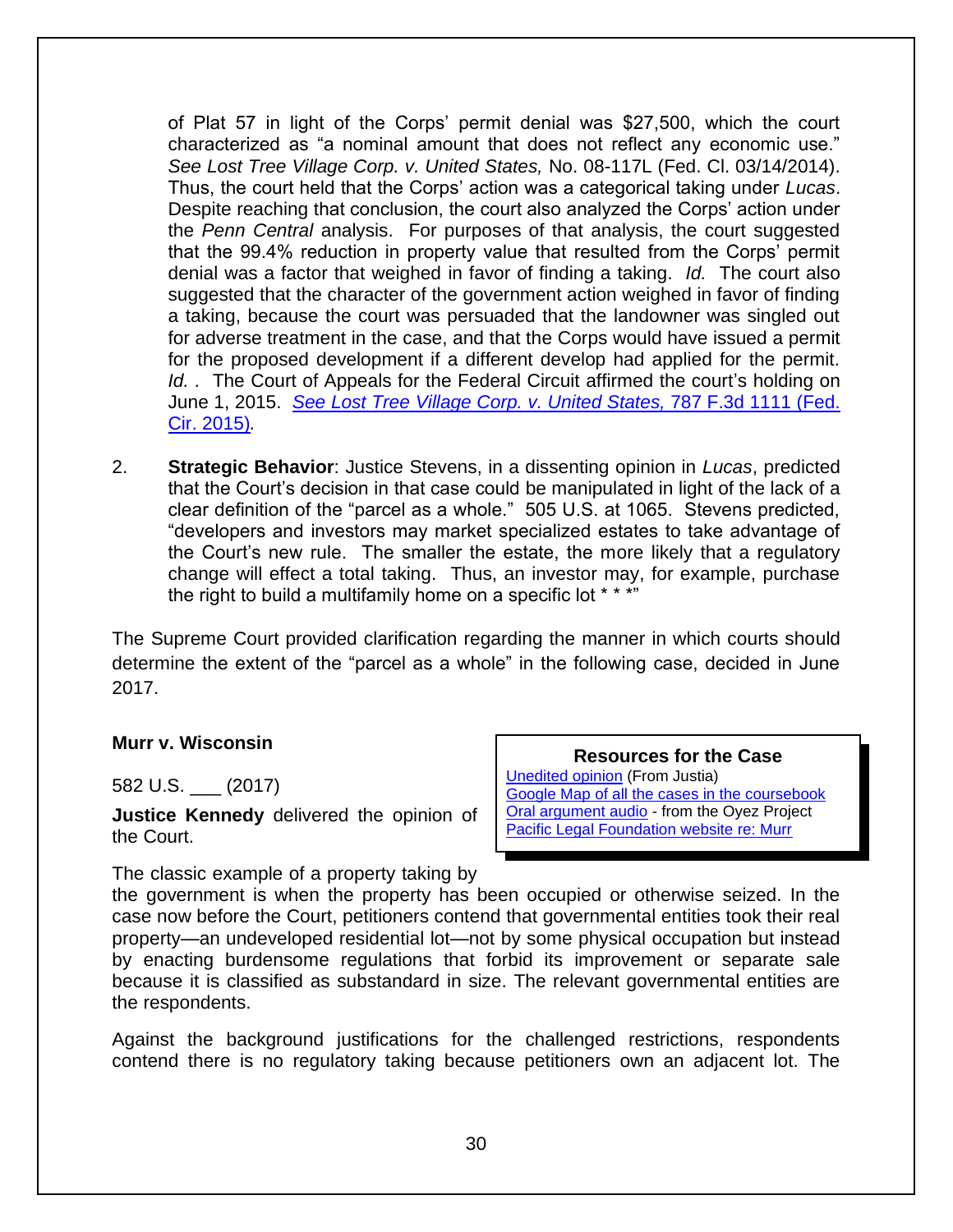regulations, in effecting a merger of the property, permit the continued residential use of the property including for a single improvement to extend over both lots. This retained right of the landowner, respondents urge, is of sufficient offsetting value that the regulation is not severe enough to be a regulatory taking. To resolve the issue whether the landowners can insist on confining the analysis just to the lot in question, without regard to their ownership of the adjacent lot, it is necessary to discuss the background principles that define regulatory takings.

# A

I

The St. Croix River originates in northwest Wisconsin and flows approximately 170 miles until it joins the Mississippi River, forming the boundary between Minnesota and Wisconsin for much of its length. The lower portion of the river slows and widens to create a natural water area known as Lake St. Croix. Tourists and residents of the region have long extolled the picturesque grandeur of the river and surrounding area. \* \* \*

Under the Wild and Scenic Rivers Act, the river was designated, by 1972, for federal protection. \* \* \* The law required the States of Wisconsin and Minnesota to develop "a management and development program" for the river area. \* \* \* In compliance, Wisconsin authorized the State Department of Natural Resources to promulgate rules limiting development in order to "guarantee the protection of the wild, scenic and recreational qualities of the river for present and future generations." \*\*\*

Petitioners are two sisters and two brothers in the Murr family. Petitioners' parents arranged for them to receive ownership of two lots the family used for recreation along the Lower St. Croix River in the town of Troy, Wisconsin. The lots are adjacent, but the parents purchased them separately, put the title of one in the name of the family business, and later arranged for transfer of the two lots, on different dates, to petitioners. The lots, which are referred to in this litigation as Lots E and F, are described in more detail below.

For the area where petitioners' property is located, the Wisconsin rules prevent the use of lots as separate building sites unless they have at least one acre of land suitable for development. \* \* \* A grandfather clause relaxes this restriction for substandardlots which were "in separate ownership from abutting lands" on January 1, 1976, the effective date of the regulation. \* \* \* The clause permits the use of qualifying lots as separate building sites. The rules also include a merger provision, however, which provides that adjacent lots under common ownership may not be "sold or developed as separate lots" if they do not meet the size requirement. \* \* \* The Wisconsin rules require localities to adopt parallel provisions, \* \* \* so the St. Croix County zoning ordinance contains identical restrictions, \* \* \* The Wisconsin rules also authorize the local zoning authority to grant variances from the regulations where enforcement would create "unnecessary hardship." \* \* \*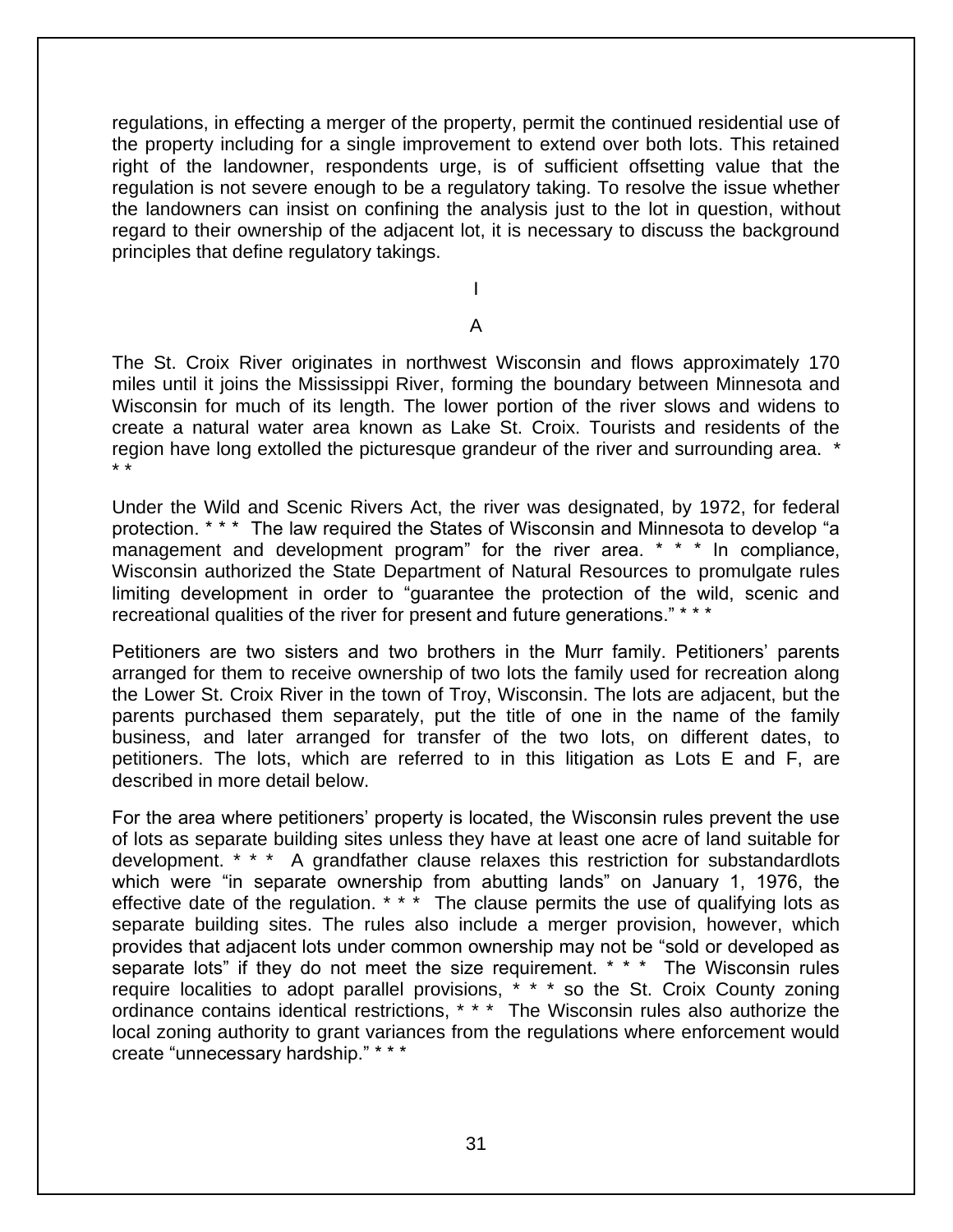Petitioners' parents purchased Lot F in 1960 and built a small recreational cabin on it. In 1961, they transferred title to Lot F to the family plumbing company. In 1963, they purchased neighboring Lot E, which they held in their own names.

The lots have the same topography. A steep bluff cuts through the middle of each, with level land suitable for development above the bluff and next to the water below it. The line dividing Lot E from Lot F runs from the riverfront to the far end of the property, crossing the blufftop along the way. Lot E has approximately 60 feet of river frontage, and Lot F has approximately 100 feet. Though each lot is approximately 1.25 acres in size, because of the waterline and the steep bank they each have less than one acre of land suitable for development. Even when combined, the lots' buildable land area is only 0.98 acres due to the steep terrain.

The lots remained under separate ownership, with Lot F owned by the plumbing company and Lot E owned by petitioners' parents, until transfers to petitioners. Lot F was conveyed to them in 1994, and Lot E was conveyed to them in 1995. \* \* (There are certain ambiguities in the record concerning whether the lots had merged earlier, but the parties and the courts below appear to have assumed the merger occurred upon transfer to petitioners.)

A decade later, petitioners became interested in moving the cabin on Lot F to a different portion of the lot and selling Lot E to fund the project. The unification of the lots under common ownership, however, had implicated the state and local rules barring their separate sale or development. Petitioners then sought variances from the St. Croix County Board of Adjustment to enable their building and improvement plan, including a variance to allow the separate sale or use of the lots. The Board denied the requests, and the state courts affirmed in relevant part. In particular, the Wisconsin Court of Appeals agreed with the Board's interpretation that the local ordinance "effectively merged" Lots E and F, so petitioners "could only sell or build on the single larger lot." \* \* \*

Petitioners filed the present action in state court, alleging that the state and county regulations worked a regulatory taking by depriving them of "all, or practically all, of the use of Lot E because the lot cannot be sold or developed as a separate lot." \* \* \* The parties each submitted appraisal numbers to the trial court. Respondents' appraisal included values of \$698,300 for the lots together as regulated; \$771,000 for the lots as two distinct buildable properties; and \$373,000 for Lot F as a single lot with improvements. \* \* \* Petitioners' appraisal included an unrebutted, estimated value of \$40,000 for Lot E as an undevelopable lot, based on the counterfactual assumption that it could be sold as a separate property. \* \* \*

The Circuit Court of St. Croix County granted summary judgment to the State, explaining that petitioners retained "several available options for the use and enjoyment of their property." \* \* \* For example, they could preserve the existing cabin, relocate the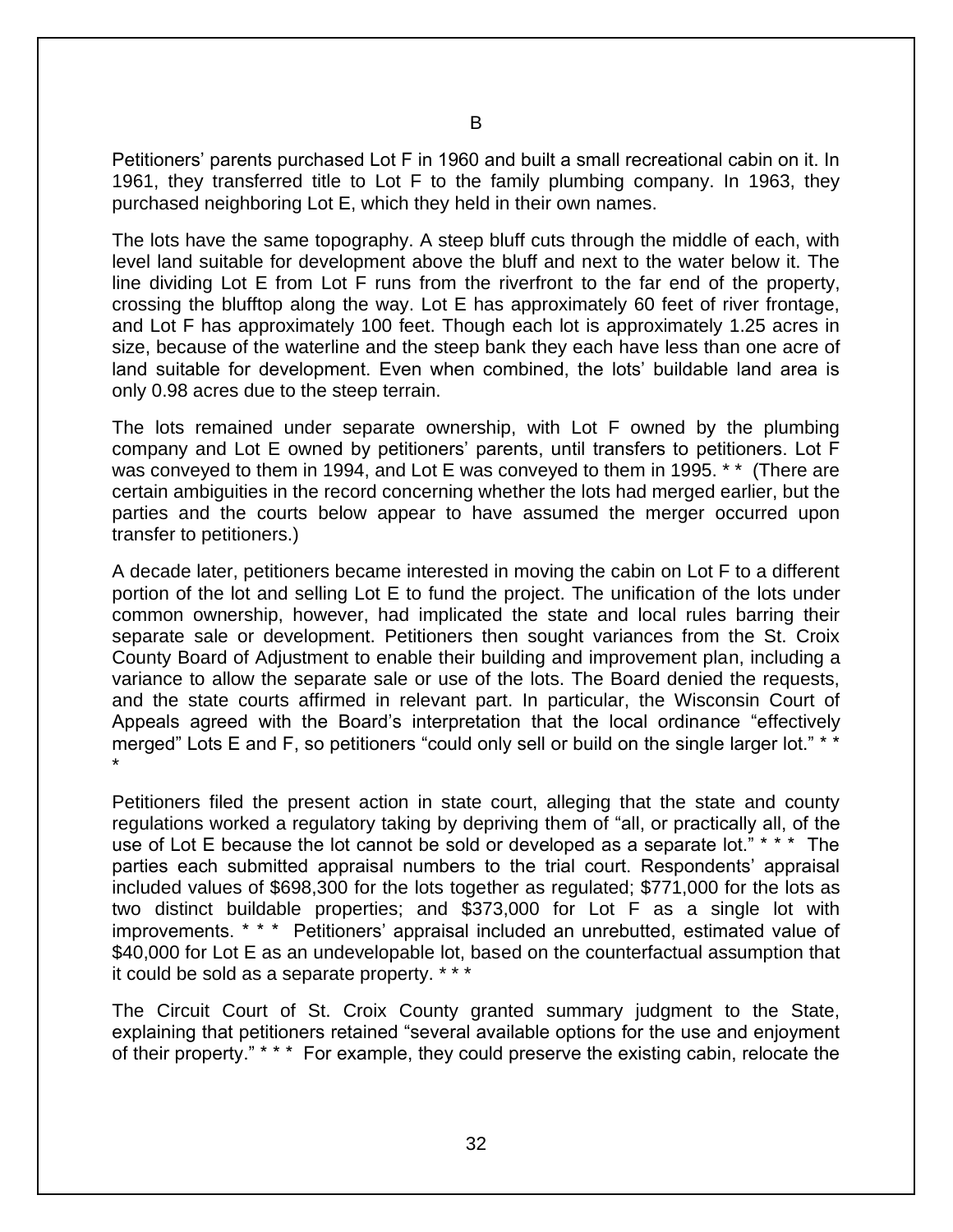cabin, or eliminate the cabin and build a new residence on Lot E, on Lot F, or across both lots. The court also found petitioners had not been deprived of all economic value of their property. Considering the valuation of the property as a single lot versus two separate lots, the court found the market value of the property was not significantly affected by the regulations because the decrease in value was less than 10 percent. \* \* \*

The Wisconsin Court of Appeals affirmed. The court explained that the regulatory takings inquiry required it to " 'first determine what, precisely, is the property at issue.' \* \* \* Relying on Wisconsin Supreme Court precedent \* \* \*, the Court of Appeals rejected petitioners' request to analyze the effect of the regulations on Lot E only. Instead, the court held the takings analysis "properly focused" on the regulations' effect "on the Murrs' property as a whole"—that is, Lots E and F together. \*\*\*

Using this framework, the Court of Appeals concluded the merger regulations did not effect a taking. In particular, the court explained that petitioners could not reasonably have expected to use the lots separately because they were " 'charged with knowledge of the existing zoning laws'" when they acquired the property. \* \* \* Thus, "even if [petitioners] did intend to develop or sell Lot E separately, that expectation of separate treatment became unreasonable when they chose to acquire Lot E in 1995, after their having acquired Lot F in 1994." \* \* \* The court also discounted the severity of the economic impact on petitioners' property, recognizing the Circuit Court's conclusion that the regulations diminished the property's combined value by less than 10 percent. The Supreme Court of Wisconsin denied discretionary review. This Court granted certiorari \* \* \* .

> II \*\*\*

#### B

This case presents a question that is linked to the ultimate determination whether a regulatory taking has occurred: What is the proper unit of property against which to assess the effect of the challenged governmental action? Put another way, "[b]ecause our test for regulatory taking requires us to compare the value that has been taken from the property with the value that remains in the property, one of the critical questions is determining how to define the unit of property 'whose value is to furnish the denominator of the fraction.' \* \* \*

Defining the property at the outset, however, should not necessarily preordain the outcome in every case. In some, though not all, cases the effect of the challenged regulation must be assessed and understood by the effect on the entire property held by the owner, rather than just some part of the property that, considered just on its own, has been diminished in value. This demonstrates the contrast between regulatory takings, where the goal is usually to determine how the challenged regulation affects the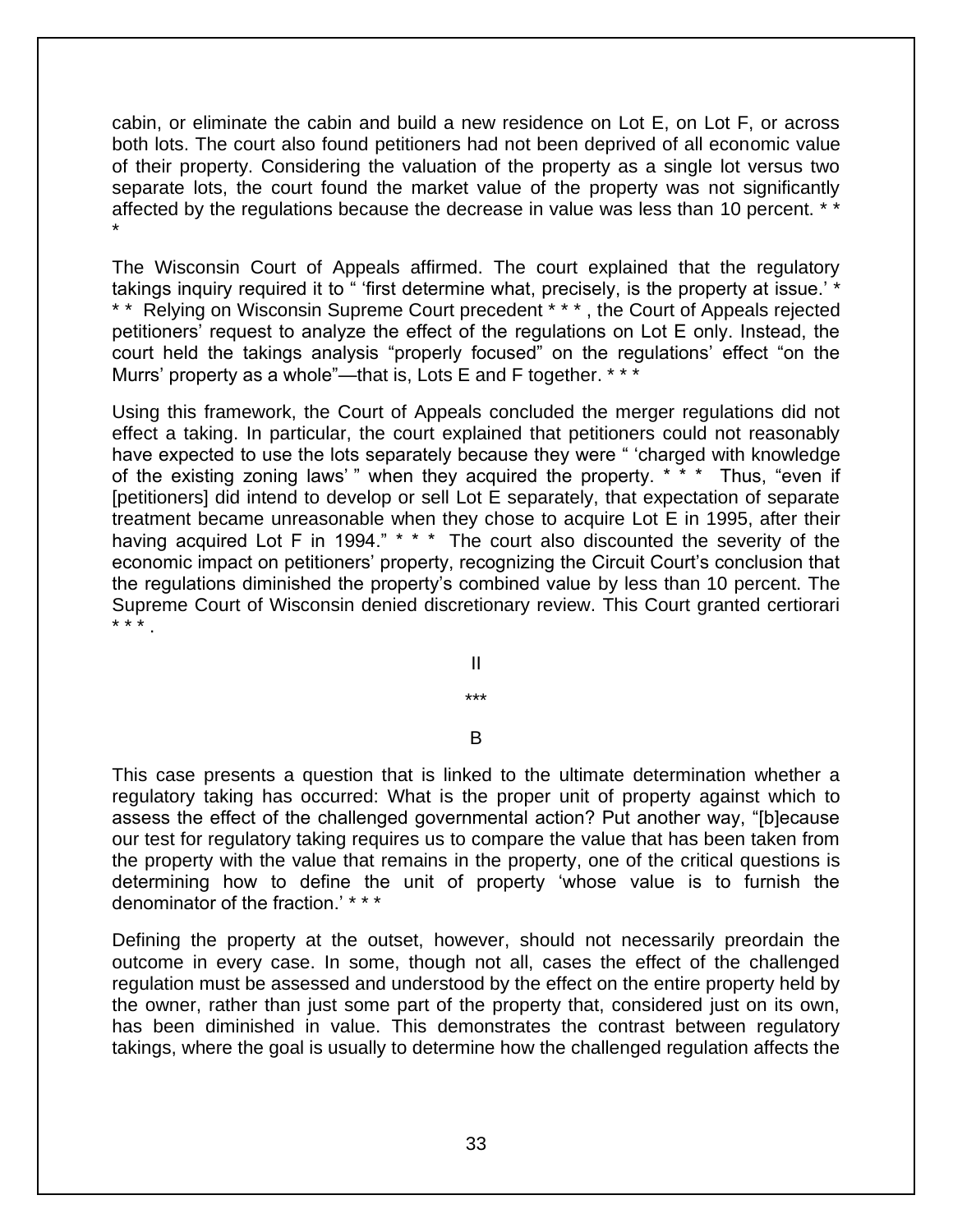property's value to the owner, and physical takings, where the impact of physical appropriation or occupation of the property will be evident.

While the Court has not set forth specific guidance on how to identify the relevant parcel for the regulatory taking inquiry, there are two concepts which the Court has indicated can be unduly narrow.

First, the Court has declined to limit the parcel in an artificial manner to the portion of property targeted by the challenged regulation. \* \* \*

The second concept about which the Court has expressed caution is the view that property rights under the Takings Clause should be coextensive with those under state law. Although property interests have their foundations in state law, the *Palazzolo* Court reversed a state court decision that rejected a takings challenge to regulations that predated the landowner's acquisition of title. \* \* \* The Court explained that States do not have the unfettered authority to "shape and define property rights and reasonable investment-backed expectations," leaving landowners without recourse against unreasonable regulations. \* \* \*

By the same measure, defining the parcel by reference to state law could defeat a challenge even to a state enactment that alters permitted uses of property in ways inconsistent with reasonable investment-backed expectations. For example, a State might enact a law that consolidates nonadjacent property owned by a single person or entity in different parts of the State and then imposes development limits on the aggregate set. If a court defined the parcel according to the state law requiring consolidation, this improperly would fortify the state law against a takings claim, because the court would look to the retained value in the property as a whole rather than considering whether individual holdings had lost all value.

III

#### A

As the foregoing discussion makes clear, no single consideration can supply the exclusive test for determining the denominator. Instead, courts must consider a number of factors. These include the treatment of the land under state and local law; the physical characteristics of the land; and the prospective value of the regulated land. The endeavor should determine whether reasonable expectations about property ownership would lead a landowner to anticipate that his holdings would be treated as one parcel, or, instead, as separate tracts. The inquiry is objective, and the reasonable expectations at issue derive from background customs and the whole of our legal tradition. \* \* \*

First, courts should give substantial weight to the treatment of the land, in particular how it is bounded or divided, under state and local law. The reasonable expectations of an acquirer of land must acknowledge legitimate restrictions affecting his or her subsequent use and dispensation of the property. \* \* \* A valid takings claim will not evaporate just because a purchaser took title after the law was enacted. See *Palazzolo*,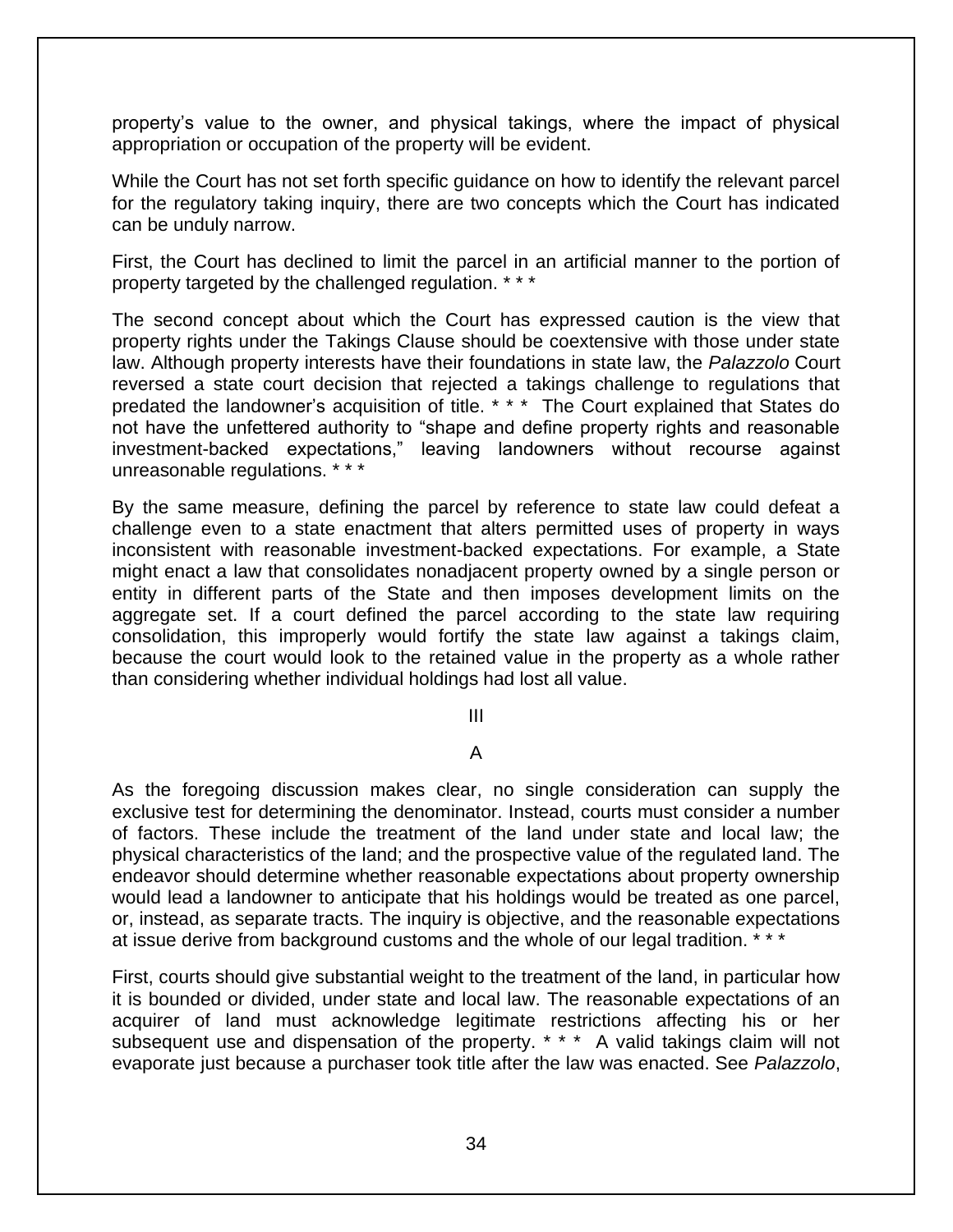533 U. S., at 627 (some "enactments are unreasonable and do not become less so through passage of time or title"). A reasonable restriction that predates a landowner's acquisition, however, can be one of the objective factors that most landowners would reasonably consider in forming fair expectations about their property. \* \* \* In a similar manner, a use restriction which is triggered only after, or because of, a change in ownership should also guide a court's assessment of reasonable private expectations.

Second, courts must look to the physical characteristics of the landowner's property. These include the physical relationship of any distinguishable tracts, the parcel's topography, and the surrounding human and ecological environment. In particular, it may be relevant that the property is located in an area that is subject to, or likely to become subject to, environmental or other regulation. Cf. *Lucas*, 505 U.S. at 1035 (Kennedy, J., concurring) ("Coastal property may present such unique concerns for a fragile land system that the State can go further in regulating its development and use than the common law of nuisance might otherwise permit").

Third, courts should assess the value of the property under the challenged regulation, with special attention to the effect of burdened land on the value of other holdings. Though a use restriction may decrease the market value of the property, the effect may be tempered if the regulated land adds value to the remaining property, such as by increasing privacy, expanding recreational space, or preserving surrounding natural beauty. A law that limits use of a landowner's small lot in one part of the city by reason of the landowner's nonadjacent holdings elsewhere may decrease the market value of the small lot in an unmitigated fashion. The absence of a special relationship between the holdings may counsel against consideration of all the holdings as a single parcel, making the restrictive law susceptible to a takings challenge. On the other hand, if the landowner's other property is adjacent to the small lot, the market value of the properties may well increase if their combination enables the expansion of a structure, or if development restraints for one part of the parcel protect the unobstructed skyline views of another part. That, in turn, may counsel in favor of treatment as a single parcel and may reveal the weakness of a regulatory takings challenge to the law.

State and federal courts have considerable experience in adjudicating regulatory takings claims that depart from these examples in various ways. The Court anticipates that in applying the test above they will continue to exercise care in this complex area.

\* \* \*

#### IV

Under the appropriate multifactor standard, it follows that for purposes of determining whether a regulatory taking has occurred here, petitioners' property should be evaluated as a single parcel consisting of Lots E and F together.

First, the treatment of the property under state and local law indicates petitioners' property should be treated as one when considering the effects of the restrictions. As the Wisconsin courts held, the state and local regulations merged Lots E and F. \*\*\*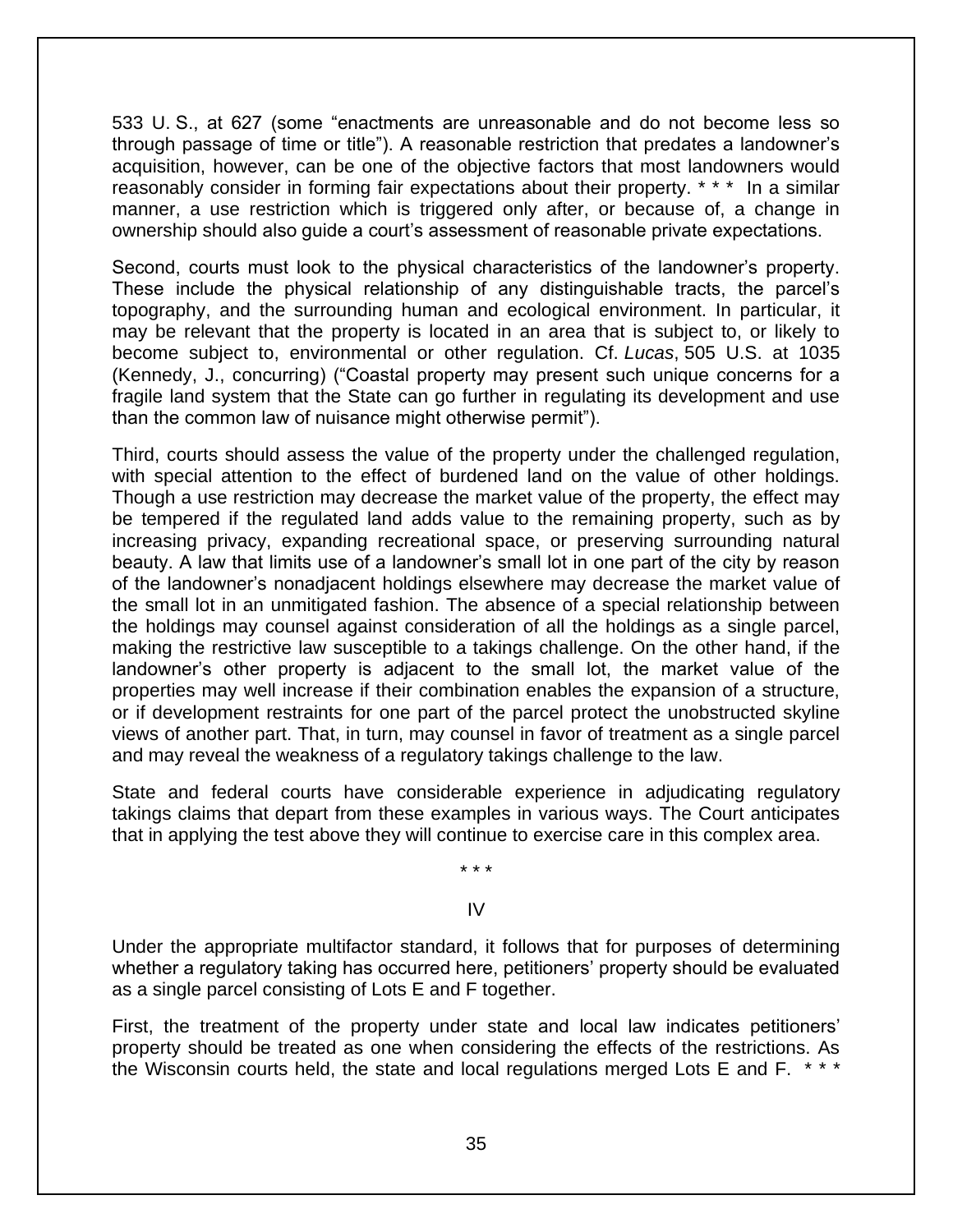The decision to adopt the merger provision at issue here was for a specific and legitimate purpose, consistent with the widespread understanding that lot lines are not dominant or controlling in every case. \* \* \* Petitioners' land was subject to this regulatory burden, moreover, only because of voluntary conduct in bringing the lots under common ownership after the regulations were enacted. As a result, the valid merger of the lots under state law informs the reasonable expectation they will be treated as a single property.

Second, the physical characteristics of the property support its treatment as a unified parcel. The lots are contiguous along their longest edge. Their rough terrain and narrow shape make it reasonable to expect their range of potential uses might be limited. \*\*\* ("[Petitioners] asserted Lot E could not be put to alternative uses like agriculture or commerce due to its size, location and steep terrain"). The land's location along the river is also significant. Petitioners could have anticipated public regulation might affect their enjoyment of their property, as the Lower St. Croix was a regulated area under federal, state, and local law long before petitioners possessed the land.

Third, the prospective value that Lot E brings to Lot F supports considering the two as one parcel for purposes of determining if there is a regulatory taking. Petitioners are prohibited from selling Lots E and F separately or from building separate residential structures on each. Yet this restriction is mitigated by the benefits of using the property as an integrated whole, allowing increased privacy and recreational space, plus the optimal location of any improvements. \* \* \* ("They have an elevated level of privacy because they do not have close neighbors and are able to swim and play volleyball at the property").

The special relationship of the lots is further shown by their combined valuation. Were Lot E separately saleable but still subject to the development restriction, petitioners' appraiser would value the property at only \$40,000. We express no opinion on the validity of this figure. We also note the number is not particularly helpful for understanding petitioners' retained value in the properties because Lot E, under the regulations, cannot be sold without Lot F. The point that is useful for these purposes is that the combined lots are valued at \$698,300, which is far greater than the summed value of the separate regulated lots (Lot F with its cabin at \$373,000, according to respondents' appraiser, and Lot E as an undevelopable plot at \$40,000, according to petitioners' appraiser). The value added by the lots' combination shows their complementarity and supports their treatment as one parcel.

The State Court of Appeals was correct in analyzing petitioners' property as a single unit. Petitioners allege that in doing so, the state court applied a categorical rule that all contiguous, commonly owned holdings must be combined for Takings Clause analysis. \* \* \* This does not appear to be the case, however, for the precedent relied on by the Court of Appeals addressed multiple factors before treating contiguous properties as one parcel. \* \* \* The judgment below, furthermore, may be affirmed on any ground permitted by the law and record. See *Thigpen* v. *Roberts*, 468 U. S. 27, 30 (1984) . To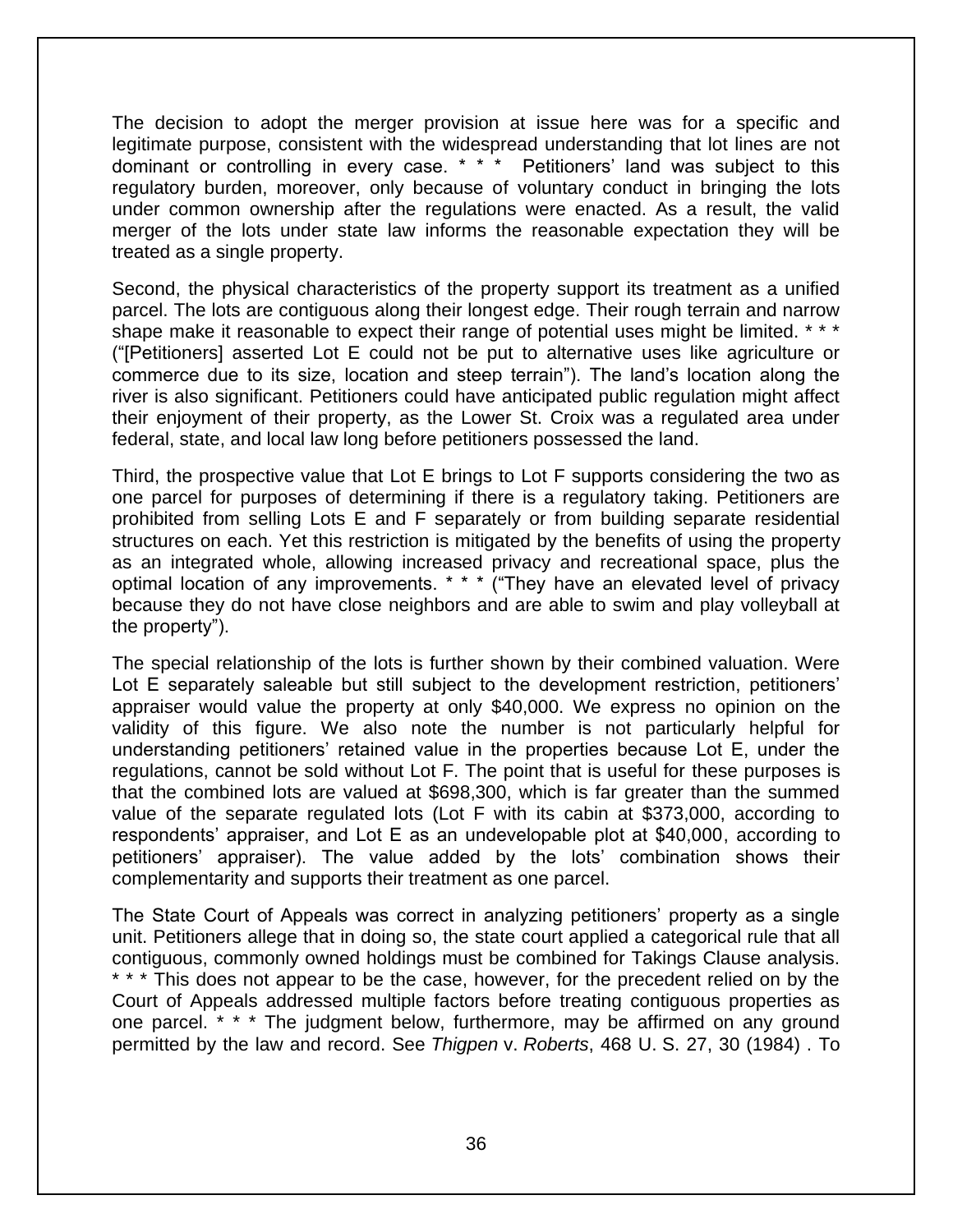the extent the state court treated the two lots as one parcel based on a bright-line rule, nothing in this opinion approves that methodology, as distinct from the result.

Considering petitioners' property as a whole, the state court was correct to conclude that petitioners cannot establish a compensable taking in these circumstances. Petitioners have not suffered a taking under *Lucas*, as they have not been deprived of all economically beneficial use of their property. \* \* \* They can use the property for residential purposes, including an enhanced, larger residential improvement. \* \* \* . The property has not lost all economic value, as its value has decreased by less than 10 percent. \* \* \*

Petitioners furthermore have not suffered a taking under the more general test of *Penn Central*. \* \* \* The expert appraisal relied upon by the state courts refutes any claim that the economic impact of the regulation is severe. Petitioners cannot claim that they reasonably expected to sell or develop their lots separately given the regulations which predated their acquisition of both lots. Finally, the governmental action was a reasonable land-use regulation, enacted as part of a coordinated federal, state, and local effort to preserve the river and surrounding land.

Like the ultimate question whether a regulation has gone too far, the question of the proper parcel in regulatory takings cases cannot be solved by any simple test. \* \* \* Courts must instead define the parcel in a manner that reflects reasonable expectations about the property. Courts must strive for consistency with the central purpose of the Takings Clause: to "bar Government from forcing some people alone to bear public burdens which, in all fairness and justice, should be borne by the public as a whole." \* \* \* Treating the lot in question as a single parcel is legitimate for purposes of this takings inquiry, and this supports the conclusion that no regulatory taking occurred here.

The judgment of the Wisconsin Court of Appeals is affirmed.

It is so ordered.

#### **Questions and Comments**

- 1. **Federal Circuit Precedent**: In cases such as *Lost Tree Village, supra,* the Federal Circuit focused heavily on "the economic expectations of the claimant with regard to the property" in determining how to identify the "parcel as a whole." That approach accords property owners with significant control over the manner in which the parcel is defined for takings analysis. Is it likely that the Federal Circuit can continue to focus as heavily on the landowners' economic expectations in determining the extent of the "parcel as a whole" after *Murr*?
- 2. **State property law:** In a footnote in *Lucas,* the Supreme Court suggested that the manner in which courts determine the extent of the "parcel as a whole" "may lie in how the owner's reasonable expectations have been shaped by the State's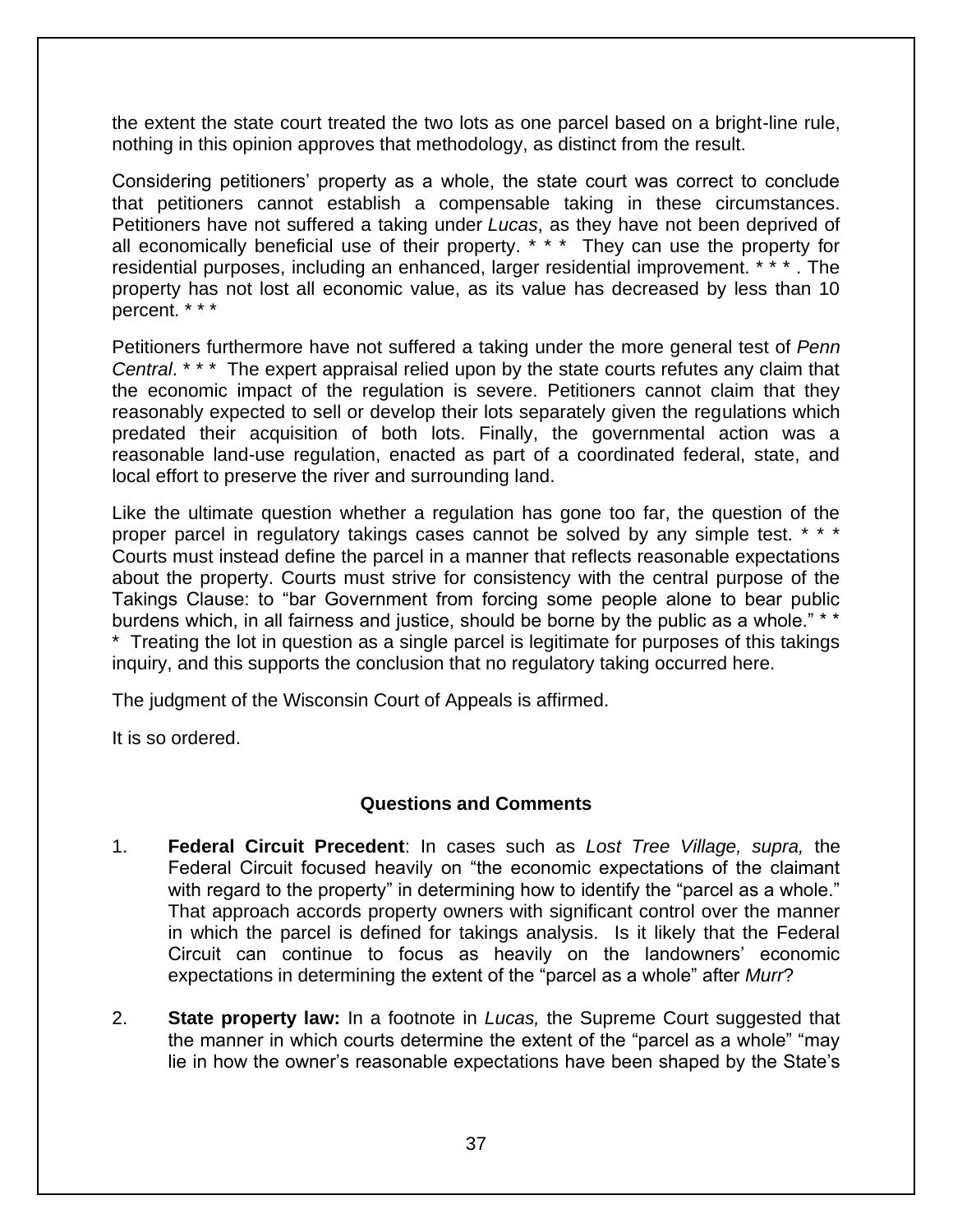law of property – i.e., whether and to what degree the State's law has accorded legal recognition and protection to the particular interest in land with respect to which the takings claimant alleges a diminution in (or elimination of) value." Is the Court's decision in *Murr* based simply on the fact that the two lots owned by the petitioners were merged for purposes of redevelopment under the State's property laws? What problems might be raised by relying solely on the State's property laws to define the extent of the "parcel as a whole"? Petitioners argued that the Court should adopt a bright line test for determining the extent of the "parcel as a whole" based simply on the lot lines established for the two parcels under state law. Justice Roberts, in a dissenting opinion, agreed. What are the flaws with that approach in a case like this? Does the Court's multi-factor test give governments too much power to shape the contours of the "parcel as a whole" for takings purposes to reduce the likelihood that compensation will be due?

- 3. **Physical characteristics / conservation:** One of the three factors identified by the Court as relevant for determining the extent of the "parcel as a whole" was the physical characteristics of the property, including whether it is located in an area that is subject to, or likely to become subject to, environmental or other regulation. How might this impact the ability of landowners to prevail in future takings cases challenging environmental restrictions on land use?
- 4. **Reciprocity of advantage:** In analyzing the third factor of its "parcel as a whole" test, the Court suggests that "courts should assess the value of the property under the challenged regulation, with special attention to the effect of burdened land on the value of other holdings." This is a factor that courts also consider in the multi-factor *Penn Central* analysis, *after* the "parcel as a whole" is identified, to determine whether government regulation has "gone too far", so that the government must pay the landowner compensation for a taking. Justice Roberts, in dissent, argues that the majority's decision allows the government to stack the deck against landowners by focusing on the purposes of the government's regulation in both the "parcel as a whole" analysis and in the *Penn Central*  takings analysis.
- 5. **Justice Thomas' dissent:** In a solo dissenting opinion that adopts an extreme constitutional position, Justice Thomas questioned whether the Takings Clause, based on the drafters' original intent, should be limited to physical appropriation cases and whether it is more appropriate to analyze regulatory restrictions on land use under the Fifth and Fourteenth Amendments.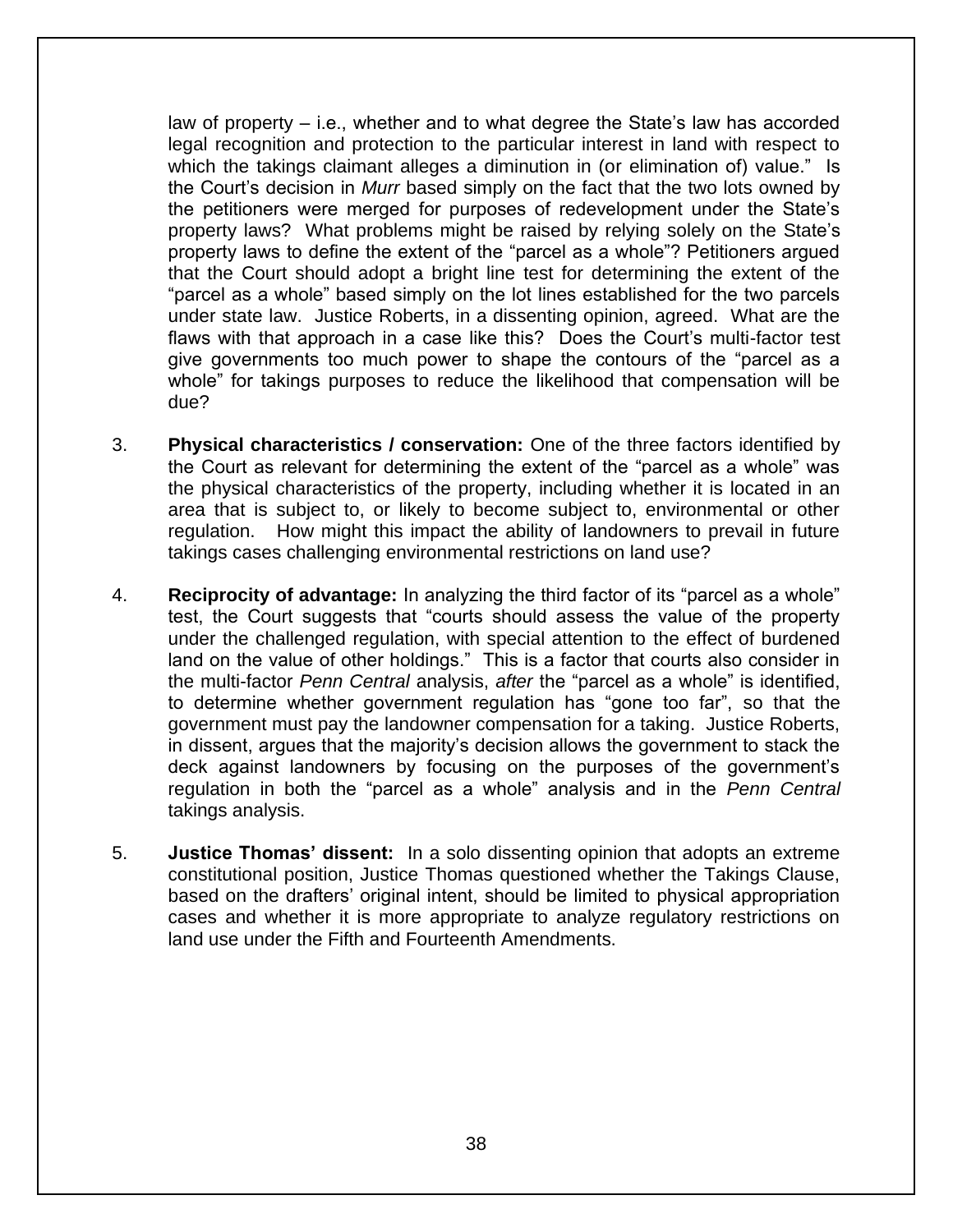# **Hypothetical**

Toby Mercer bought 100 acres of land in Monroe County, Georgia in 1970 from Lucy Tift for \$100,000. Lucy sold the land, the Tift's family farm, when her father, Herschel, died. In 1985, Mercer subdivided the property into 75 lots, ranging in size from  $\frac{1}{2}$  acre to 2 acres, and a 10 acre lot, which he planned to set aside as a nature preserve for the subdivision. Between 1985 and 1998, Mercer developed or sold all of the lots, other than the 10 acre lot, for \$1.5 million. In 2008, he decided to develop the remaining 10 acre lot. At that time, he subdivided the lot into 10 lots, ranging in size from ½ acre to an acre, and a 2 acre lot. He sold the 10 lots for \$200,000 and sought a Clean Water Act Section 404 permit from the Corps of Engineers to fill the entire 2 acres of wetlands on the remaining lot, in order to build a house on the property.

During the public hearings on Mercer's proposal, Maggie Green vigorously protested the permit because she owned an organic farm on the property adjacent to Mercer's property and Mercer's proposal to fill the wetlands on his property would greatly increase flooding on her property and destroy her farm. Although Mercer and the Corps discussed other development options that would impact fewer acres of wetlands, the Corps ultimately told Mercer that they would not authorize him to fill any of the wetlands on his property, and they denied his permit application.

Mercer is upset because the property can now only be used as a nature preserve. A realtor he retained has indicated that the property is worth about \$8,000, but would be worth about \$130,000, if he could build a house on the property. Mercer files a lawsuit against the Corps of Engineers in the U.S. Court of Federal Claims, alleging that the denial of his permit application constitutes a taking of his property. Should the court award Mercer compensation for a taking of his property?

#### **V. Mitigation, Permit Conditions and Exactions**

Although most takings challenges in the wetlands context involve permit denials, conditions included in a permit, such as mitigation requirements, can also be challenged as takings based on a line of Supreme Court decisions that prohibit "exactions" takings. In *[Nollan v. California Coastal Commission](http://supreme.justia.com/cases/federal/us/483/825/case.html)*, 483 U.S. 825, 836-37 (1987), when a landowner challenged the California Coastal Commission's decision to require the landowner to provide an easement for public beach access as a condition of approving a permit to allow construction of a house on the beach, the Supreme Court held that there must be an "essential nexus" between a legitimate state interest and a condition imposed in a permit or the permit condition will constitute a taking. The Court began its analysis by indicating that if California had simply required the Nollans to provide an easement for public access outside of the permitting context, it would clearly constitute a taking of property. *Id.* at 831. At the same time, the Court recognized that the state could deny the Nollan's development permit without facing a constitutional challenge if the permit denial substantially advanced a legitimate state interest. *Id.* at 835-836. Consequently, the Court held that the state could include conditions in the permit that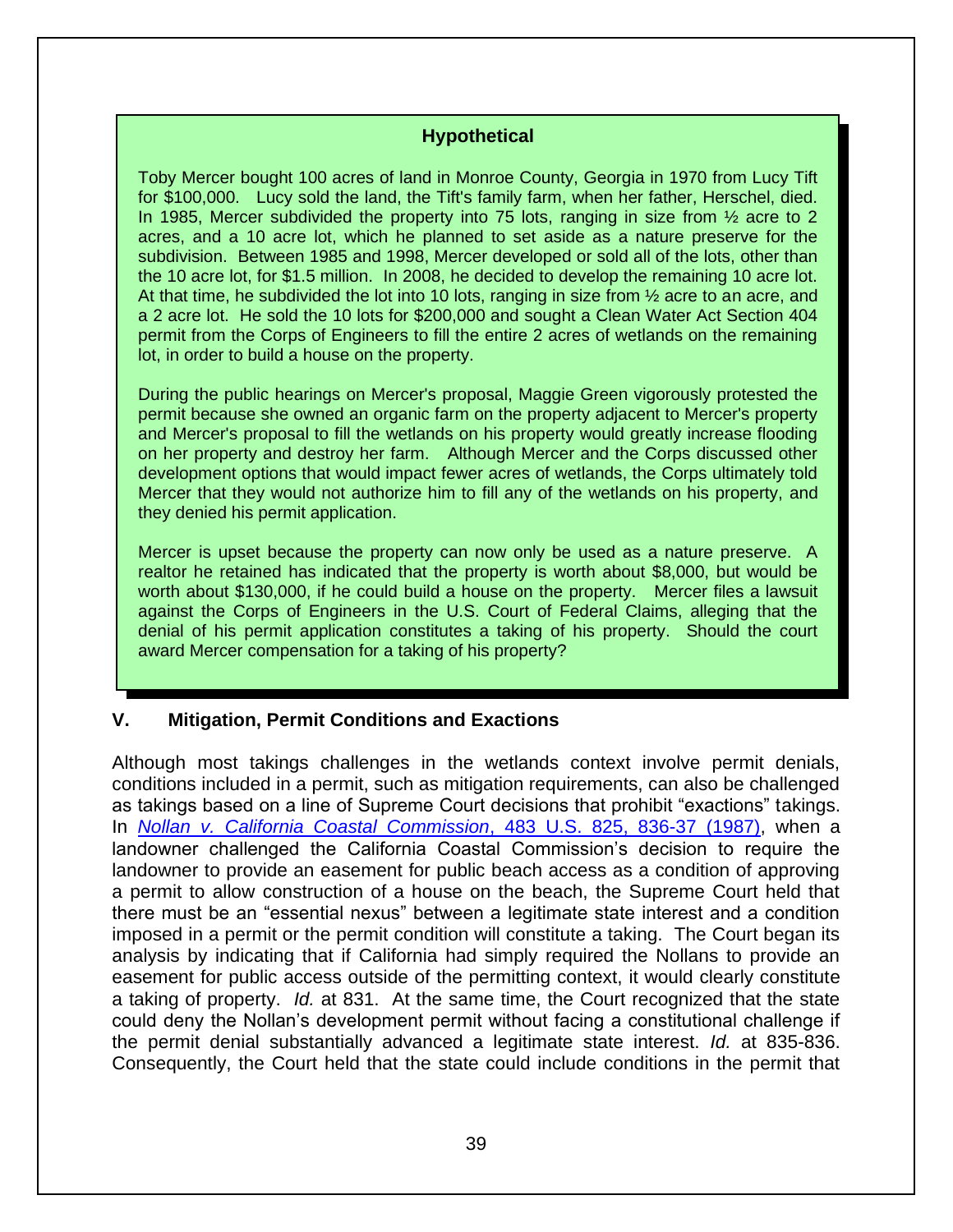serve the same legitimate purpose without violating the Constitution. *Id.* at 836. The Court's decision seemed to be based, in part, on the Court's holding, in *Agins v. City of Tiburon*, that a regulation can be a taking if it does not substantially advance a legitimate state interest.

A few years later, the Supreme Court returned to the exactions issue in *[Dolan v. City of](http://supreme.justia.com/cases/federal/us/512/374/)  Tigard*[, 512 U.S. 374 \(1994\).](http://supreme.justia.com/cases/federal/us/512/374/) In that case, a landowner challenged the decision of the city planning commission, when approving the expansion of her store and paving of the parking lot for the store, to condition the approval on dedication of land for a greenway and a bike path. *Id.* The Court reiterated the "essential nexus" requirement of *Nollan*, but added a requirement that the permit issuer must make an individualized determination that the permit condition is "related both in nature and extent to the impact of the proposed development." *Id.* at 391. The Court required that the condition must be "roughly proportional" to the impact of the proposed development. *Id.* Rather than simply citing *Agins* as authority for the new takings limits, the *Dolan* Court based its holding on the "unconstitutional conditions" doctrine, which provides that "the government may not require a person to give up a constitutional right - here the right to receive just compensation when property is taken for a public use - in exchange for a discretionary benefit where the benefit sought has little or no relationship to the property." *Id.* at 385.

In light of *Nollan* and *Dolan,* when a permit condition is challenged as an unconstitutional taking, the government has the burden of demonstrating that there is an essential nexus between the permit condition and a legitimate state objective and that the condition is roughly proportional to the impact of the proposed development. Although the Supreme Court held, in *Lingle v. Chevron,* [544 U.S. 528 \(2005\),](http://supreme.justia.com/cases/federal/us/544/04-163/) that the "substantially advances a legitimate state interest" requirement in *Agins* was based on the process clause, rather than the takings clause, the *Lingle* Court held that its holding did not require it to disturb the holdings in *Nollan* and *Dolan. Id.*

In the wetlands context, the government should normally be able to meet the requirements of *Nollan* and *Dolan* when including conditions in Section 404 permits. When the Corps or EPA include conditions in permits to minimize harm to wetlands or to require compensatory mitigation for such harm, there is an "essential nexus" between those conditions and the legitimate government interest in protecting water quality and the environment. With mitigation conditions especially, the government makes an individualized determination of the amount and type of mitigation that are necessary to compensate for the values and functions of the wetlands that will be lost due to the development activity authorized by the permit. In most cases, therefore, this individualized analysis should meet the "rough proportionality" requirement of *Dolan.* 

#### **Questions and Comments**

**1. Mitigation Ratios:** As discussed in Chapter 7, the ratio of mitigation acreage that the government will require compared to the acreage of wetlands harmed by an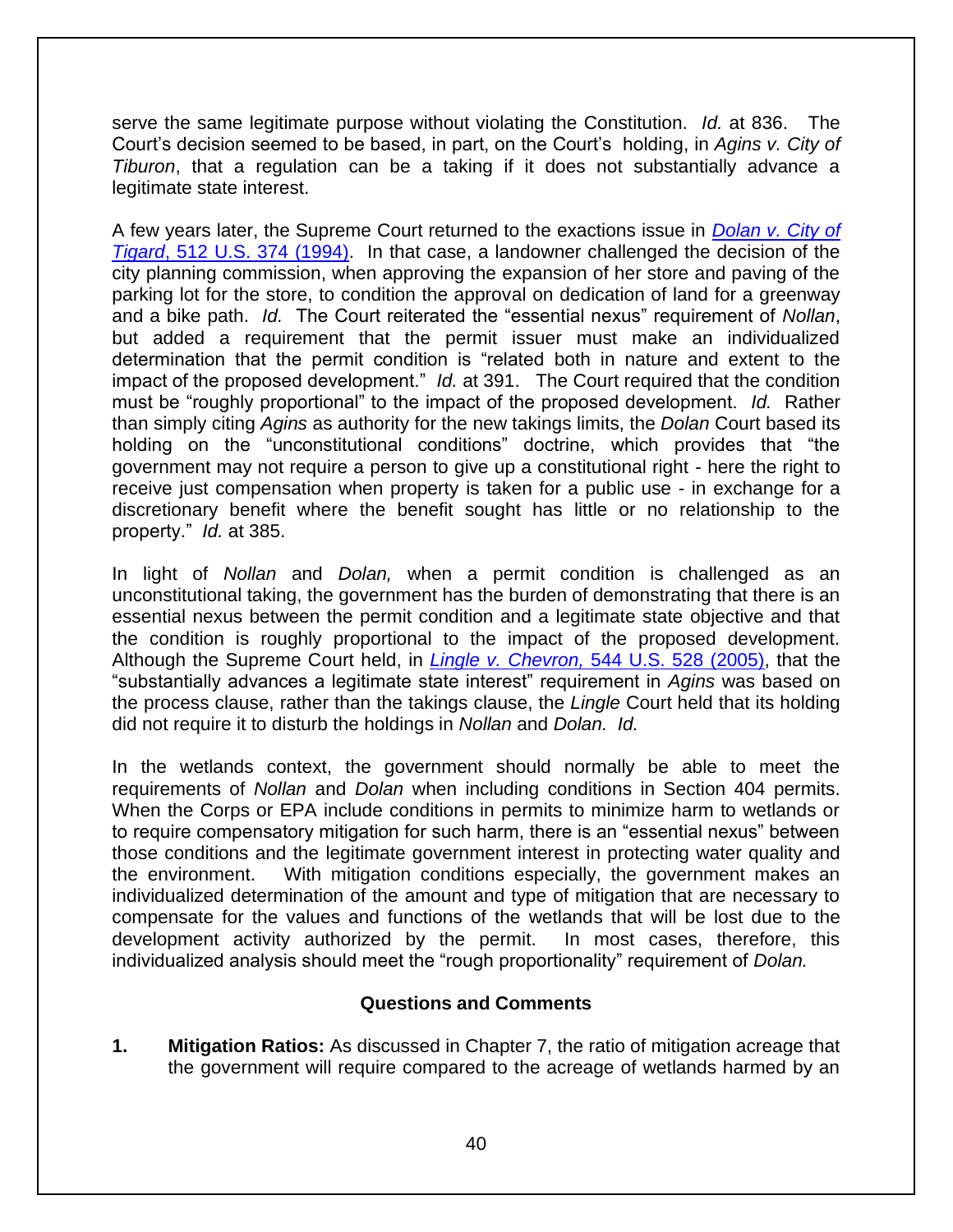activity authorized by a Section 404 permit will vary depending on whether the mitigation involves creation, restoration, enhancement, or preservation of wetlands, and depending on the location and type of wetlands being harmed and being protected. Although the mitigation ratios will vary, the goal of the government in fashioning the mitigation requirements is to replace the values and functions of the wetlands that are being harmed. As long as the government can demonstrate those connections in litigation, the mitigation requirements should meet the "essential nexus" and "rough proportionality" tests.

- **2. Mitigation Banking and In Lieu Fee Mitigation:** Mitigation banking may involve protection of different types of wetlands than the wetlands that are harmed by development authorized by a Section 404 permit and will usually involve protection of wetlands that are not located at the site of the development project. Is it harder to defend mitigation banking conditions in a wetland permit under the *Nollan* and *Dolan* tests than it would be to defend a condition that required onsite, in-kind mitigation? What if the mitigation bank was authorized to issue mitigation credits in watersheds other than the watershed where the permitted activity occurred? Are there concerns raised by in lieu fee mitigation permit conditions that are not raised by mitigation banking or on-site, in-kind mitigation?
- **3. Burden of Proof:** When the Corps of Engineers denies a Section 404 permit or EPA vetoes a Section 404 permit, the landowner, in a takings action, has the burden of demonstrating that the government's action has "gone too far" under the *Penn Central* analysis. Note, though, that when a landowner challenges the conditions included in a permit issued by the government, the government has the burden of demonstrating that the conditions meet the "essential nexus" and "rough proportionality" requirements.
- 4. Professor Timothy M. Mulvaney explores the constitutional constraints on the ability of local governments to attach conditions to land use permits to address future cumulative impacts of the proposed development in *Exactions for the Future,* 64 Baylor L. Rev. 511 (2012).
- 5**. Scope of** *Nollan* **and** *Dolan:* The Supreme Court's rulings in *Nollan* and *Dolan* both involved cases where a government entity required a landowner to provide public access to their property as a condition for approval of a permit or development proposal. The following case examines whether *Nollan* and *Dolan* apply when the government denies a permit or approval because the landowner won't agree to a permit condition and whether they apply to conditions that do not involve requiring public access to property.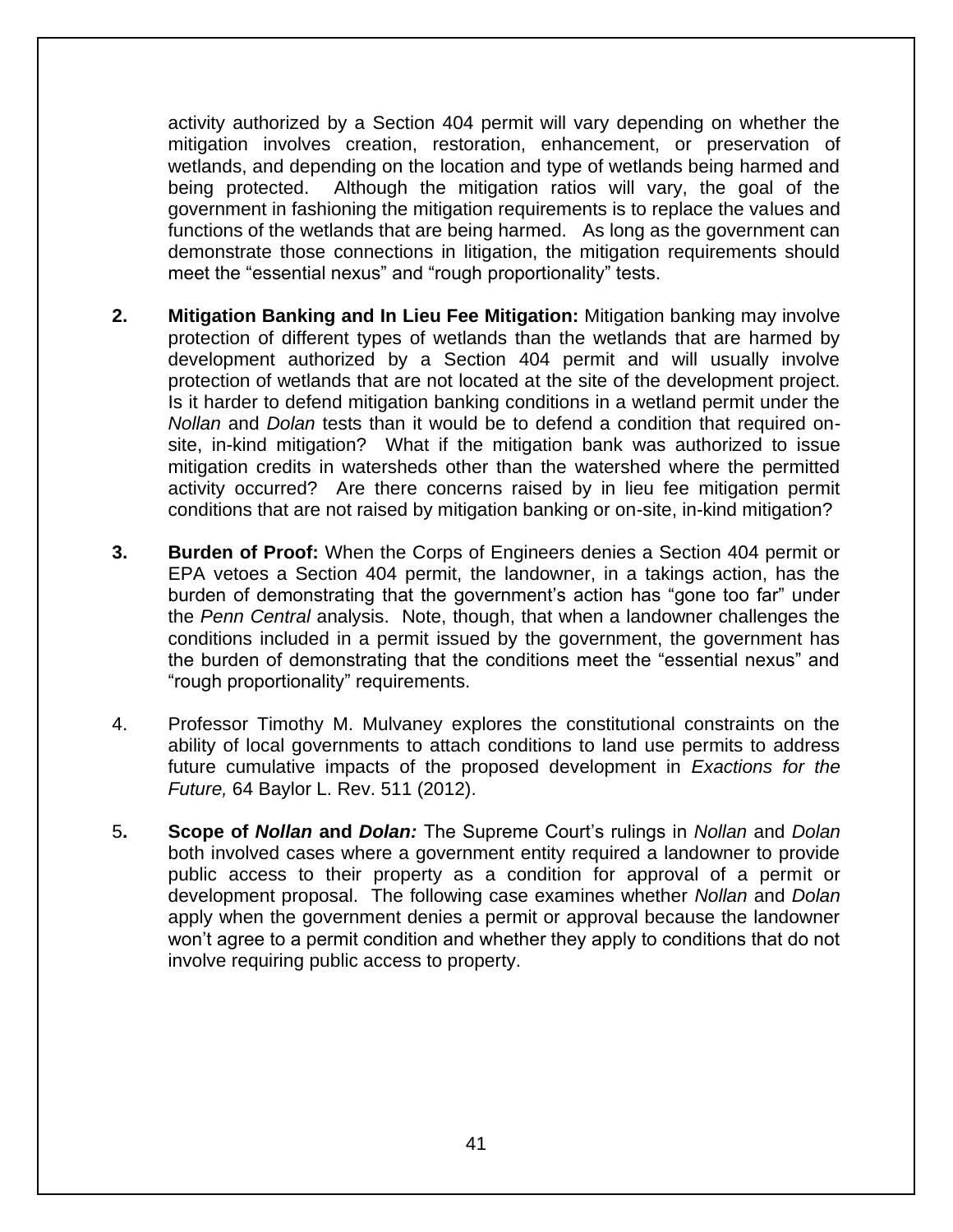#### **Koontz v. Saint John's River Water Management District**

133 S.Ct. 2586 (2013)

Justice Alito delivered the opinion of the Court.

Our decisions in *Nollan v. California Coastal Comm'n,* 483 U. S. 825 (1987) , and *Dolan v. City of Tigard,* 512 U. S. 374 (1994) ,

#### **Resources for the Case**

[Unedited opinion](http://supreme.justia.com/cases/federal/us/570/11-1447/) (From Justia) [Google Map of all the cases in the coursebook](https://mapsengine.google.com/map/viewer?mid=z7VLNS5X2EBs.k2lYjQFqDWiI)  [Oral argument audio](http://www.oyez.org/cases/2010-2019/2012/2012_11_1447/argument) - from the Oyez Project [Lecture on the case by Tim Mulvaney \(](https://youtu.be/PRw8LF62z6w)Texas A&M Law ) [Orange County Property Records for property](http://www.ocpafl.org/Searches/ParcelSearch.aspx/PID/312223000000046)  [Pacific Legal Foundation website re: Koontz](https://pacificlegal.org/case/st-johns-river-water-management-district-v-koontz/) 

provide important protection against the misuse of the power of land-use regulation. In those cases, we held that a unit of government may not condition the approval of a land-use permit on the owner's relinquishment of a portion of his property unless there is a "nexus" and "rough proportionality" between the government's demand and the effects of the proposed land use. In this case, the St. Johns River Water Management District (District) believes that it circumvented Nollan and Dolan because of the way in which it structured its handling of a permit application submitted by Coy Koontz, Sr., whose estate is represented in this Court by Coy Koontz, Jr. \* \* \* The District did not approve his application on the condition that he surrender an interest in his land. Instead, the District, after suggesting that he could obtain approval by signing over such an interest, denied his application because he refused to yield. The Florida Supreme Court blessed this maneuver and thus effectively interred those important decisions. Because we conclude that *Nollan* and *Dolan* cannot be evaded in this way, the Florida Supreme Court's decision must be reversed.

I

#### A

In 1972, petitioner purchased an undeveloped 14.9-acre tract of land on the south side of Florida State Road 50, a divided four-lane highway east of Orlando. The property is located less than 1,000 feet from that road's intersection with Florida State Road 408, a tolled expressway that is one of Orlando's major thoroughfares.

A drainage ditch runs along the property's western edge, and high-voltage power lines bisect it into northern and southern sections. The combined effect of the ditch, a 100foot wide area kept clear for the power lines, the highways, and other construction on nearby parcels is to isolate the northern section of petitioner's property from any other undeveloped land. Although largely classified as wetlands by the State, the northern section drains well; the most significant standing water forms in ruts in an unpaved road used to access the power lines. The natural topography of the property's southern section is somewhat more diverse, with a small creek, forested uplands, and wetlands that sometimes have water as much as a foot deep. A wildlife survey found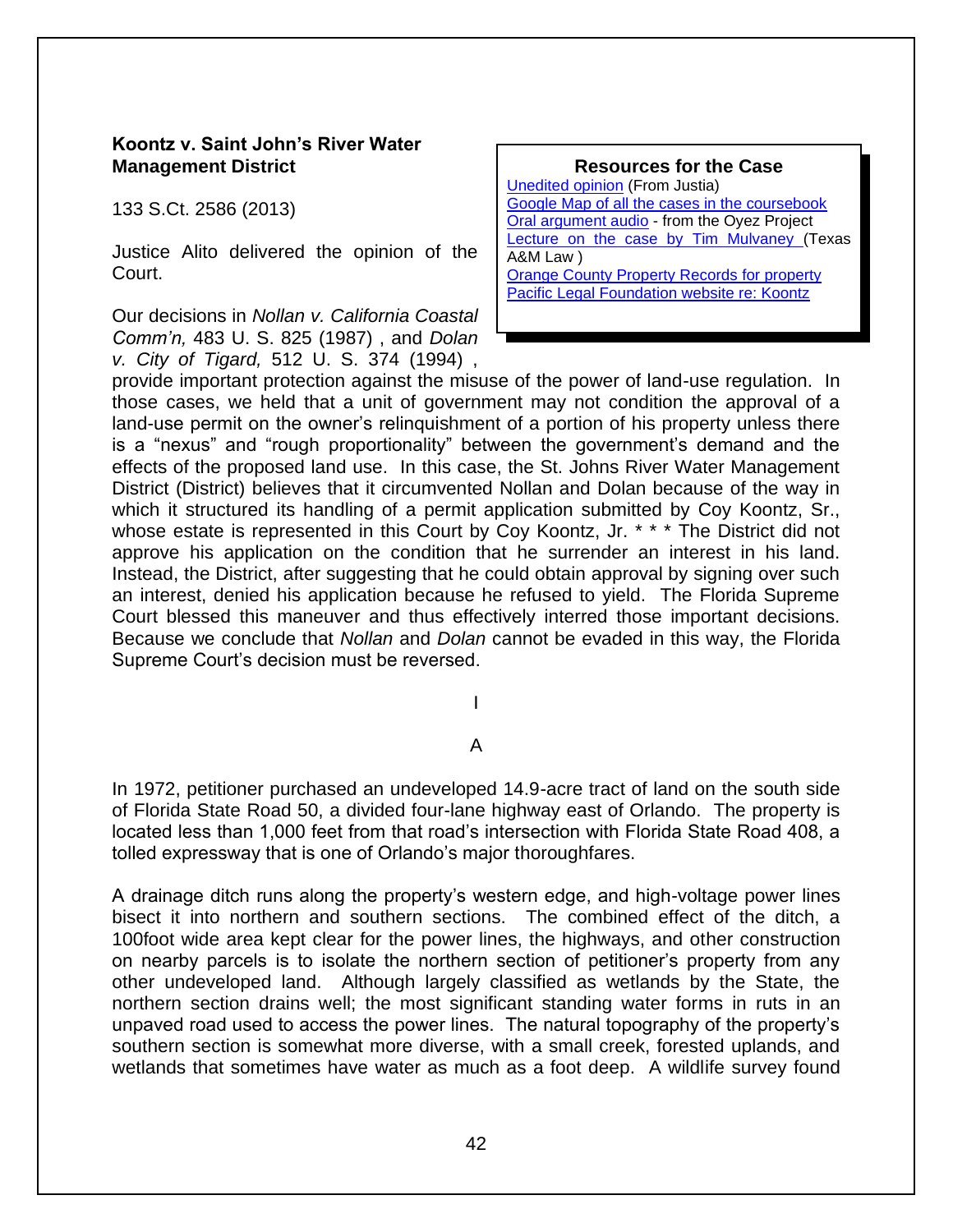evidence of animals that often frequent developed areas: raccoons, rabbits, several species of bird, and a turtle. The record also indicates that the land may be a suitable habitat for opossums.

The same year that petitioner purchased his property, Florida enacted the Water Resources Act, which divided the State into five water management districts and authorized each district to regulate "construction that connects to, draws water from, drains water into, or is placed in or across the waters in the state." \* \* \* Under the Act, a landowner wishing to undertake such construction must obtain from the relevant district a Management and Storage of Surface Water (MSSW) permit, which may impose "such reasonable conditions" on the permit as are "necessary to assure" that construction will "not be harmful to the water resources of the district." \* \* \*

In 1984, in an effort to protect the State's rapidly diminishing wetlands, the Florida Legislature passed the Warren S. Henderson Wetlands Protection Act, which made it illegal for anyone to "dredge or fill in, on, or over surface waters" without a Wetlands Resource Management (WRM) permit. \* \* \* Under the Henderson Act, permit applicants are required to provide "reasonable assurance" that proposed construction on wetlands is "not contrary to the public interest," as defined by an enumerated list of criteria. \* \* \* Consistent with the Henderson Act, the St. Johns River Water Management District, the district with jurisdiction over petitioner's land, requires that permit applicants wishing to build on wetlands offset the resulting environmental damage by creating, enhancing, or preserving wetlands elsewhere.

Petitioner decided to develop the 3.7-acre northern section of his property, and in 1994 he applied to the District for MSSW and WRM permits. Under his proposal, petitioner would have raised the elevation of the northernmost section of his land to make it suitable for a building, graded the land from the southern edge of the building site down to the elevation of the high-voltage electrical lines, and installed a dry-bed pond for retaining and gradually releasing stormwater runoff from the building and its parking lot. To mitigate the environmental effects of his proposal, petitioner offered to foreclose any possible future development of the approximately 11acre southern section of his land by deeding to the District a conservation easement on that portion of his property.

The District considered the 11acre conservation easement to be inadequate, and it informed petitioner that it would approve construction only if he agreed to one of two concessions. First, the District proposed that petitioner reduce the size of his development to 1 acre and deed to the District a conservation easement on the remaining 13.9 acres. To reduce the development area, the District suggested that petitioner could eliminate the dry-bed pond from his proposal and instead install a more costly subsurface stormwater management system beneath the building site. The District also suggested that petitioner install retaining walls rather than gradually sloping the land from the building site down to the elevation of the rest of his property to the south.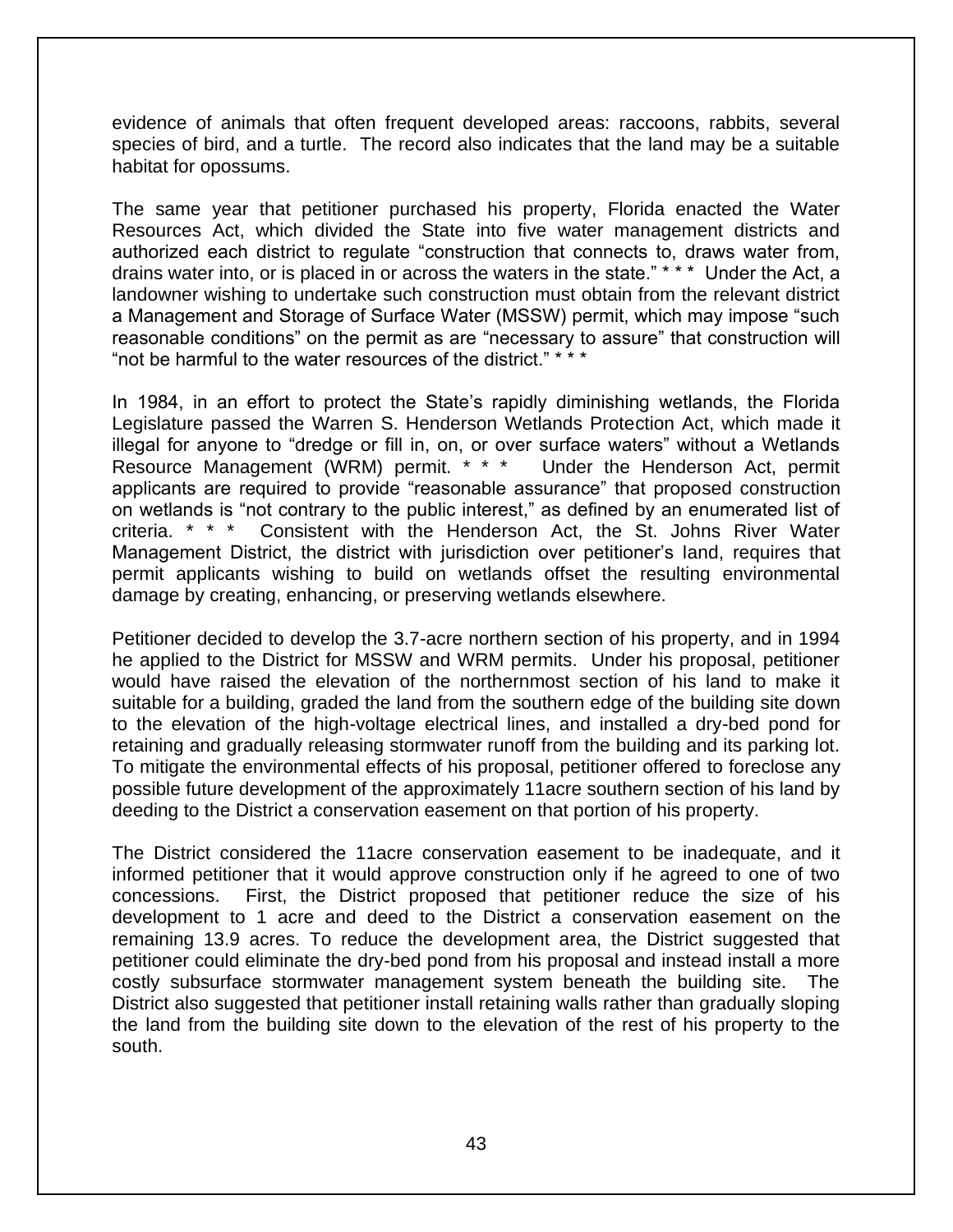In the alternative, the District told petitioner that he could proceed with the development as proposed, build- ing on 3.7 acres and deeding a conservation easement to the government on the remainder of the property, if he also agreed to hire contractors to make improvements to District-owned land several miles away. Specifically, petitioner could pay to replace culverts on one parcel or fill in ditches on another. Either of those projects would have enhanced approximately 50 acres of District-owned wetlands. When the District asks permit applicants to fund offsite mitigation work, its policy is never to require any particular offsite project, and it did not do so here. Instead, the District said that it "would also favorably consider" alternatives to its suggested offsite mitigation projects if petitioner proposed something "equivalent." \* \* \*

Believing the District's demands for mitigation to be excessive in light of the environmental effects that his building proposal would have caused, petitioner filed suit in state court. Among other claims, he argued that he was entitled to relief under Fla. Stat. §373.617(2), which allows owners to recover "monetary damages" if a state agency's action is "an unreasonable exercise of the state's police power constituting a taking without just compensation." \* \* \*

II

## A

We have said in a variety of contexts that "the government may not deny a benefit to a person because he exercises a constitutional right." \* \* \*

*Nollan* and *Dolan* "involve a special application" of this doctrine that protects the Fifth Amendment right to just compensation for property the government takes when owners apply for land-use permits. *Lingle v. Chevron U. S. A. Inc.*, 544 U. S. 528, 547 (2005) ; *Dolan*, 512 U. S., at 385 (invoking "the well-settled doctrine of 'unconstitutional conditions'"). Our decisions in those cases reflect two realities of the permitting process. The first is that land-use permit applicants are especially vulnerable to the type of coercion that the unconstitutional conditions doctrine prohibits because the government often has broad discretion to deny a permit that is worth far more than property it would like to take. By conditioning a building permit on the owner's deeding over a public right-of- way, for example, the government can pressure an owner into voluntarily giving up property for which the Fifth Amendment would otherwise require just compensation. \* \* \* So long as the building permit is more valuable than any just compensation the owner could hope to receive for the right-of-way, the owner is likely to accede to the government's demand, no matter how unreasonable. Extortionate demands of this sort frustrate the Fifth Amendment right to just compensation, and the unconstitutional conditions doctrine prohibits them.

A second reality of the permitting process is that many proposed land uses threaten to impose costs on the public that dedications of property can offset. Where a building proposal would substantially increase traffic congestion, for example, officials might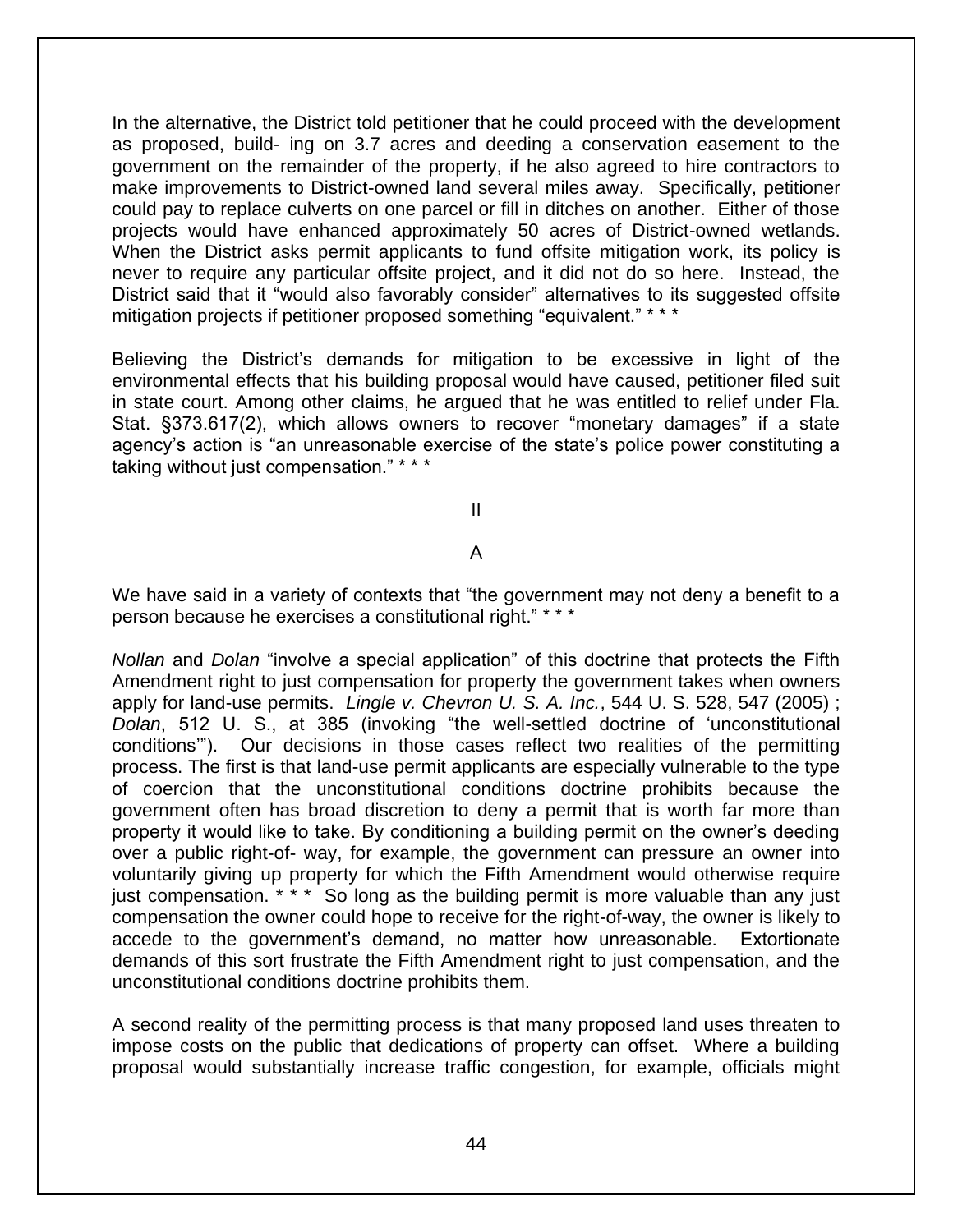condition permit approval on the owner's agreement to deed over the land needed to widen a public road. Respondent argues that a similar rationale justifies the exaction at issue here: petitioner's proposed construction project, it submits, would destroy wetlands on his property, and in order to compensate for this loss, respondent demands that he enhance wet- lands elsewhere. Insisting that landowners internalize the negative externalities of their conduct is a hallmark of responsible land-use policy, and we have long sustained such regulations against constitutional attack. \*\*\*

*Nollan* and *Dolan* accommodate both realities by allowing the government to condition approval of a permit on the dedication of property to the public so long as there is a "nexus" and "rough proportionality" between the prop- erty that the government demands and the social costs of the applicant's proposal. \* \* \* Our precedents thus enable permitting authorities to insist that applicants bear the full costs of their proposals while still forbidding the government from engaging in "out-and-out . . . extortion" that would thwart the Fifth Amendment right to just compensation. \* \* \* Under *Nollan* and *Dolan* the government may choose whether and how a permit applicant is required to mitigate the impacts of a proposed development, but it may not leverage its legitimate interest in mitigation to pursue governmental ends that lack an essential nexus and rough proportionality to those impacts.

B

The principles that undergird our decisions in *Nollan* and *Dolan* do not change depending on whether the government approves a permit on the condition that the applicant turn over property or denies a permit because the applicant refuses to do so. We have often concluded that denials of governmental benefits were impermissible under the unconstitutional conditions doctrine. \* \* \* In so holding, we have recognized that regardless of whether the government ultimately succeeds in pressuring someone into forfeiting a constitutional right, the unconstitutional conditions doctrine forbids burdening the Constitution's enumerated rights by coercively withholding benefits from those who exercise them.

A contrary rule would be especially untenable in this case because it would enable the government to evade the limitations of *Nollan* and *Dolan* simply by phrasing its demands for property as conditions precedent to permit approval. Under the Florida Supreme Court's approach, a government order stating that a permit is "approved if" the owner turns over property would be subject to *Nollan* and *Dolan*, but an identical order that uses the words "denied until" would not. Our unconstitutional conditions cases have long refused to attach significance to the distinction between conditions precedent and conditions subsequent. *See Frost & Frost Trucking Co. v. Railroad Comm'n of Cal.,* 271 U. S. 583 –593 (1926) (invalidating regulation that required the petitioner to give up a constitutional right "as a condition precedent to the enjoyment of a privilege"); *Southern Pacific Co. v. Denton*, 146 U. S. 202, 207 (1892) (invalidating statute "requiring the corporation, as a condition precedent to obtaining a permit to do business within the State, to surrender a right and privilege secured to it by the Constitution"). \*\*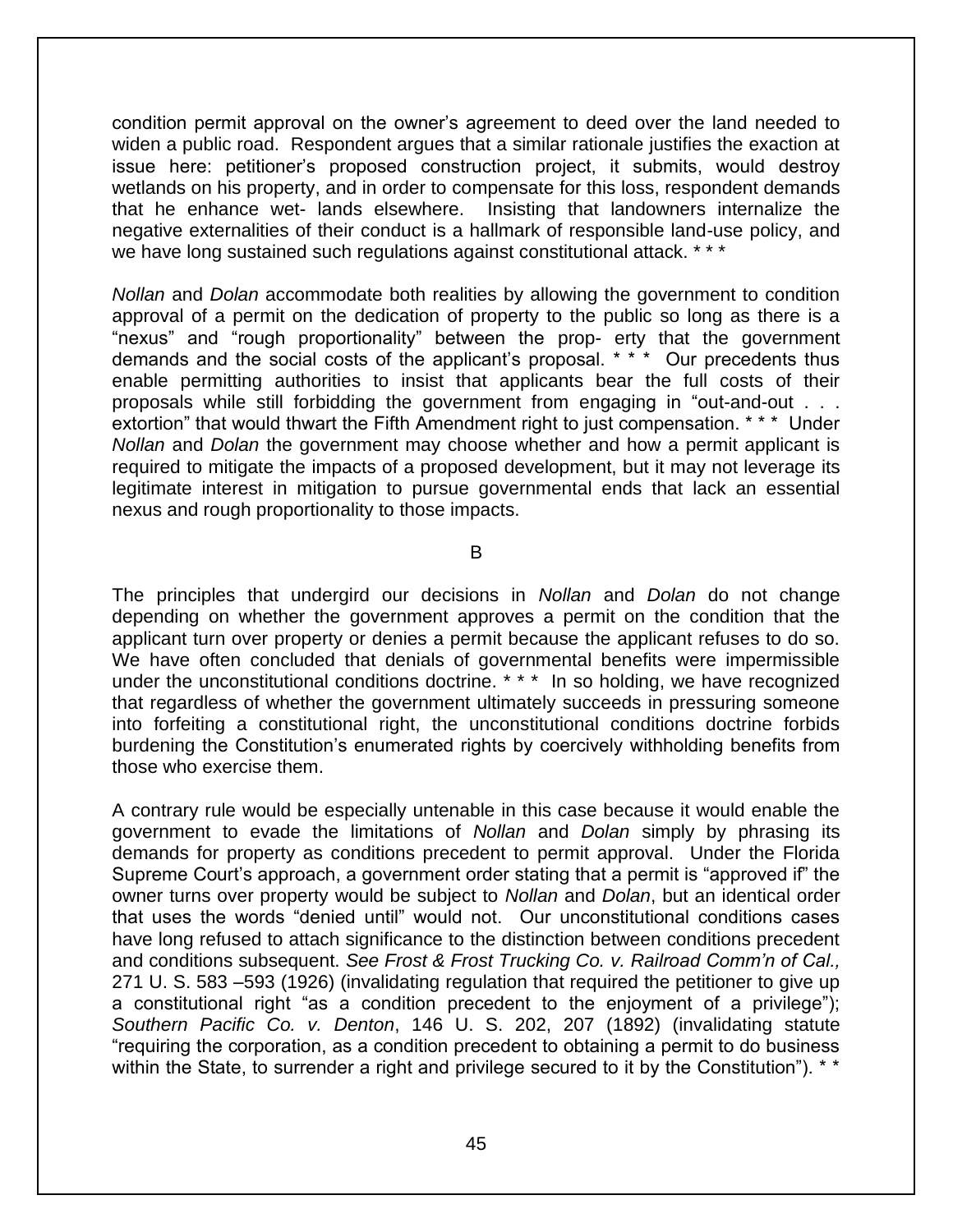\* To do so here would effectively render *Nollan* and *Dolan* a dead letter.

The Florida Supreme Court puzzled over how the government's demand for property can violate the Takings Clause even though " 'no property of any kind was ever taken,' \* \* \* but the unconstitutional conditions doctrine provides a ready answer. Extortionate demands for property in the land-use permitting context run afoul of the Takings Clause not because they take property but because they impermissibly burden the right not to have property taken without just compensation. As in other unconstitutional conditions cases in which someone refuses to cede a constitutional right in the face of coercive pressure, the impermissible denial of a governmental benefit is a constitutionally cognizable injury.

Nor does it make a difference, as respondent suggests, that the government might have been able to deny petitioner's application outright without giving him the option of securing a permit by agreeing to spend money to improve public lands. *See Penn Central Transp. Co. v. New York City,* 438 U. S. 104 (1978) . Virtually all of our unconstitutional conditions cases involve a gratuitous governmental benefit of some kind. \* \* \* Yet we have repeatedly rejected the argument that if the government need not confer a benefit at all, it can withhold the benefit because someone refuses to give up constitutional rights. *E.g., United States v. American Library Assn., Inc.*, 539 U. S. 194, 210 (2003) ("[T]he government may not deny a benefit to a person on a basis that infringes his constitutionally protected . . . freedom of speech even if he has no entitlement to that benefit" (emphasis added and inter- nal quotation marks omitted)); *Wieman v. Updegraff*, 344 U. S. 183, 191 (1952) (explaining in unconstitutional conditions case that to focus on "the facile generalization that there is no constitutionally protected right to public employment is to obscure the issue"). Even if respondent would have been entirely within its rights in denying the permit for some other reason, that greater authority does not imply a lesser power to condition permit approval on petitioner's forfeiture of his constitutional rights. *See Nollan*, 483 U. S., at 836–837 (explaining that "[t]he evident constitutional propriety" of prohibiting a land use "disappears . . . if the condition substituted for the prohibition utterly fails to further the end advanced as the justification for the prohibition").

That is not to say, however, that there is no relevant difference between a consummated taking and the denial of a permit based on an unconstitutionally extortionate demand. Where the permit is denied and the condition is never imposed, nothing has been taken. While the unconstitutional conditions doctrine recognizes that this burdens a constitutional right, the Fifth Amendment mandates a particular remedy just compensation—only for takings. In cases where there is an excessive demand but no taking, whether money damages are available is not a question of federal constitutional law but of the cause of action—whether state or federal—on which the landowner relies. Because petitioner brought his claim pursuant to a state law cause of action, the Court has no occasion to discuss what remedies might be available for a *Nollan/Dolan* unconstitutional conditions violation either here or in other cases. \* \* \*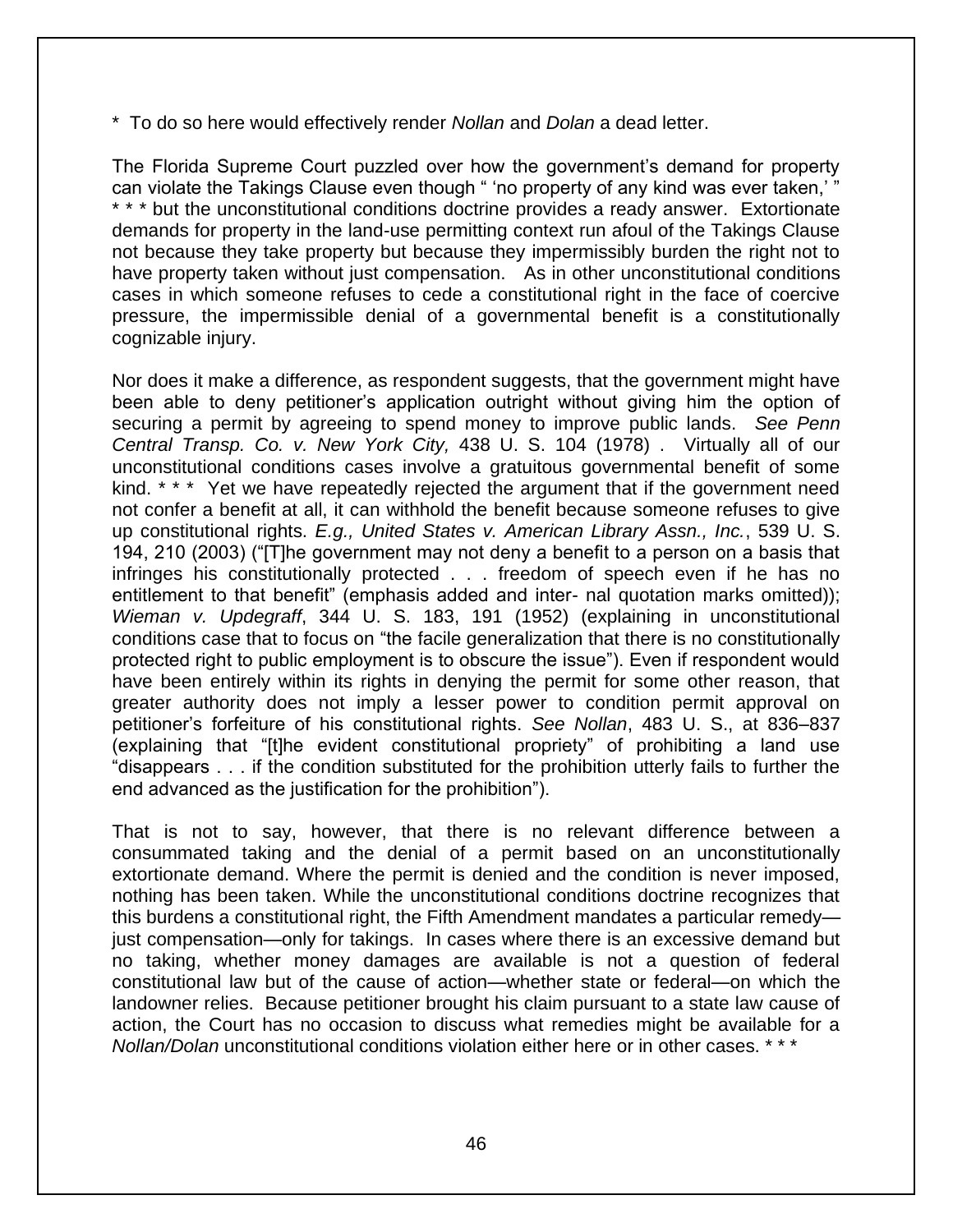We hold that the government's demand for property from a land use permit applicant must satisfy the requirements of *Nollan* and *Dolan* even when the government denies the permit \* \* \*. The Court expresses no view on the merits of petitioner's claim that respondent's actions here failed to comply with the principles set forth in this opinion and those two cases. The Florida Supreme Court's judgment is reversed, and this case is remanded for further proceedings not inconsistent with this opinion.

# **Questions and Comments**

- **1. Burden of Proof:** In light of this decision, when the government denies a permit because the applicant refuses to agree to a condition proposed for the permit, in a takings challenge, the government will have the burden of proving that the rejected condition meets the "essential nexus" and "rough proportionality" tests. As noted above, if the landowner were challenging the permit denial as a taking because of the impact of the denial on the landowner's use of property, the landowner would have the burden of demonstrating that the denial constituted a taking under the *Penn Central* analysis. Did the *Koontz* Court determine that the government demonstrated that either of the mitigation proposals it requested met the "essential nexus" and "rough proportionality" tests?
- **2. Compensation:** When a regulation "goes too far", a property owner is entitled to just compensation. If the government denies a permit application because the applicant won't agree to a condition that violates the *Nollan* or *Dolan* tests, but the permit denial doesn't "go too far" under the *Penn Central* analysis, what remedy is available to the landowner? Has anything been taken?
- **3. Which Conditions are Examined?** The Section 404 permit application process frequently will involve negotiations regarding mitigation requirements or other permit conditions. The Corps may propose some conditions which it later decides to take off the table. Does *Koontz* suggest that a court should strike down a permit denial whenever *any* of the conditions proposed in negotiations violate the *Nollan* or *Dolan* tests, or do courts only look at the last offer that was on the table before the government denied a permit? How might the *Koontz* decision and the manner in which courts answer the question above affect the permit negotiation process? If the government can deny a permit outright without "going too far" to limit property usage under *Penn Central*, should it invite potential litigation by requesting permit conditions in the negotiation process that might be challenged under *Nollan* and *Dolan*?
- **4. Money Payments:** In a portion of the opinion not reproduced above, the *Koontz* Court also held that *Nollan* and *Dolan* applied when the government asks a landowner, through a permit condition, to spend money instead of providing an easement over property. The Court wrote: "if we accept this argument it would be very easy for land use permitting officials to evade the limitations of *Nollan* and *Dolan.* Because the government need only provide a permit applicant with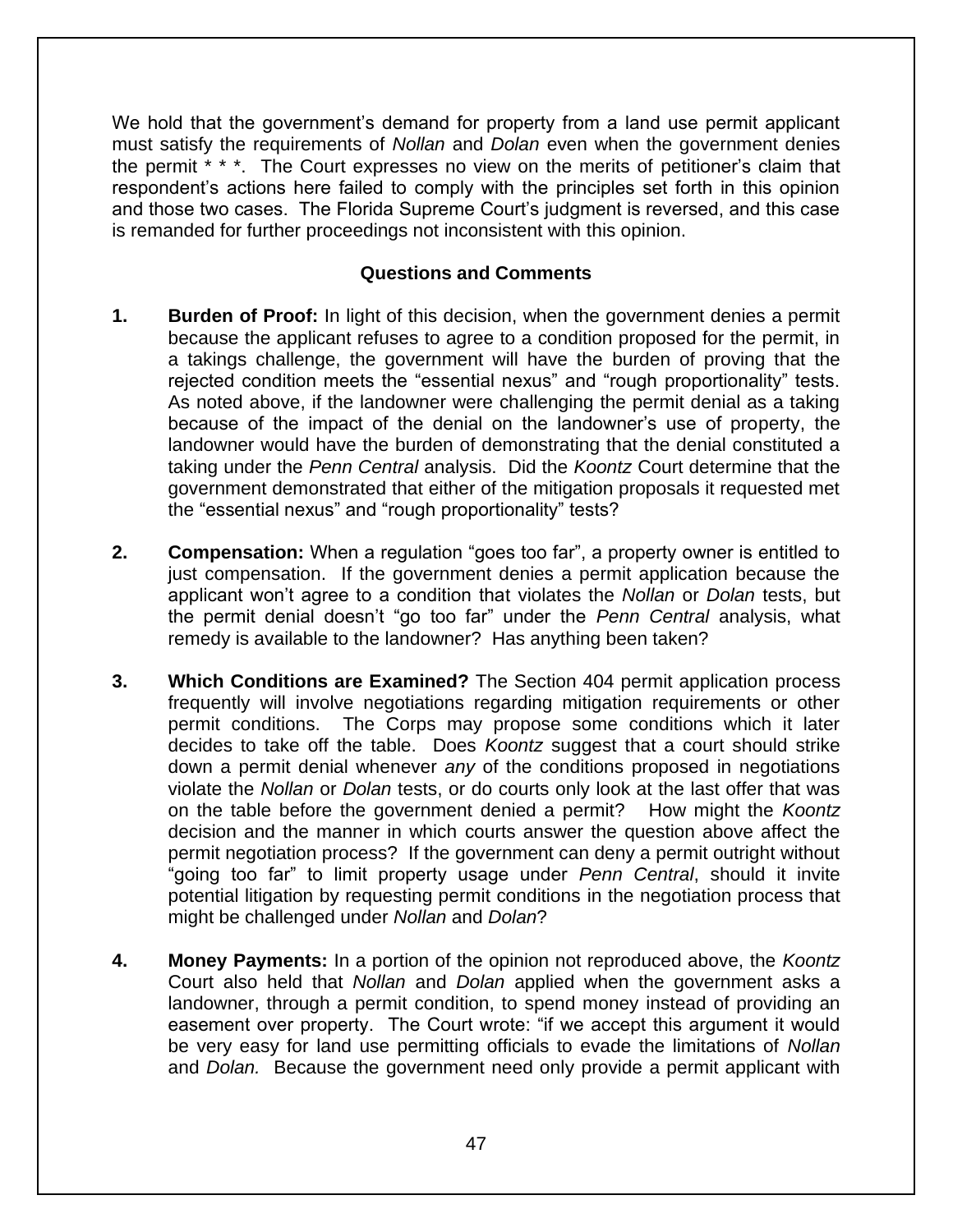one alternative that satisfies the nexus and rough proportionality standards, a permitting authority wishing to exact an easement could simply give the owner a choice of either surrendering an easement or making a payment equal to the easement's value. Such so called 'in lieu of' fees are utterly commonplace \*\*\* and they are functionally equivalent to other types of land use exactions. For that reason and those that follow, we reject respondent's argument and hold that socalled 'monetary exactions' must satisfy the nexus and rough proportionality requirements \* \* \*" In light of the Court's holding, it seems fairly clear that conditions included in Section 404 permits that require mitigation through the use of in lieu fee mitigation programs would be analyzed under the *Nollan* and *Dolan* tests.

5. Professors J.B. Ruhl and John Echeverria discussed the impact of *Koontz* on environmental law in a presentation at Vermont Law School entitled *Koontz: A Big Yawn for Environmental Law?* Video of their presentation is available on [YouTube.](https://www.youtube.com/watch?v=YbVxU-leFLo&feature=youtu.be)

## **VI. Other Takings-Related Requirements**

Because of the financial liability associated with takings, the Corps, EPA and wetland regulators routinely consider the likelihood that their actions will be challenged as takings when deciding whether to issue or deny permits and when deciding what conditions to include in permits. Even if they did not have a financial incentive to undertake that analysis, federal wetland regulators are required, by a Presidential Executive Order, to consider the takings implications of their actions. Executive Order 12630, issued in 1988, requires federal agencies, among other things, to consider the takings implications of actions before undertaking those actions and to document the takings analysis for regulations in the notice of proposed rulemaking, and to submit to the Office of Management and Budget, annually, a list of actions that have been challenged as, or held to be, takings. *See* [Executive Order 12630,](http://www.archives.gov/federal-register/codification/executive-order/12630.html) *Governmental [Actions and Interference with Constitutionally Protected Property Rights](http://www.archives.gov/federal-register/codification/executive-order/12630.html)*, 53 Fed. Reg. [8859 \(Mar. 15, 1988\).](http://www.archives.gov/federal-register/codification/executive-order/12630.html) For permits, the Executive Order requires that conditions in the permit "serve the same purpose that would have been served by a prohibition of the use or action; and ... substantially advance that purpose." *Id.* ¶ 4. In addition, the Order provides that "When a proposed action would place a restriction on a use of private property, the restriction imposed on the use shall not be disproportionate to the extent to which the use contributes to the overall problem that the restriction is imposed to redress." *Id.*

In a 2003 report, the General Accounting Office (GAO) examined the implementation of the Executive Order by the Corps, EPA, the Department of Agriculture and the Department of Interior, and concluded that the Order was not being aggressively implemented. S*ee* [General Accounting Office, GAO-03-1015,](http://www.gao.gov/new.items/d031015.pdf) *Regulatory Takings: [Implementation of Executive Order on Government Actions Affecting Private Property](http://www.gao.gov/new.items/d031015.pdf)  Use* [\(Sept. 2003\).](http://www.gao.gov/new.items/d031015.pdf) GAO criticized the Department of Justice for failing to update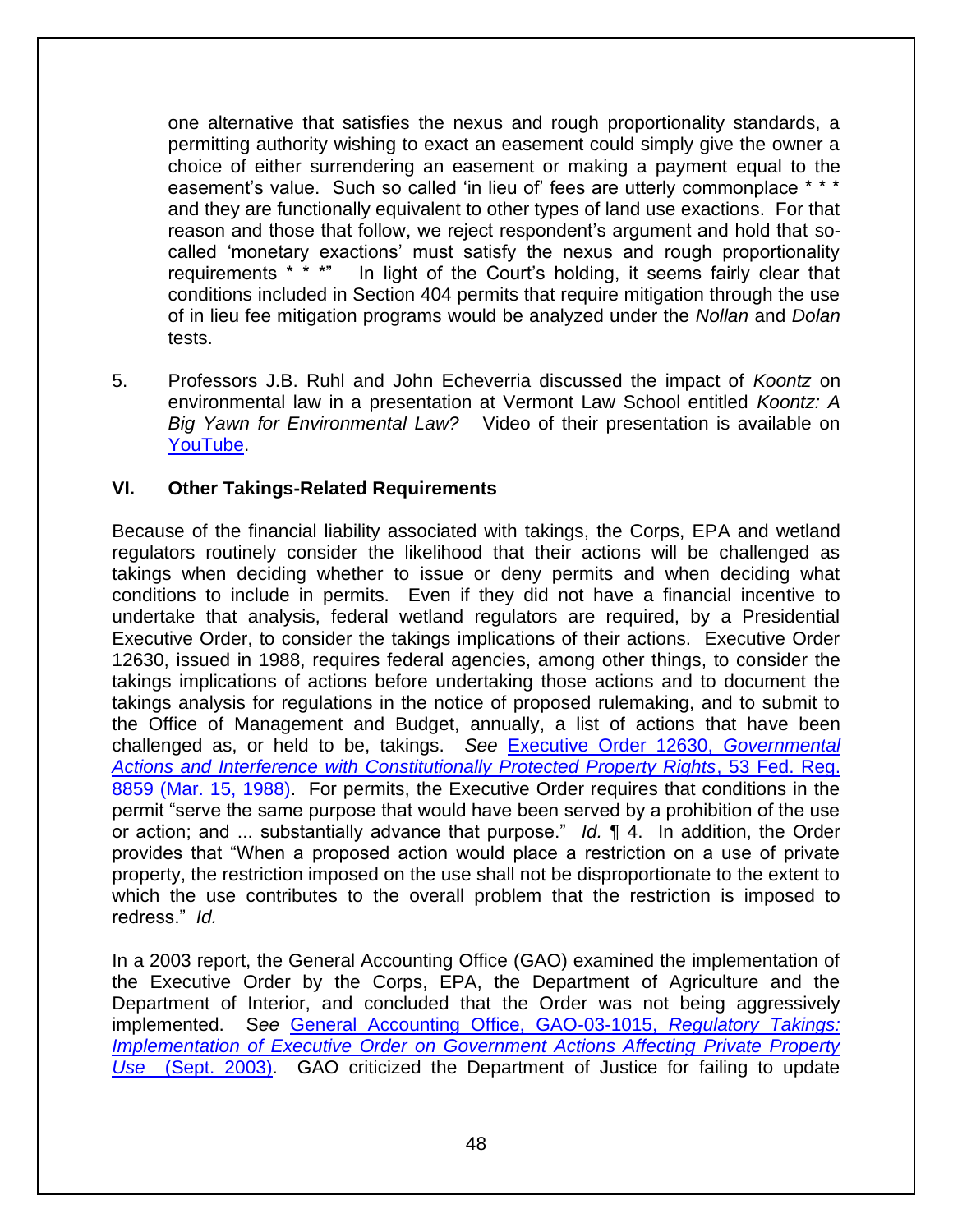guidelines regarding the implementation of the Executive Order and noted that OMB had informed agencies, in 1994, that they did not have to submit annual reports outlining the just compensation challenges or awards against the agencies. *Id.* at 4. Since takings claims against federal agencies are litigated by the Department of Justice, GAO was able to obtain data from the Department regarding the volume of takings claims against the four agencies during the three fiscal years preceding the report. *Id.* at 5. Between FY 2000 and FY 2002, 44 takings lawsuits were filed against the Corps, EPA, the Department of Agriculture or the Department of Interior. *Id.* The plaintiffs prevailed in 14 of those cases and received \$36.5 million in awards or settlements. *Id.*  GAO determined that the Executive Order did not apply to the actions of the agencies in 11 of those 14 cases, and determined that the four agencies generally only conducted the takings analysis required by the Executive Order in 1 out of every 3 cases where the Order did apply. *Id.* By the end of 2002, plaintiffs filed 54 more takings lawsuits against one or more of the four agencies. *Id.* 

Just as federal agencies are required to evaluate the takings implications of actions before they undertake the actions, many state agencies are required to engage in similar analyses before undertaking actions. According to a 2013 study prepared by the Environmental Law Institute, at least 17 states have adopted legislation that requires state government officials to assess their actions for potential constitutional takings implications or for other impacts on private property rights. See [Environmental Law](http://www.eli.org/sites/default/files/eli-pubs/d23-04.pdf)  Institute, *[State Constraints: State-Imposed Limitations on the Authority of Agencies to](http://www.eli.org/sites/default/files/eli-pubs/d23-04.pdf)  [Regulate Waters Beyond the Scope of the Federal Clean Water Act](http://www.eli.org/sites/default/files/eli-pubs/d23-04.pdf)* 24 (May 2013). Most of the states require the government officials to assess their own actions, but 3 states require agency officials to have at least some rulemakings reviewed for compliance by the attorney general or a legislative committee.